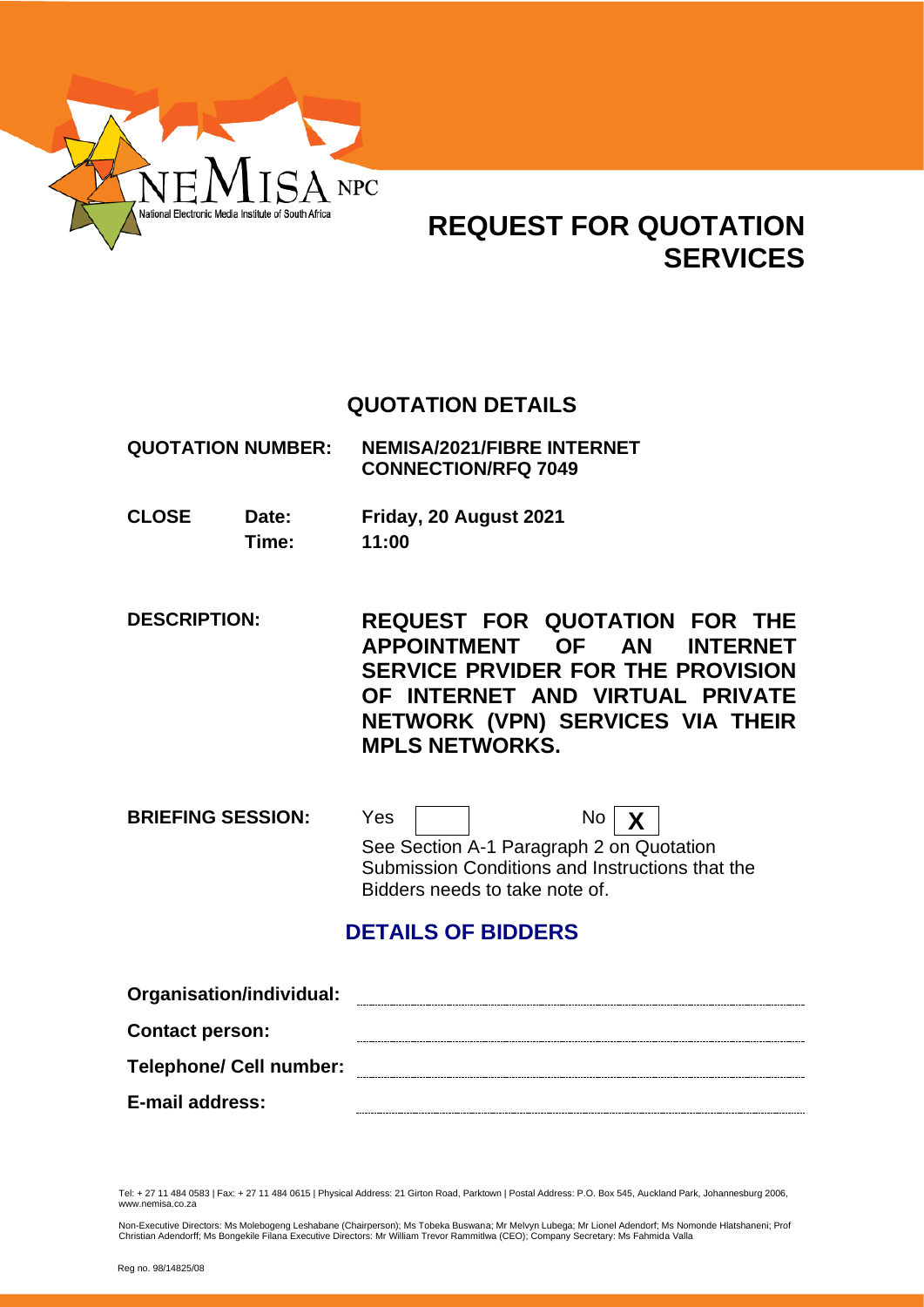Quotation No:

Glossary

# **GLOSSARY**

| Award                     | Conclusion of the procurement process and final notification to the<br>effect to the successful bidder                                                                                                                         |
|---------------------------|--------------------------------------------------------------------------------------------------------------------------------------------------------------------------------------------------------------------------------|
| <b>B-BBEE</b>             | Broad-based Black Economic Empowerment in terms of the<br>Broad-based Black Economic Empowerment Act, 2003 (Act No.<br>53 of 2003) and the Codes of Good Practice issued thereunder by<br>the Department of Trade and Industry |
| Quotation                 | Written offer in a prescribed or stipulated form in response to an<br>invitation by NEMISA for the provision of goods, works or services                                                                                       |
| Contractor                | Organisation with whom NEMISA will conclude a contract and<br>potential service level agreement subsequent to the final award of<br>the contract based on this Request for Quotation                                           |
| Core Team                 | The core team are those members who fill the non-administrative<br>positions against which the experience will be measured.                                                                                                    |
| dti                       | Department of Trade and Industry                                                                                                                                                                                               |
| <b>EME</b>                | Exempted Micro Enterprise in terms of the Codes of Good<br>Practice                                                                                                                                                            |
| GCC                       | <b>General Conditions of Contract</b>                                                                                                                                                                                          |
| IP                        | <b>Intellectual Property</b>                                                                                                                                                                                                   |
| <b>NEMISA</b>             | National Electronic Media Institute of South Africa (SOC) Ltd                                                                                                                                                                  |
| <b>Original Quotation</b> | Original document signed in ink, or                                                                                                                                                                                            |
|                           | Copy of original document signed in ink, or                                                                                                                                                                                    |
|                           | Submitted Facsimile of original document signed in ink                                                                                                                                                                         |
| Originally certified      | To comply with the principle of originally certified, a document<br>must be both stamped and signed in original ink by a<br>commissioner of oaths.                                                                             |
| <b>SCM</b>                | Supply Chain Management                                                                                                                                                                                                        |
| <b>SLA</b>                | Service Level Agreement                                                                                                                                                                                                        |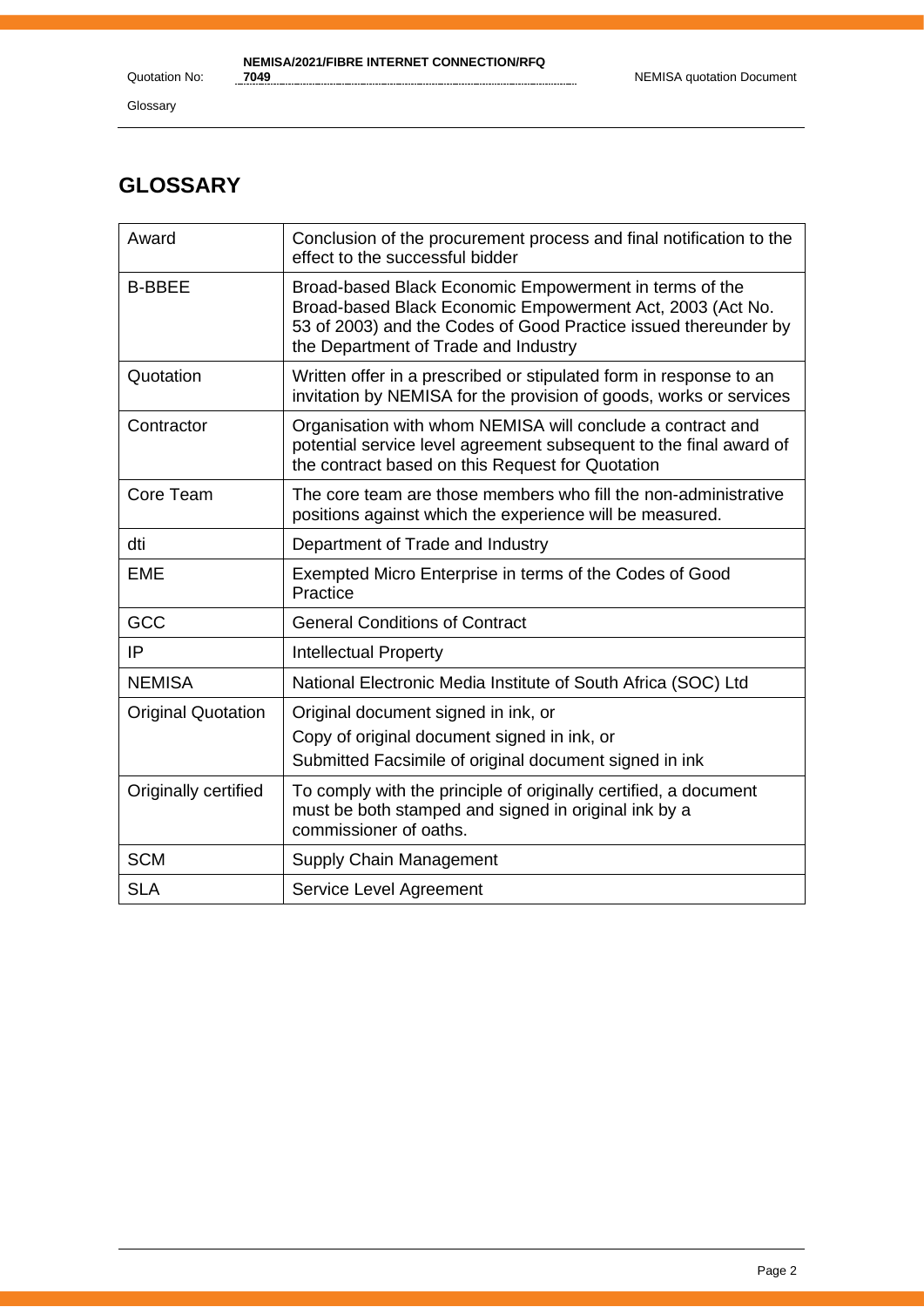Quotation No:

Content Page

# **DOCUMENTS IN THIS QUOTATION DOCUMENT PACK**

Bidders are to ensure that they have received all pages 40 of this document, which consist of the following sections:

# **SECTION A**

**Note: Documents in this section are for information to/instruction of bidders and must not be returned with quotations.**

- □ Section A 1: Quotation Submission Conditions and Instructions
- Section A 2: Terms of Reference
- $\Box$  Section A 3: Evaluation Process/Criteria
- □ Section A 4: Contract Form (Rendering of Services) (Parts 1 & 2)/Letter of Acceptance/Formal Contract (The pro forma contract is only included for Bidders to take note of the contents of the contract that will be entered into with the successful contractor)

## **SECTION B**

**Note: Documents in this section must be completed and returned or supplied with quotations.**

- Section B 1: Special Conditions of Quotation and Contract: Special conditions that the Bidders needs to accept
- □ Section B 2: Declaration of Interest
- $\Box$  Section B 3: Declaration of Bidders past SCM practices
- □ Section B 4: Certificate of Independent Quotation Determination
- Section B 5: Preference Points Claim Form in terms of the Preferential Procurement Regulations, 2011
- **T** Section B 6: Invitation to Quotation
- □ Section B 7: Pricing Schedule (Professional Services)
- $\Box$  Section B 8: CV Template Guideline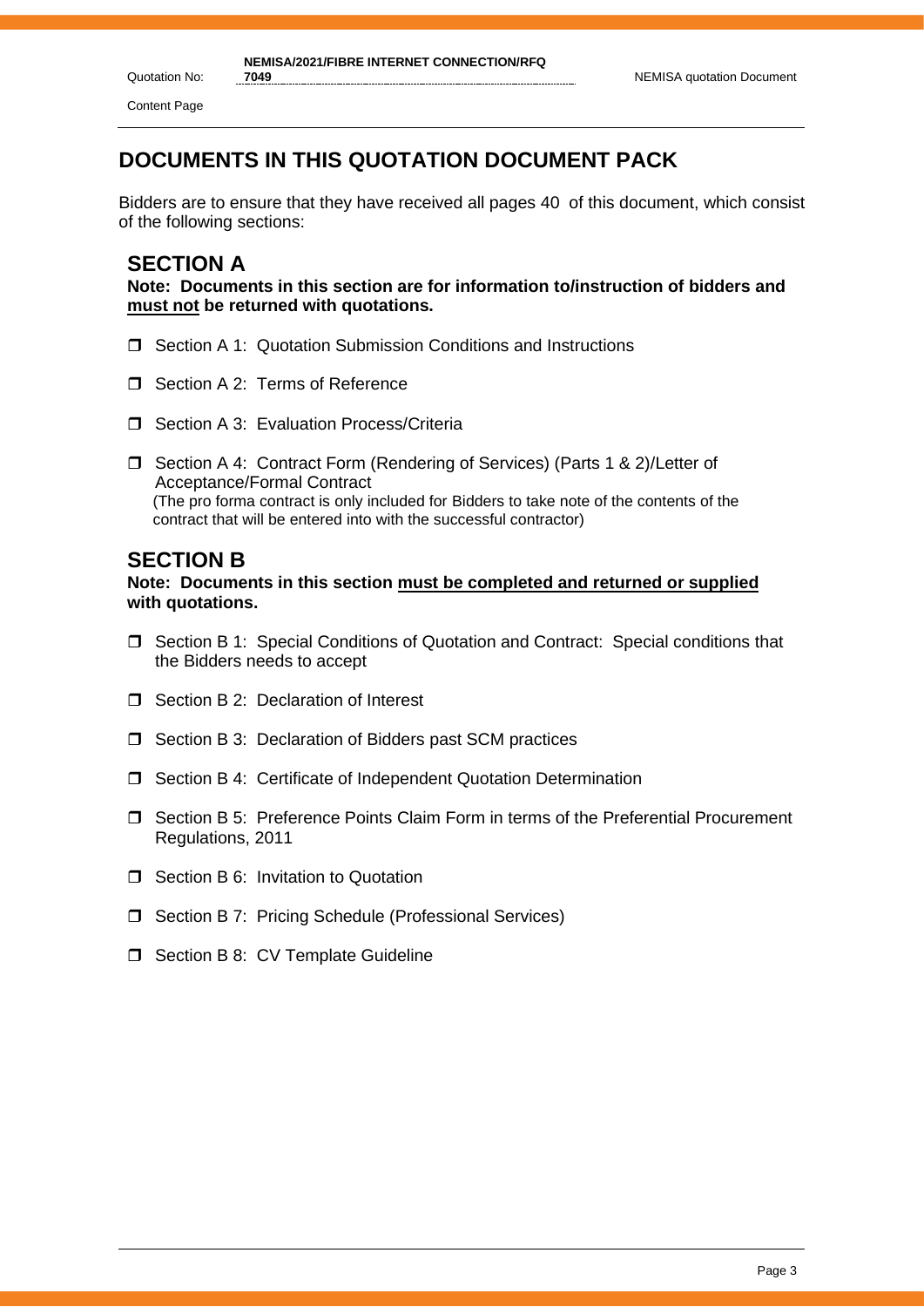# **SECTION A**

# (This section must not be returned as part of the quotation document)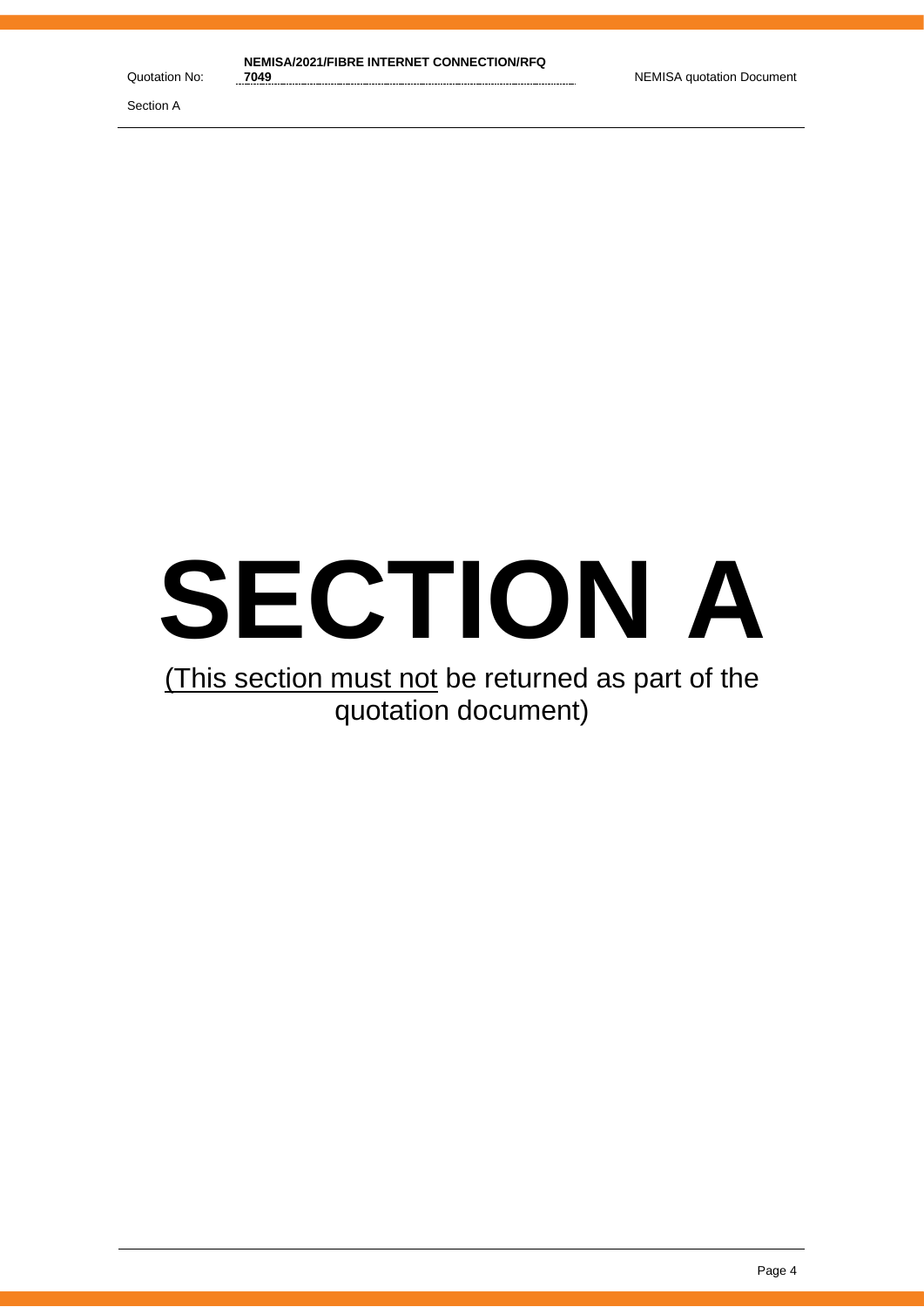Section A 1: Quotation Submission Conditions and Instructions

# **QUOTATION SUBMISSION CONDITIONS AND INSTRUCTIONS**

# **CONDITIONS AND INSTRUCTIONS THAT BIDDERS NEED TO TAKE NOTE OF**

# **1 FRAUD AND CORRUPTION**

1.1 All providers are to take note of the implications of contravening the Prevention and Combating of Corrupt Activities Act, Act No 12 of 2004 and any other Act applicable.

## 2 **BRIEFING SESSION**

Quotation No:

2.1 No briefing session will be held.

# **3 CLARIFICATIONS/ QUERIES**

3.1 Any clarification required by a bidders regarding the meaning or interpretation of the Terms of Reference, or any other aspect concerning the quotation, is to be requested in writing (letter, facsimile or e-mail) from SCM Manager by not later than Tuesday , 24 August 2021. A reply will be forwarded within three (3) working days. Telephonic requests for clarification will not be accepted. If appropriate, the clarifying information will be made available to all Bidders by e-mail only. The quotation number should be mentioned in all correspondence.

> Contact details for SCM Manager: Facsimile: 011 484 0615 Telephone: 011 484 0583 E-Mail: [Hensonm@nemisa.co.za](mailto:Hensonm@nemisa.co.za)

# **4 SUBMITTING QUOTATIONS**

**EMAILED TO: scm@nemisa.co.za**

- $\Box$  All quotations must be submitted on the official forms (not to be re-typed).
- Quotation number (NEMISA/2021/FIBRE INTERNET CONNECTION/RFQ 7049)
- Closing date and time (Friday, 20 August 2021 @ 11:00)
- $\Box$  The name and address of the Bidders.
- 4.1 Documents submitted on time by bidders shall not be returned.

# **5 LATE QUOTATIONS**

5.1 Quotations received late shall not be considered. A quotation will be considered late if it arrived even one second after 11:00 or any time thereafter. The tender (quotation) box shall be closed at exactly 11:00 and quotations arriving late will not be considered under any circumstances .Bidders are therefore strongly advised to ensure that quotations be despatched allowing enough time for any unforeseen events that may delay the delivery of the quotation.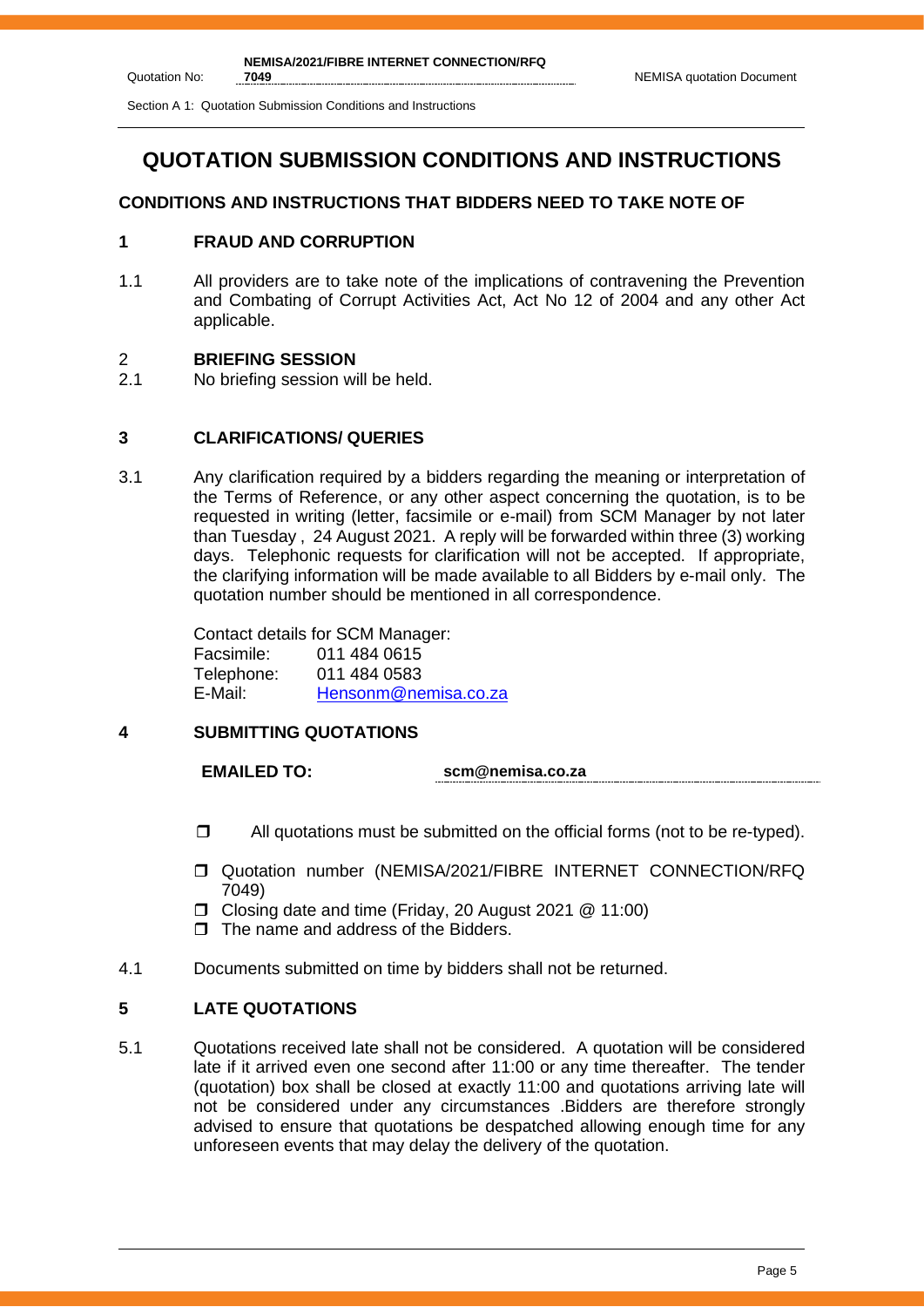Section A 1: Quotation Submission Conditions and Instructions

5.2 The official Telkom time, which can be observed by dialling 1026 from any phone, will be used to verify the exact closing time.

#### **6 PAYMENTS**

Quotation No:

- 6.1 NEMISA will pay the Contractor the fees set out in the final contract according to the table of deliverables. No additional amounts will be payable by the NEMISA to the Contractor.
- 6.1.1 The Contractor shall from time to time during the duration of the contract, invoice NEMISA for the services rendered.
- 6.1.2 The invoice must be accompanied by supporting source document(s) containing detailed information, as NEMISA may reasonably require, for the purposes of establishing the specific nature, extent and quality of the services which were undertaken by the Contractor.
- 6.1.3 No payment will be made to the Contractor unless an original tax invoice complying with section 20 of the VAT Act No 89 of 1991, as amended, has been submitted to NEMISA.
- 6.1.4 Payment shall be made by bank transfer into the Contractor's back account normally 30 days after receipt of an acceptable, original, valid tax invoice. Money will only be transferred into a South African bank account. (Banking details must be submitted as soon as the quotation is awarded).
- 6.2 The Contractor shall be responsible for accounting to the appropriate authorities for its income tax, VAT or other moneys required to be paid in terms of the applicable law.

### **7 GENERAL CONDITIONS OF CONTRACT**

7.1 The General Conditions of Contract must be accepted. The GCC can be downloaded from the Treasury Website. Please refer to the link below:

> [http://www.treasury.gov.za/divisions/ocpo/sc/GeneralConditions/General%20Conditions%20of%20](http://www.treasury.gov.za/divisions/ocpo/sc/GeneralConditions/General%20Conditions%20of%20Contract.pdf) [Contract.pdf](http://www.treasury.gov.za/divisions/ocpo/sc/GeneralConditions/General%20Conditions%20of%20Contract.pdf)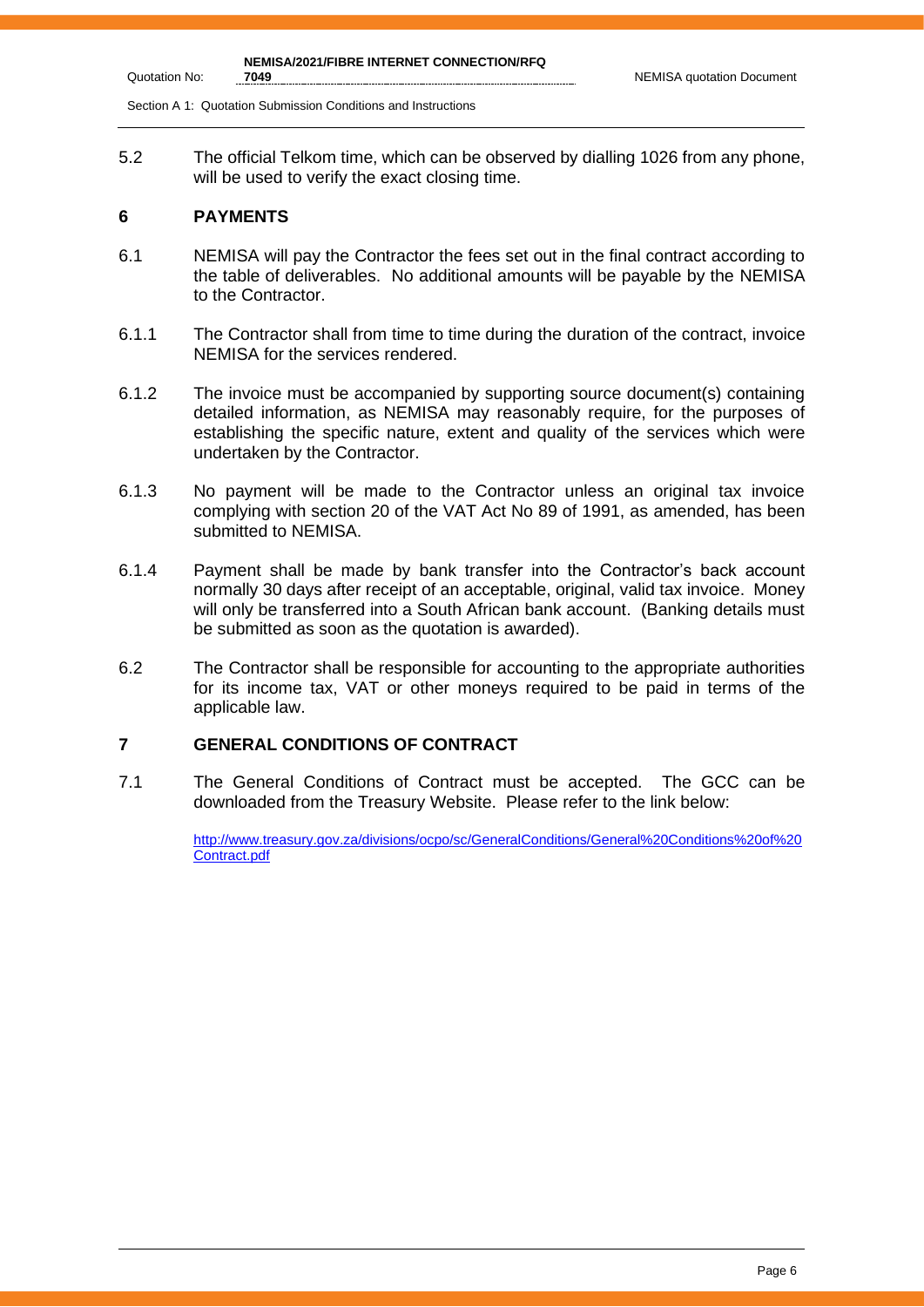Section A 2: Terms of Reference

Quotation No:

# **TERMS OF REFERENCE (TOR)**

## **REQUEST FOR QUOTATION FOR INTERNET AND VPN SERVICES**

## **1. PURPOSE**

The National Electronic Media Institute of South Africa (NEMISA) invites suitably qualified Internet Service Providers (ISP) to submit quotations for internet and virtual private network (VPN) services via their MPLS networks.

## **2. BACKGROUND**

The site is currently connected to the Internet using a fibre connection of 70 Mbps. In addition, there is a VPN connection in place that connects the NEMISA offices in Parktown to the data centre in Teraco (cross-connect), Isando, and to the cloud hosted VBX. The internet service breaks out to the public internet and the VPN connection connects NEMISA to its hosted server infrastructure. There are currently no servers onsite.

## **3. REQUIREMENTS FOR QUOTATIONS**

NEMISA requires a 12-month contract for Internet services from ISP's. The minimum specifications for an appropriate solution should include the following:

## **Links Required**

- o Business uncapped last mile on fibre with at least **100 Mbps** bandwidth guaranteed;
- o A secure VPN connection (cross-connect) between NEMISA and Teraco at **10 Mbps.** This service will connect NEMESA users to the cloud hosted servers (IaaS);
- $\circ$  A secure connection between NEMISA head office and the cloud hosted PBX for existing VOIP services. We already have a service provider for VOIP, and the bandwidth allocated for voice calls will be managed by the ISP;
- o An advanced LTE or microwave failover link at **100 Mbps** or higher.

## **Quality of Service**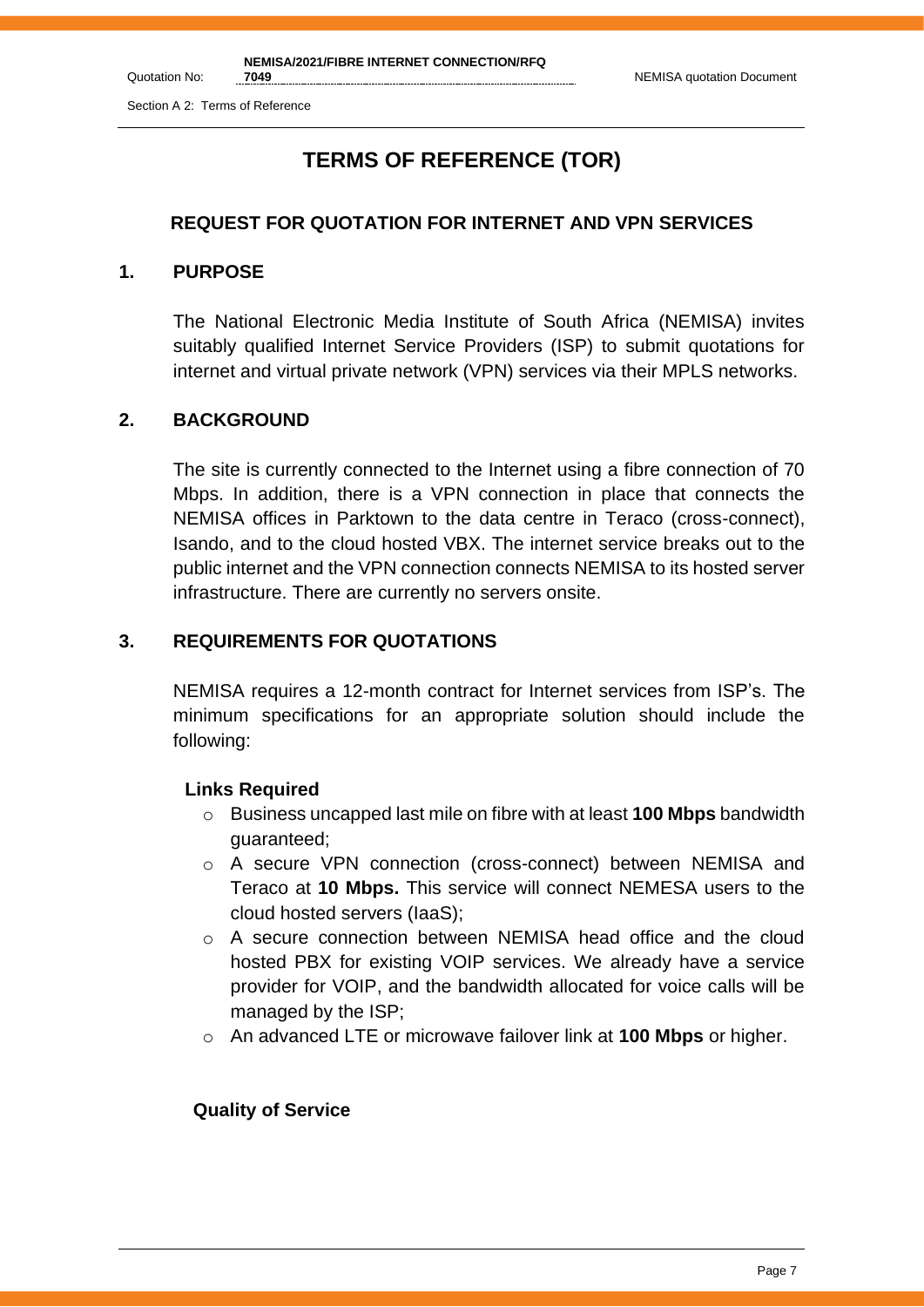Quotation No:

- o Efficient Quality of Service (QoS) from the NEMISA head office through the service provider network, to the cloud hosted services (IaaS and VOIP);
- o The QoS must be flexible such that if there is no voice traffic, data can use all the available bandwidth in the network.

## **Hardware**

- o Ownership, maintenance, and upkeep of the equipment are the bidder's responsibility and NEMISA will not be responsible for any damage to bidder's equipment due to voltage fluctuation, surge, earthing issues etc. the bidder also must arrange for necessary insurance for the equipment installed at NEMISA premises at no cost to NEMISA. Replacement of faulty equipment/ rectification of the same are under the scope of the bidder and the same has to be provided at no extra cost to NEMISA;
- $\circ$  The selected bidder shall carry out all civil works if any, related to the installation and commissioning of the links. In case of any damage to NEMISA property/third party property during the execution of the work of subsequently, the bidder has to replace/make good the damaged property at its own cost and pay compensation if any.

# **Scalability**

- o The upgrade of the hardware/software/firmware for the equipment provided by the bidder as part of the solution to this RFP is the responsibility of the bidder and the same should be done at no additional cost to NEMISA to meet all the terms and conditions of this RFP. Any vulnerability identified in the equipment provided should be patched by the bidder;
- o The solution must be flexible for downgrade, upgrade, and cancellation of some services when business requirements dictate.

# **Support**

o Maintaining the availability of end-to-end connectivity in line with the terms and conditions of the Service Level Agreement (SLA);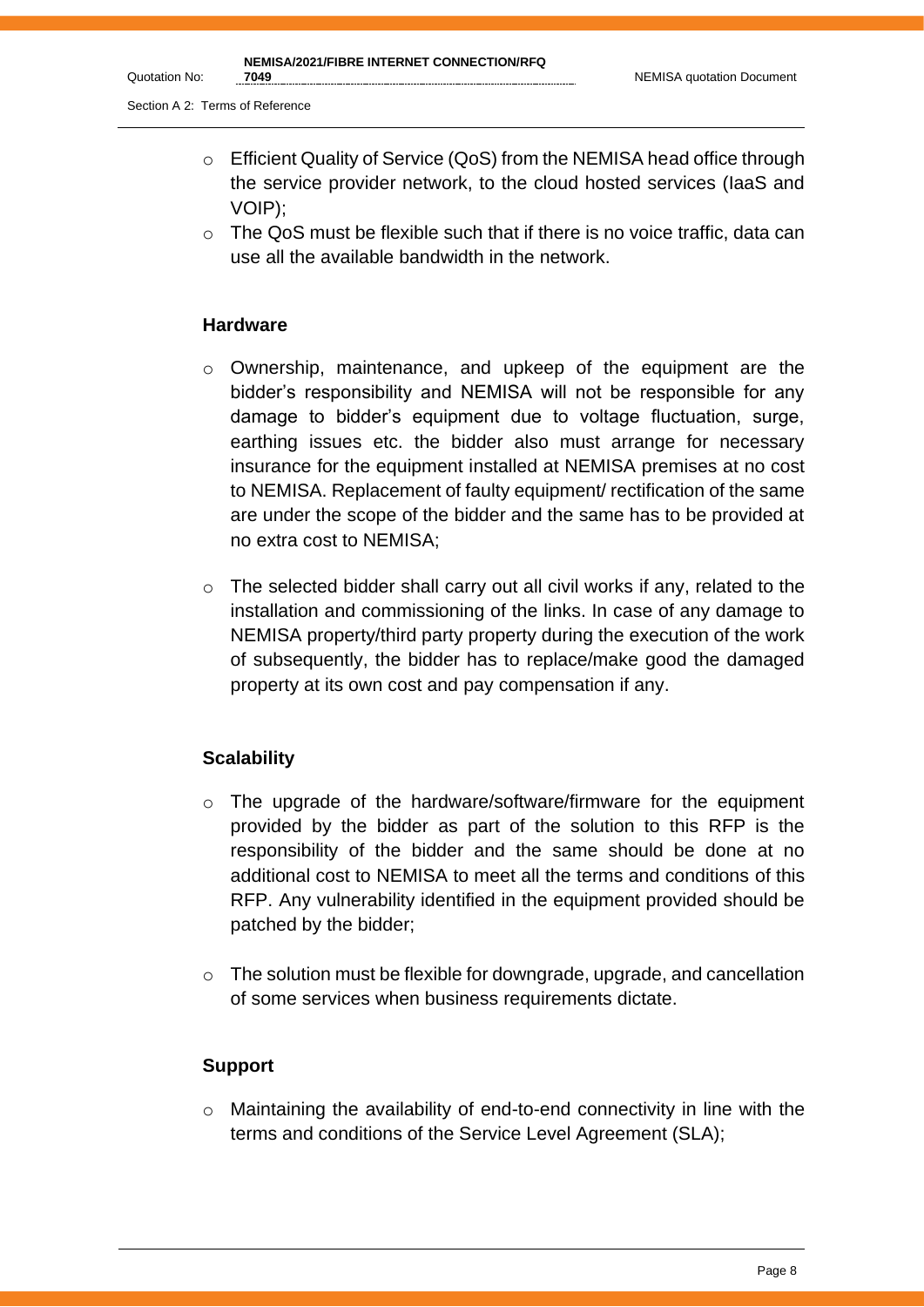Section A 2: Terms of Reference

Quotation No:

- o The bidder must provide link status, uptime, downtime, capacity, utilization and other parameters through a web portal or any licensed application to NEMISA on real/near real time basis. However, NEMISA may also deploy its own tool to monitor the links and the bidder must agree to the status reports generated from these tools;
- o ROOT CAUSE ANALYSIS for all performance and availability problem that occur. Formal root cause analysis should be delivered within five days of problem occurrence, including explanation of the root cause with action plan to prevent recurrence;
- o The selected bidder is bound to demonstrate the performance of all the links, as required by NEMISA during commissioning of the links and during the service period of the links;
- o The Bidder shall provide all required equipment and services, whether or not explicitly mentioned in this RFP to ensure the intent of specification, completeness, operability, maintainability and upgradeability of the solution. This will be included in the pricing schedule;
- o Availability of 24-hour support desk with email and telephone contact.

# **Reporting**

- o The ISP will implement best practice security standards on the links and block any unused ports, and report any vulnerabilities;
- o Change control processes to be included in the proposal;
- o Monthly report on daily traffic analysis and performance for each link separately.

## **4. Scope of Work**

The ISP will provide fully managed TCP/IP Internet Service Provision for the NEMISA offices in Parktown. The service is expected to be highly available and reliable, with overall uptime of no less than 99.5%.

The bidder shall provide the necessary hardware and other services required to setup the internet connection.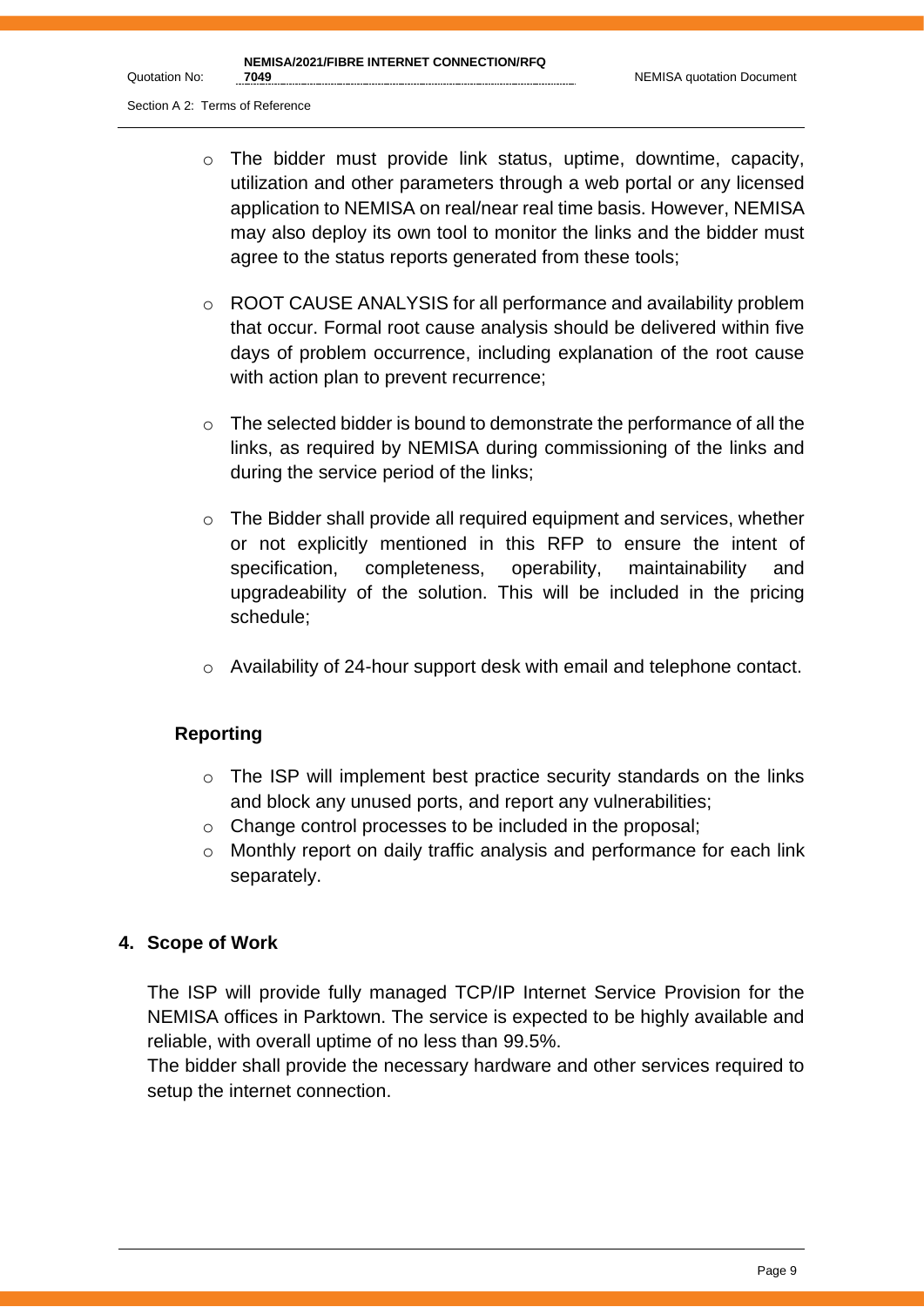**7049** NEMISA quotation Document

Section A 2: Terms of Reference

Quotation No:

| <b>Item</b> | Scope of work                              | <b>Deliverables</b>      |
|-------------|--------------------------------------------|--------------------------|
| No.         |                                            |                          |
|             |                                            |                          |
|             | Provision of the Managed Internet Services |                          |
|             | for                                        | Proposal document with   |
|             | the period of 12 months                    | project plan and         |
|             |                                            | specifications, pricing. |
|             | a. Provide links for NEMISA                |                          |
|             | b. Provide secure VPN connection           |                          |
|             | between NEMISA and Teraco                  |                          |
|             |                                            | Support & Maintenance    |
|             | c. Implement QoS/ VOIP                     | SLA document.            |
|             | d. Train IT Staff (where                   |                          |
|             | applicable)                                |                          |
|             | e. Monitor the network and provide         |                          |
|             | monitoring tools and access                |                          |
|             |                                            |                          |
|             |                                            |                          |

The requirements for the scope of work are as follows:

- A dedicated fibre optic connection with a minimum bandwidth of **100 Mbps** internet breakout from bidder's network, complete with relevant backup route. This connection will primarily be used for web browsing, email access, research, hosted VoIP PBX solution calling, video conferencing etc.
- For redundant connection, the bidder should provide a separate connection to a different international gateway than primary connection, preferably microwave.
- No limitations on traffic/ports; bandwidth capacity should be ensured through direct IP connection.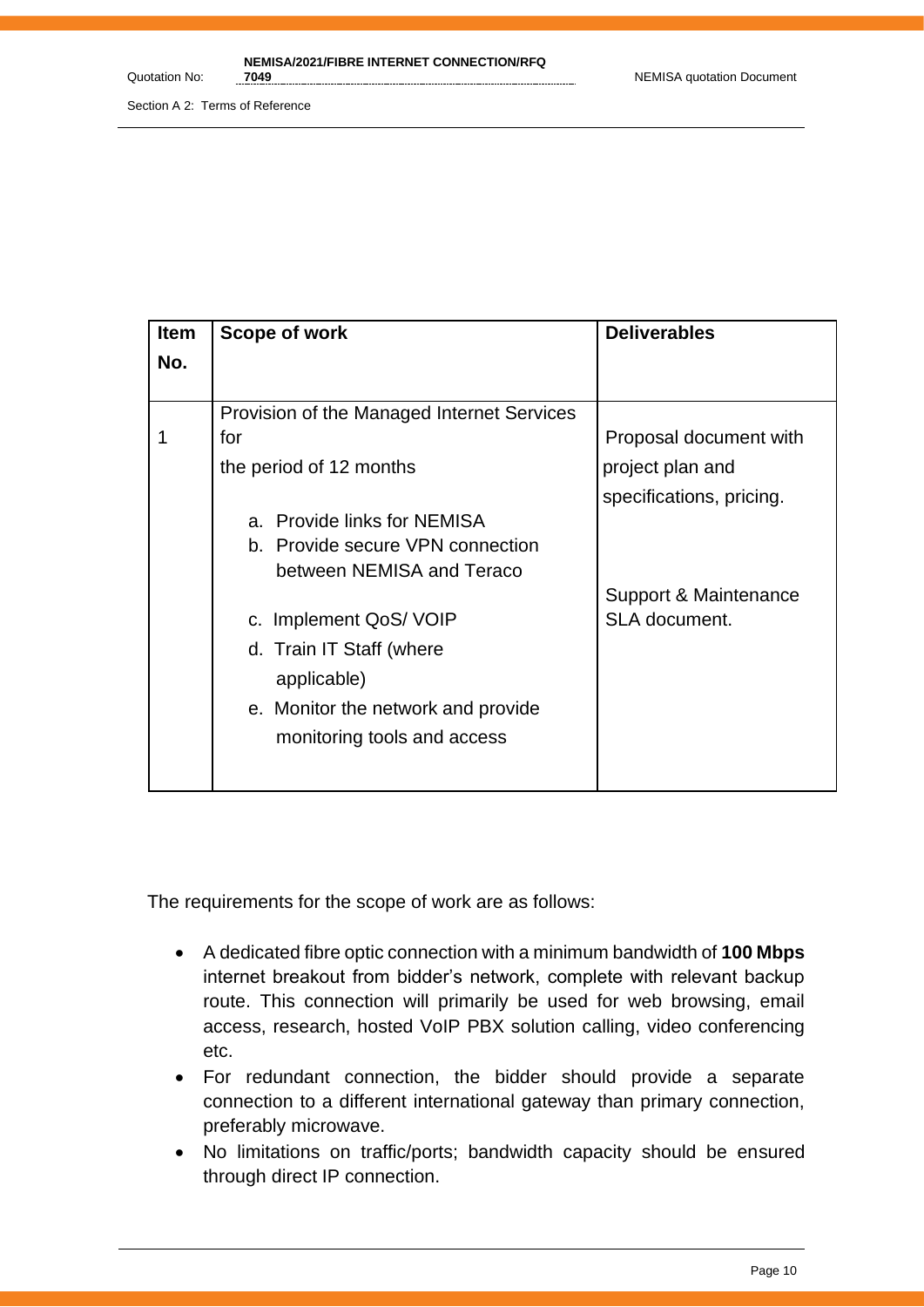- Separate Internet traffic from VPN traffic through dedicated bandwidth.
- Fixed prices for the services, no additional costs or limitation based on amount of traffic or usage.
- All necessary hardware, cabling, and software (if required for Internet service) should be provided and set up costs should be included in the offer.
- Reporting on usage statistics and faults/downtime affecting NEMISA monthly.
- Notify NEMISA IT department prior to any planned down time.
- Industry standards should be adhered and ICASA registration is compulsory.
- Firewall for the service provider should be included in the proposal
- Prioritization of network traffic according to NEMISA business requirements.
- 24/7 technical support and active network management.
- Scalability as business requirements change.

## **4. Service Level Agreement (SLA)**

## **4.1 Calculation of SLA**

4.1.1 Link uptime: the guaranteed uptime of 99.5% of each circuit will be calculated separately on a monthly basis.

4.1.2 Uptime penalty in % of total monthly payment:

| <b>Uptime</b>      | <b>Penalty</b> |
|--------------------|----------------|
| $>= 99$            | 0              |
| $> 98$ to $< 99.5$ | 10             |
| $> 97$ to $< 98.5$ | 20             |
| $> 95$ to $< 97$   | 30             |
| $> 90$ to $< 95$   | 70             |
| < 90               | 100            |

**Note:** The successful bidder will enter into a contract with the NEMISA which shall be reviewed after the initial first six months to ensure alignment with NEMISA's requirements, which review shall become effective from the project sign off date, after which the contract will be reviewed based on network performance, network availability, reliability amongst others.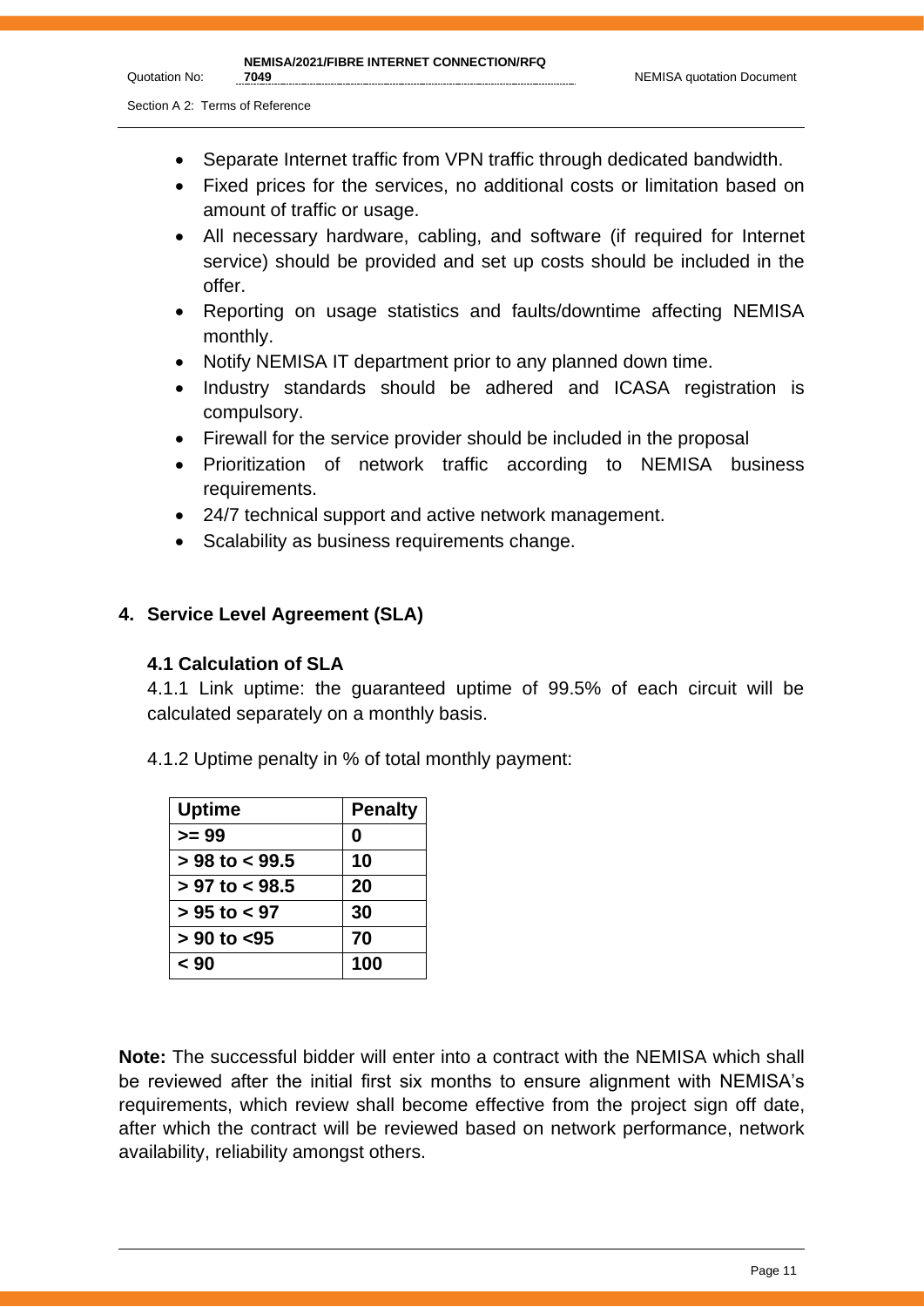Quotation No:

# **5. Expected Deliverables/Timelines**

The appointed Internet Service Providers must be prepared to commence delivery of the service from immediately after the issuing of the purchase order or the signing of the SLA, whichever comes first. and the deliverables must be completed, reviewed, and approved along with invoices issued.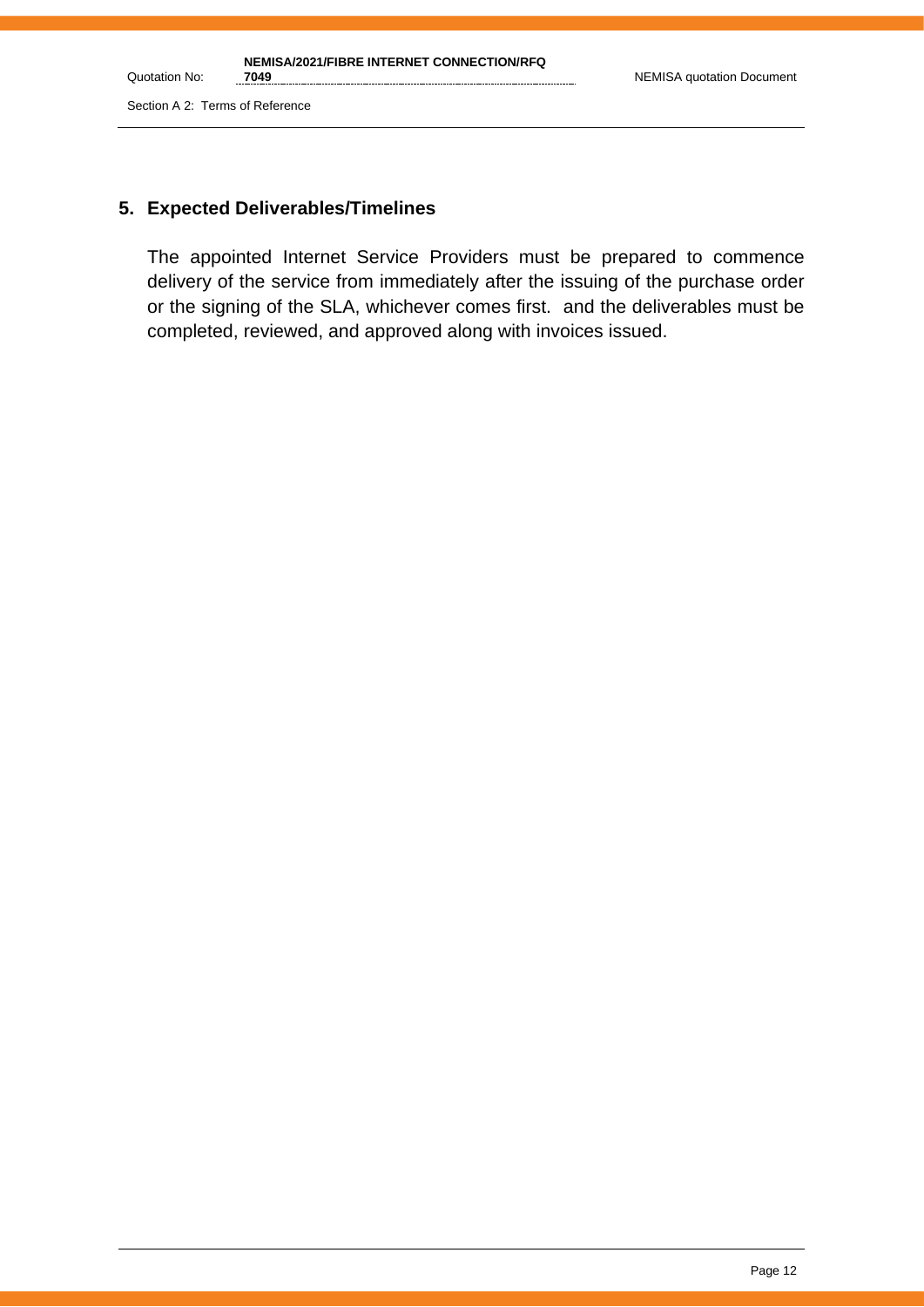Section A 3: Evaluation Process/ Criteria

Quotation No:

#### **ALL BIDDERS MUST TAKE NOTE OF THE EVALUATION PROCESS THAT WILL BE FOLLOWED**

# **1 EVALUATION PROCESS**

#### **1.1 COMPLIANCE WITH MINIMUM REQUIREMENTS**

1.1.1 All quotations duly lodged as specified in the Request for Quotation will be examined to determine compliance with quotation requirements and conditions. Quotations with obvious deviations from the requirements/conditions will be eliminated from further consideration.

> Failure to comply with or submit any one of the following items, will render a quotation non-responsive and will not be evaluated further.

| <b>Reference</b> |                                                         |            | <b>Compliant?</b> |
|------------------|---------------------------------------------------------|------------|-------------------|
|                  | <b>Description</b>                                      | <b>YES</b> | <b>NO</b>         |
| Part 1           | Signed Special Conditions of Quotation and Contract     |            |                   |
| Part 2           | <b>Tax Compliance Requirements</b>                      |            |                   |
| Part 3           | Completed and signed Declaration of Interest            |            |                   |
| Part 4           | Completed and signed Declaration of Bidders past Supply |            |                   |
|                  | Chain Management practices                              |            |                   |
| Part 5           | Completed and signed Certificate of Independent         |            |                   |
|                  | <b>Quotation Determination</b>                          |            |                   |
| Part 7           | Completed and signed Invitation to Quotation            |            |                   |
| Part 8           | Completed Pricing Schedule in the prescribed format     |            |                   |
| Part 12          | Proof of registration on the CSD                        |            |                   |

## **1.2 DETERMINATION OF SCORE FOR FUNCTIONALITY**

1.2.1 The evaluation criteria and weights for functionality as indicated in the table in below, will apply.

|        | <b>FUNCTIONAL CRITERIA</b>                                                                                                                                                                | <b>MAXIMUM TO</b><br><b>BE AWARDED</b> |
|--------|-------------------------------------------------------------------------------------------------------------------------------------------------------------------------------------------|----------------------------------------|
| $\Box$ | Qualifications<br>Team leader has required degree<br>$\circ$<br>If $Yes = Evaluate Bid$<br>$No = Bid$ is eliminated from further evaluation                                               | 10                                     |
| $\Box$ | Technical approach as per Part 9<br>Does the bidder's proposal address all the requirements in<br>the RFQ?                                                                                | 65                                     |
| $\Box$ | <b>Experience of the Bidder</b><br>8 Years or more – 5 points<br>$\circ$<br>5 years but less than 8 years $-$ 3 points<br>$\circ$<br>1 year but less than 5 years $-$ 1 points<br>$\circ$ | 5                                      |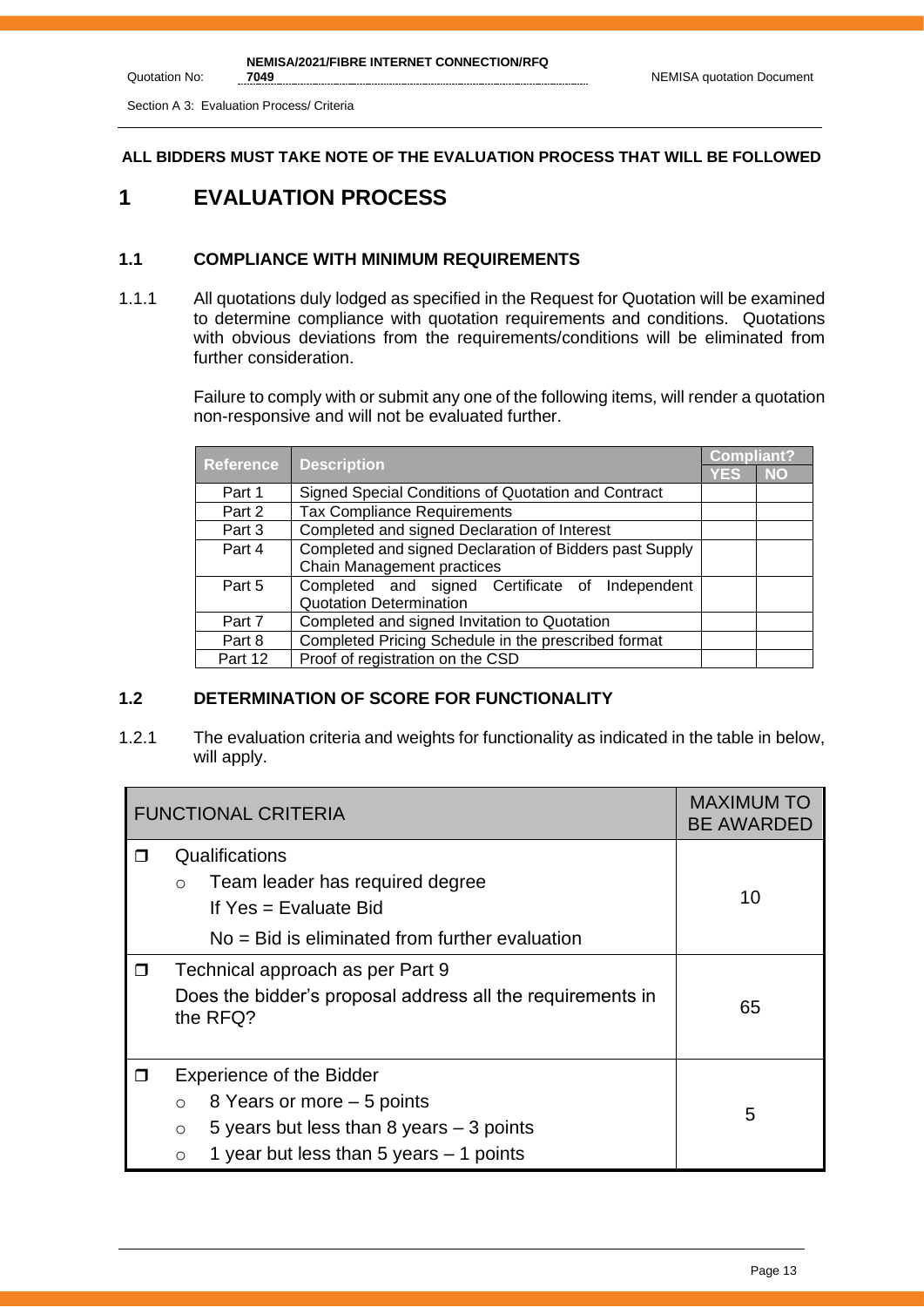Section A 3: Evaluation Process/ Criteria

|        | Less than 1 year experience $-0$ points<br>$\circ$                                                                                                                                                                                                                   |     |
|--------|----------------------------------------------------------------------------------------------------------------------------------------------------------------------------------------------------------------------------------------------------------------------|-----|
| $\Box$ | Experience of the core team<br>More than 20 years combined $-5$ points<br>$\circ$<br>More than 10 years and up to 19 years $-3$ points<br>$\circ$<br>More than 5 years and up to 10 years $-2$ points<br>$\circ$<br>Up to 5 years' experience $-0$ points<br>$\circ$ | 5   |
| $\Box$ | Specific experience demonstrated of the core team<br>Team leader has provided a similar service<br>$\bigcirc$<br>If $Yes = 5 points$<br>If $No = 0$ points                                                                                                           | 5   |
| $\Box$ | Contactable references<br>3 or more references - 10 points<br>$\circ$<br>2 references - 5 points<br>$\circ$<br>$> 2$ references $- 0$ points<br>$\circ$                                                                                                              | 10  |
|        | <b>Maximum total for functionality</b>                                                                                                                                                                                                                               | 100 |

- 1.2.2 The score for functionality shall be calculated as follows:
	- Each panel member shall award values for each individual criterion on a score sheet. The value scored for each criterion shall be multiplied with the specified weighting for the relevant criterion to obtain the marks scored for the various criteria. These marks should be added to obtain the total score for functionality.
	- $\Box$  The score of each panel member shall be added together and divided by the number of panel members to establish the average score obtained by each individual bidders for functionality.

## **1.3 DETERMINATION OF SCORE FOR PRESENTATIONS**

1.3.1 NEMISA will not call for presentations.

#### **1.4 ELIMINATION OF PROPOSALS ON GROUNDS OF FUNCTIONALITY**

1.4.1 Quotations that score less than **70%** of the marks available for functionality will be eliminated from further consideration. Marks will therefore not be awarded for their cost proposals or for preference.

#### **1.5 PRICE AND B-BBEE STATUS LEVEL POINTS**

1.5.1 All remaining quotations will be evaluated as follows: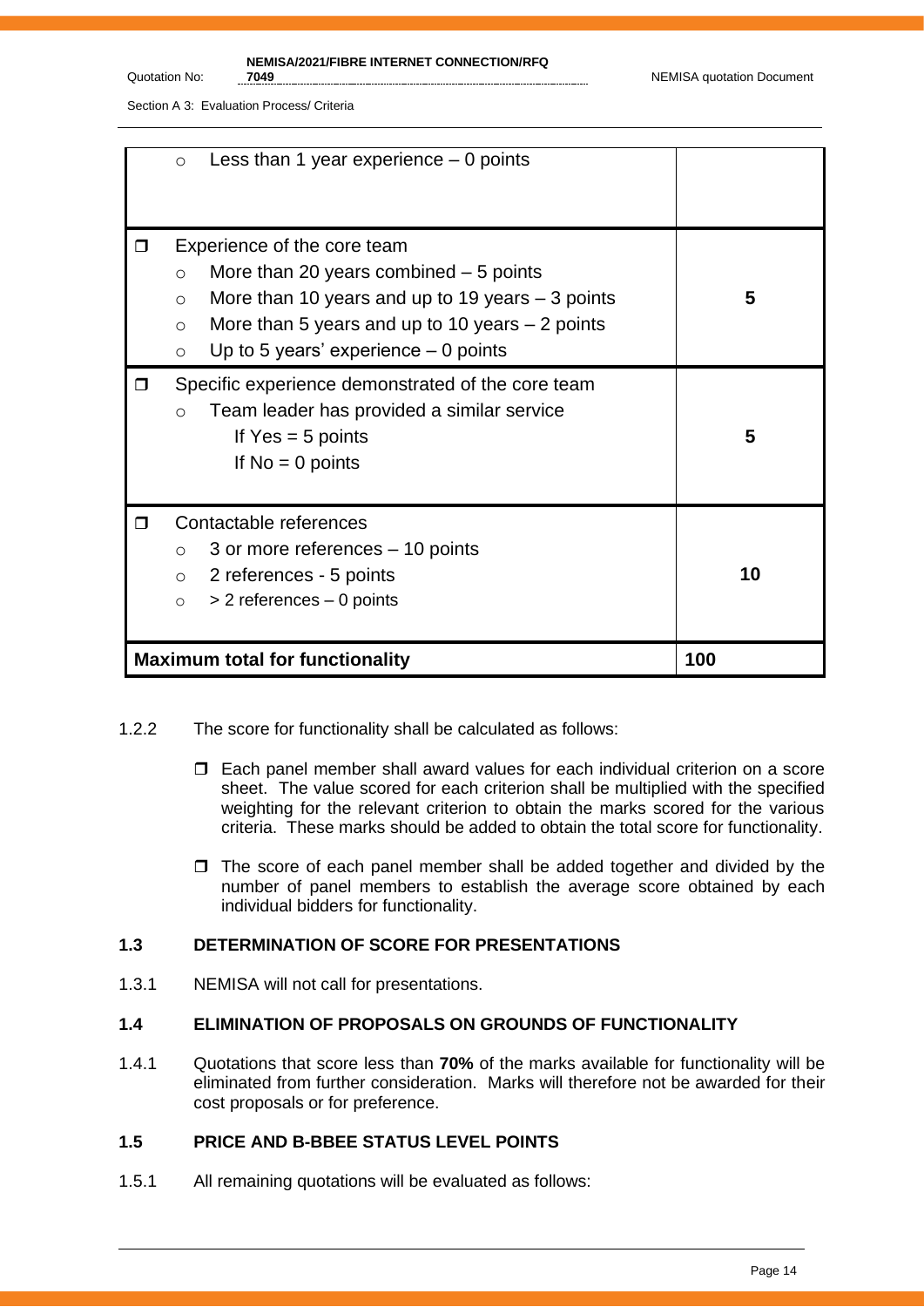Section A 3: Evaluation Process/ Criteria

Quotation No:

- 1.5.2 The 80/20 preference point system will be applied. Points for price and B-BBEE status level certificate will be awarded in accordance with the stipulations in the Preference Point Claim Form in terms of the Preferential Procurement Regulations, 2017.
- 1.5.3 If appropriate, implied contract price adjustments will be made to the cost proposals of all remaining quotations.
- 1.5.4 The point scored for the B-BBEE status level certificate for each acceptable quotation will now be added to the price point.
- 1.5.5 The Evaluation Committee may recommend that the contract be awarded to the bidders obtaining the highest aggregate mark as determined by 1.6.4 or to a lower scoring quotation on justifiable grounds.

#### **1.6 ADJUDICATION OF QUOTATION**

1.6.1 The relevant award structure will consider the recommendations and make the final award. The successful bidders will usually be the service provider scoring the highest number of points or it may be a lower scoring quotation on justifiable grounds or no award at all.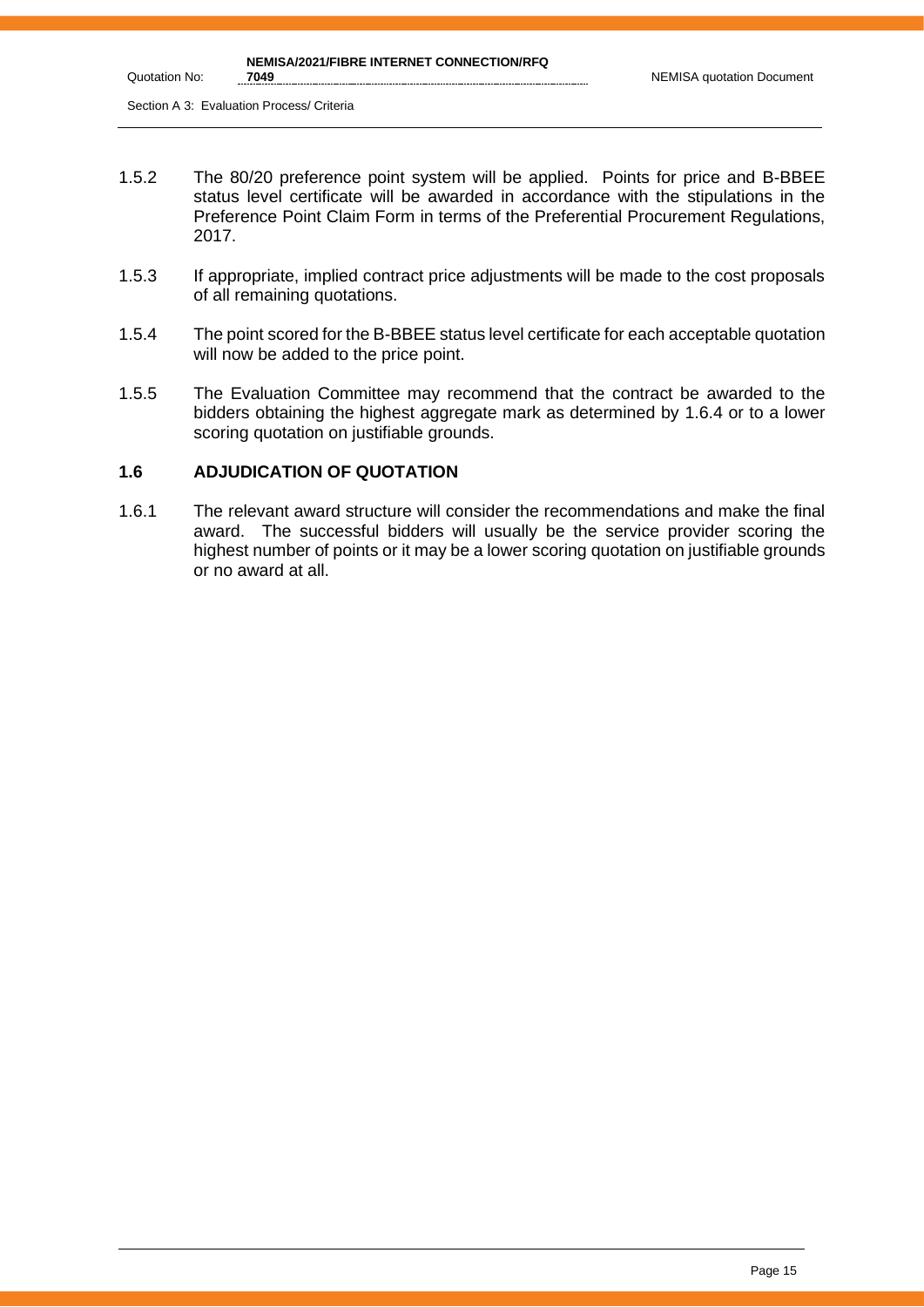Section A 4: Contract Form

# **CONTRACT FORM: RENDERING OF SERVICES**

THIS FORM MUST BE FILLED IN DUPLICATE BY BOTH THE SERVICE PROVIDER (PART 1) AND THE PURCHASER (PART 2). BOTH FORMS MUST BE SIGNED IN THE ORIGINAL SO THAT THE SERVICE PROVIDER AND THE PURCHASER WOULD BE IN POSSESSION OF ORIGINALLY SIGNED CONTRACTS FOR THEIR RESPECTIVE RECORDS.

#### **PART 1 (TO BE FILLED IN BY THE SERVICE PROVIDER)**

- 1. I/we hereby undertake to render services described in the attached quotation documents to NEMISA in accordance with the requirements and task directives/proposals specifications stipulated in Quotation Number NEMISA/2021/FIBRE INTERNET CONNECTION/RFQ 7049 at the price/s quoted. My/our offer/s remain binding upon me/us and open for acceptance by the Purchaser during the validity period indicated and calculated from the closing date of the quotation.
- 2. The following documents shall be deemed to form and be read and construed as part of this agreement:
- 2.1 Quotation documents, viz
	- $\Box$  Invitation to quotation
	- $\Box$  Tax clearance certificate
	- $\Box$  Pricing schedule(s)
	- $\Box$  Filled in terms of reference/task directive/proposal
	- Preference claims for Broad Based Black Economic Empowerment Status Level of Contribution in terms of the Preferential Procurement Regulations 2017;
	- $\Box$  Declaration of interest
	- D Declaration of bidders past SCM practices
	- Special Conditions of Contract
- 2.2 General Conditions of Contract
- 2.3 Other (specify)
- 3. I/we confirm that I/we have satisfied myself as to the correctness and validity of my/our quotation; that the price(s) and rate(s) quoted cover all the services specified in the quotation documents; that the price(s) and rate(s) cover all my obligations and I accept that any mistakes regarding price(s) and rate(s) and calculations will be at my own risk.
- 4. I/we accept full responsibility for the proper execution and fulfilment of all obligations and conditions devolving on me/us under this agreement as the principal liable for the due fulfilment of this contract.
- 5. I/we declare that I/we have no participation in any collusive practices with any bidders or any other person regarding this or any other quotation.
- 6. I confirm that I am duly authorised to sign this contract.

| NAME (PRINT)        | <b>WITNESSES</b> |
|---------------------|------------------|
| <b>CAPACITY</b>     |                  |
| <b>SIGNATURE</b>    | ◠                |
| <b>NAME OF FIRM</b> | DATE:            |
| <b>DATE</b>         |                  |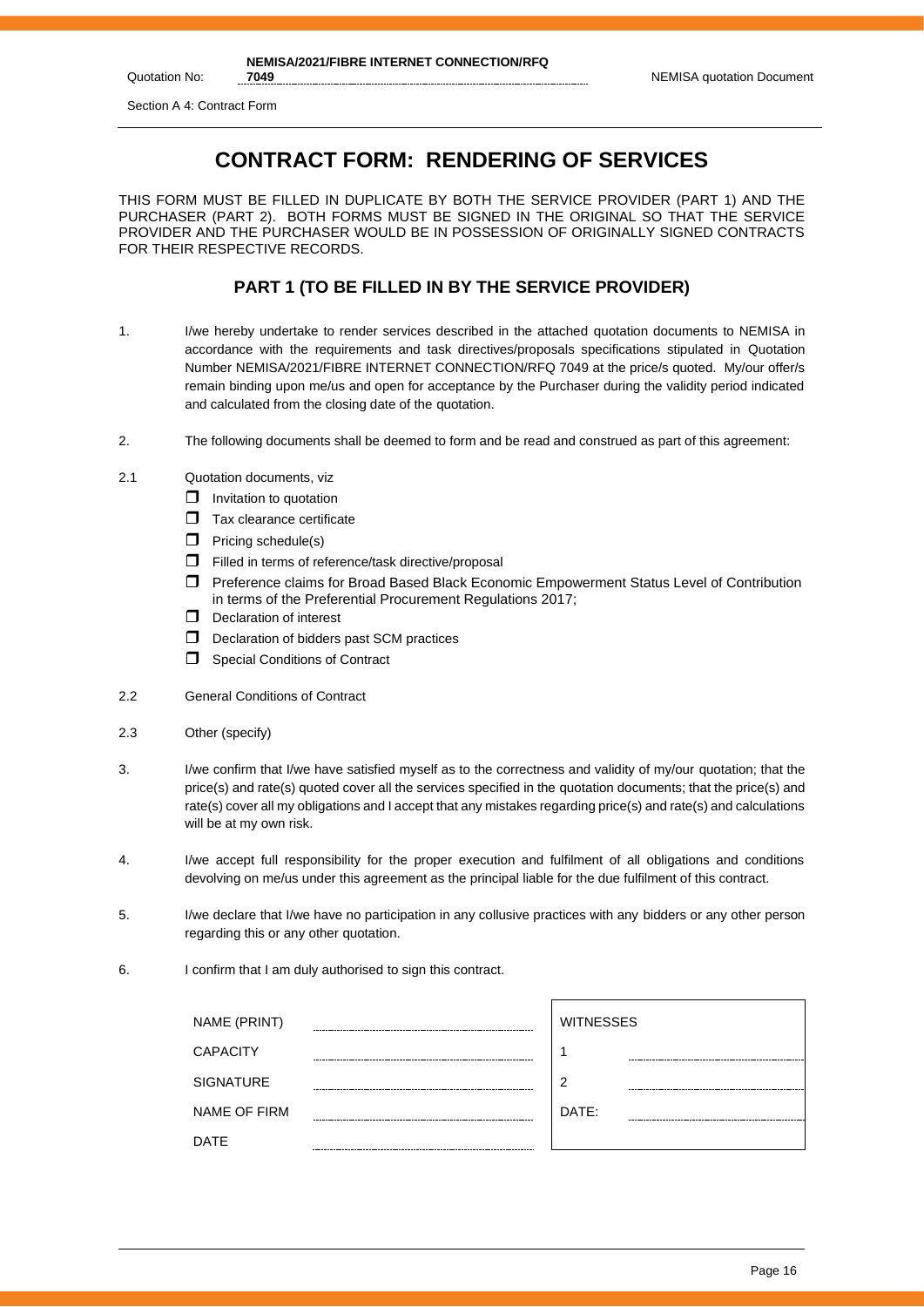Section A 4: Contract Form

Quotation No:

# **CONTRACT FORM: RENDERING OF SERVICES**

## **PART 2 (TO BE FILLED IN BY THE PURCHASER)**

- 1. I ……………………………………………………..……………… in my capacity as …………………………………………….. accept your quotation under reference number ……………………………………………. dated ……………………………………. for the rendering of services indicated hereunder and/or further specified in the annexures.
- 1. An official order indicating service delivery instructions is forthcoming.
- 2. I undertake to make payment for the services rendered in accordance with the terms and conditions of the contract within 30 (thirty) days after receipt of an invoice.

| <b>DESCRIPTION OF SERVICE</b> | PRICE (VAT INCL) | <b>COMPLETION</b><br><b>DATE</b> | <b>B-BBEE STATUS</b><br><b>LEVEL OF</b><br><b>CONTRIBUTION</b> |
|-------------------------------|------------------|----------------------------------|----------------------------------------------------------------|
|                               |                  |                                  |                                                                |
|                               |                  |                                  |                                                                |

3. I confirm that I am duly authorised to sign this contract.

| SIGNED AT             | ON |                  |
|-----------------------|----|------------------|
|                       |    |                  |
| NAME (PRINT)          |    |                  |
|                       |    |                  |
| <b>SIGNATURE</b>      |    |                  |
|                       |    |                  |
| <b>OFFICIAL STAMP</b> |    | <b>WITNESSES</b> |
|                       |    |                  |
|                       |    | $\overline{2}$   |
|                       |    | DATE:            |
|                       |    |                  |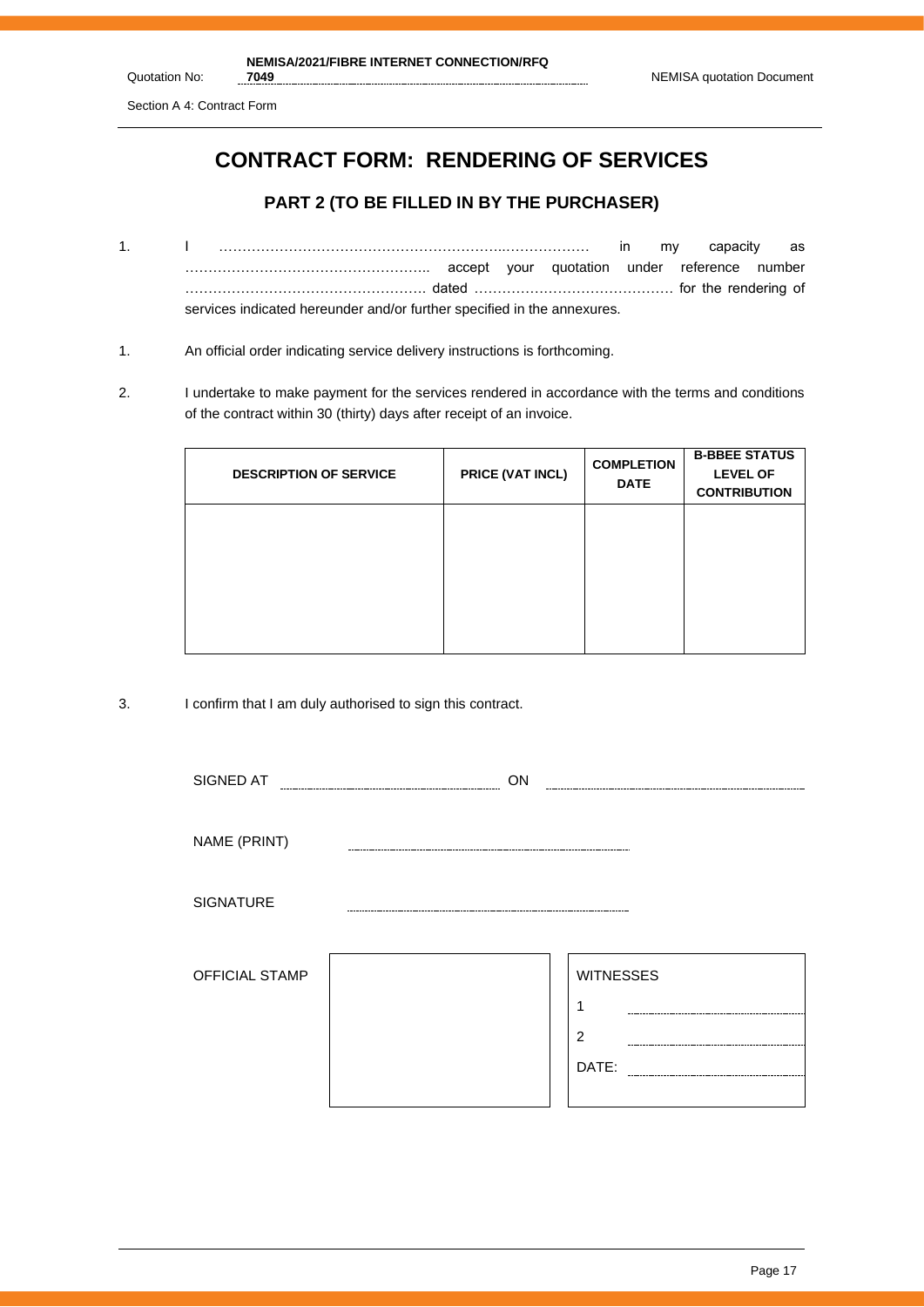# **SECTION B**

# **This section must be completed and returned or supplied with quotations as prescribed.**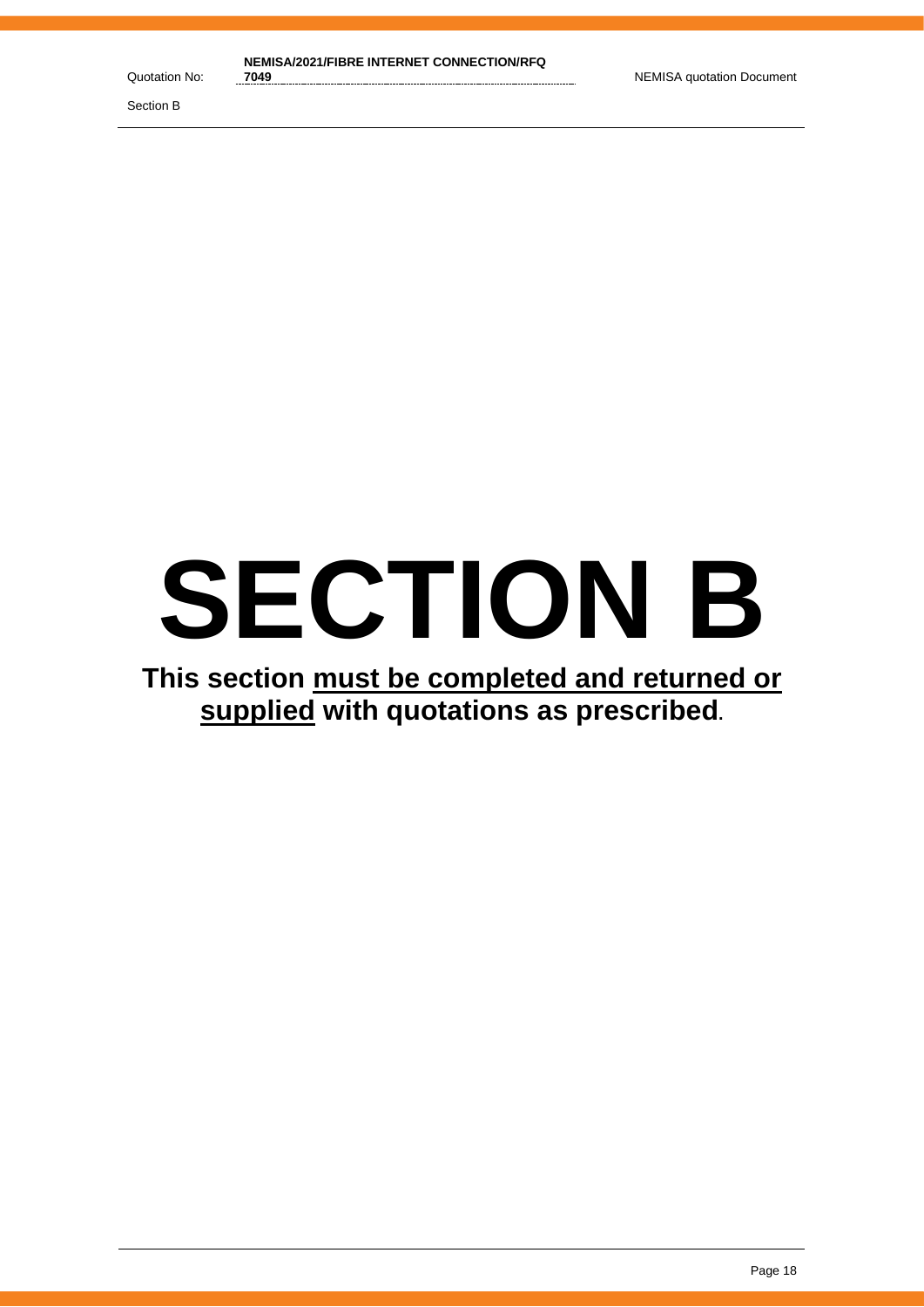Section B 1: Special Conditions of Quotation and Contract

# **SPECIAL CONDITIONS OF QUOTATION AND CONTRACT Return as Part 1**

|              | <b>SPECIAL CONDITIONS</b>                                                                                                                                                                                                                                                 |
|--------------|---------------------------------------------------------------------------------------------------------------------------------------------------------------------------------------------------------------------------------------------------------------------------|
|              |                                                                                                                                                                                                                                                                           |
| $\mathbf 1$  | <b>GENERAL</b>                                                                                                                                                                                                                                                            |
| 1.1          | The Bidders must clearly state if a deviation from these special conditions are offered and<br>the reason therefor. If an explanatory note is provided, the paragraph reference must be<br>indicated in a supporting appendix to the application submission.              |
| 1.2          | Should Bidders fail to indicate agreement/compliance or otherwise, the NEMISA will<br>assume that the Bidders is in compliance or agreement with the statement(s) as specified<br>in this quotation.                                                                      |
| 1.3          | Quotations not completed in this manner may be considered incomplete and rejected.                                                                                                                                                                                        |
| 1.4          | NEMISA shall not be liable for any expense incurred by the Bidders in the preparation<br>and submission of a quotation.                                                                                                                                                   |
| $\mathbf{2}$ | <b>CANCELLATION OF PROCUREMENT PROCESS</b>                                                                                                                                                                                                                                |
|              |                                                                                                                                                                                                                                                                           |
| 2.1          | This procurement process can be postponed or cancelled at any stage at the sole<br>discretion of NEMISA provided that such cancellation or postponement takes place prior<br>to entering into a contract with a specific service provider to which the quotation relates. |
|              |                                                                                                                                                                                                                                                                           |
| 3            | QUOTATION SUBMISSION CONDITIONS, INSTRUCTION AND EVALUATION<br><b>PROCESS/CRITERIA</b>                                                                                                                                                                                    |
| 3.1          |                                                                                                                                                                                                                                                                           |
|              | The Quotation submission conditions and instructions as well as the evaluation<br>process/criteria have been noted.                                                                                                                                                       |
| 4            | <b>NEGOTIATION AND CONTRACTING</b>                                                                                                                                                                                                                                        |
|              |                                                                                                                                                                                                                                                                           |
| 4.1          | NEMISA have the right to enter into negotiation with one or more Bidders regarding any<br>terms and conditions, including price(s), of a proposed contract.                                                                                                               |
| 4.2          | Under no circumstances will negotiation with any Bidders, including preferred Bidders,<br>constitute an award <sup>1</sup> or promise/ undertaking to award the contract.                                                                                                 |
| 4.3          | NEMISA shall not be obliged to accept the lowest or any quotation, offer or proposal.                                                                                                                                                                                     |
| 4.4          | A contract will only be deemed to be concluded when reduced to writing in a formal contract<br>and Service Level Agreement (if applicable) signed by the designated responsible person<br>of both parties. The designated responsible person of NEMISA is the CEO.        |
| 4.5          | NEMISA also reserves the right to enter into one contract with a Bidders for all required<br>functions or into more than one contract with different Bidders for different functions.                                                                                     |

<sup>&</sup>lt;sup>1</sup> See GLOSSARY.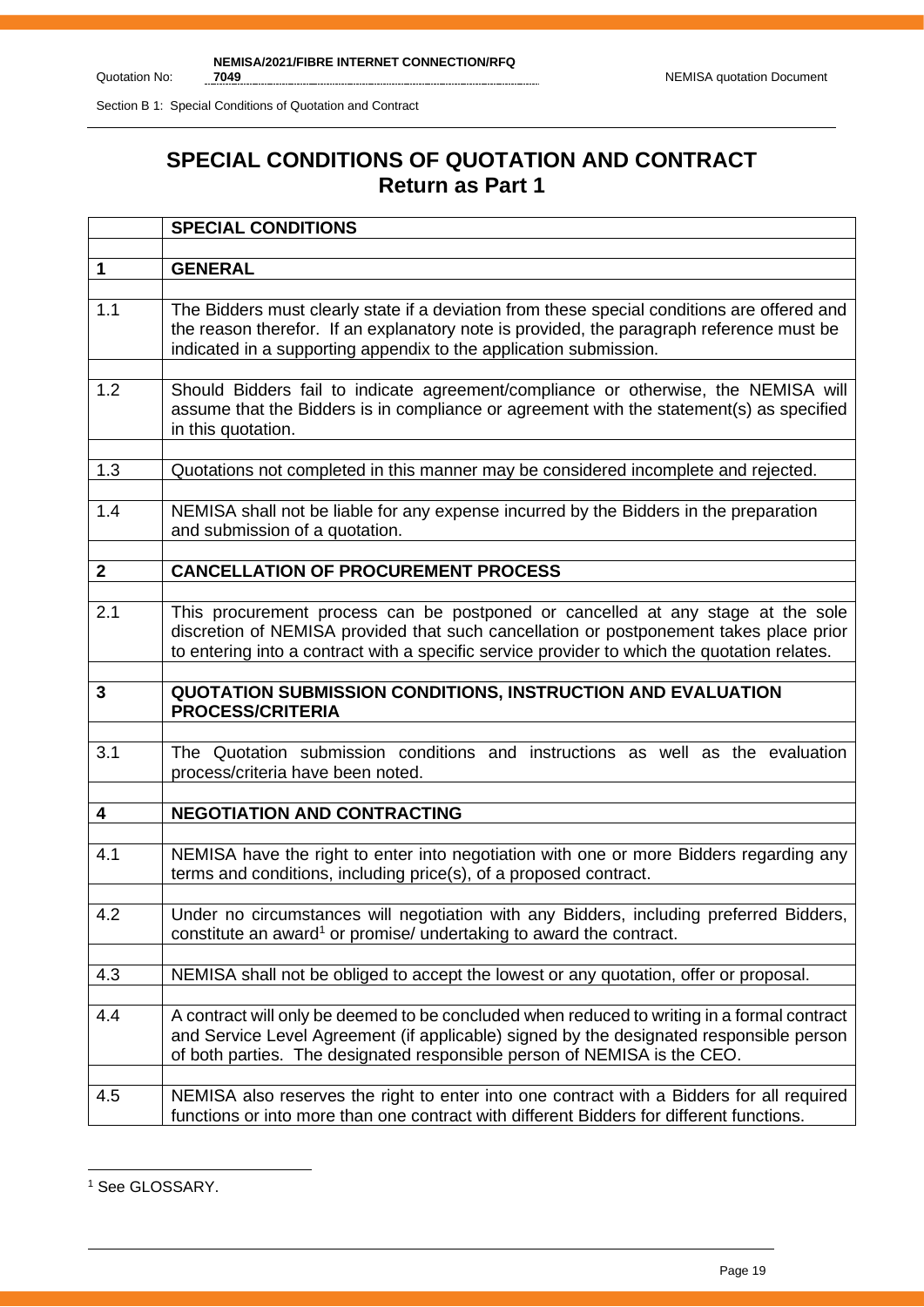| 5    | <b>ACCESS TO INFORMATION</b>                                                                                                                                                                                                                                                                                                                                                                         |
|------|------------------------------------------------------------------------------------------------------------------------------------------------------------------------------------------------------------------------------------------------------------------------------------------------------------------------------------------------------------------------------------------------------|
| 5.1  | All bidders will be informed of the status of their quotation once the procurement process<br>has been completed.                                                                                                                                                                                                                                                                                    |
| 5.2  | Requests for information regarding the quotation process will be dealt with in line with the<br>NEMISA SCM Policy and relevant legislation.                                                                                                                                                                                                                                                          |
| 6    | <b>REASONS FOR REJECTION</b>                                                                                                                                                                                                                                                                                                                                                                         |
|      |                                                                                                                                                                                                                                                                                                                                                                                                      |
| 6.1  | NEMISA shall reject a proposal for the award of a contract if the recommended Bidders<br>has committed a proven corrupt or fraudulent act in competing for the particular contract.                                                                                                                                                                                                                  |
| 6.2  | The NEMISA may disregard the quotation of any bidders if that bidders, or any of its<br>directors:<br>□ Have abused the SCM system of the NEMISA.<br>$\Box$ Have committed proven fraud or any other improper conduct in relation to such<br>system.<br>$\Box$ Have failed to perform on any previous contract and the proof exists.<br>Such actions shall be communicated to the National Treasury. |
| 7    | <b>GENERAL CONDITIONS OF CONTRACT</b>                                                                                                                                                                                                                                                                                                                                                                |
|      |                                                                                                                                                                                                                                                                                                                                                                                                      |
| 7.1  | The General Conditions of Contract must be accepted.                                                                                                                                                                                                                                                                                                                                                 |
| 8    | <b>ADDITIONAL INFORMATION REQUIREMENTS</b>                                                                                                                                                                                                                                                                                                                                                           |
| 8.1  | During evaluation of the quotations, additional information may be requested in writing from<br>Bidders. Replies to such request must be submitted, within 5 (five) working days or as<br>otherwise indicated. Failure to comply, may lead to your quotation being disregarded.                                                                                                                      |
| 8.2  | No additional information will be accepted from any individual Bidders without such<br>information having been requested                                                                                                                                                                                                                                                                             |
| 9    | <b>CONFIDENTIALITY</b>                                                                                                                                                                                                                                                                                                                                                                               |
|      |                                                                                                                                                                                                                                                                                                                                                                                                      |
| 9.1  | The quotation and all information in connection therewith shall be held in strict confidence<br>by Bidders and usage of such information shall be limited to the preparation of the<br>quotation. Bidders shall undertake to limit the number of copies of this document.                                                                                                                            |
| 10   | INTELLECTUAL PROPERTY, INVENTIONS AND COPYRIGHT                                                                                                                                                                                                                                                                                                                                                      |
|      |                                                                                                                                                                                                                                                                                                                                                                                                      |
| 10.1 | Copyright of all documentation relating to this contract belongs to the client. The successful<br>Bidders may not disclose any information, documentation or products to other clients<br>without the written approval of the accounting authority or the delegate.                                                                                                                                  |
| 10.2 | This paragraph shall survive termination of this contract.                                                                                                                                                                                                                                                                                                                                           |
|      |                                                                                                                                                                                                                                                                                                                                                                                                      |
| 11   | <b>NON-COMPLIANCE WITH DELIVERY TERMS</b>                                                                                                                                                                                                                                                                                                                                                            |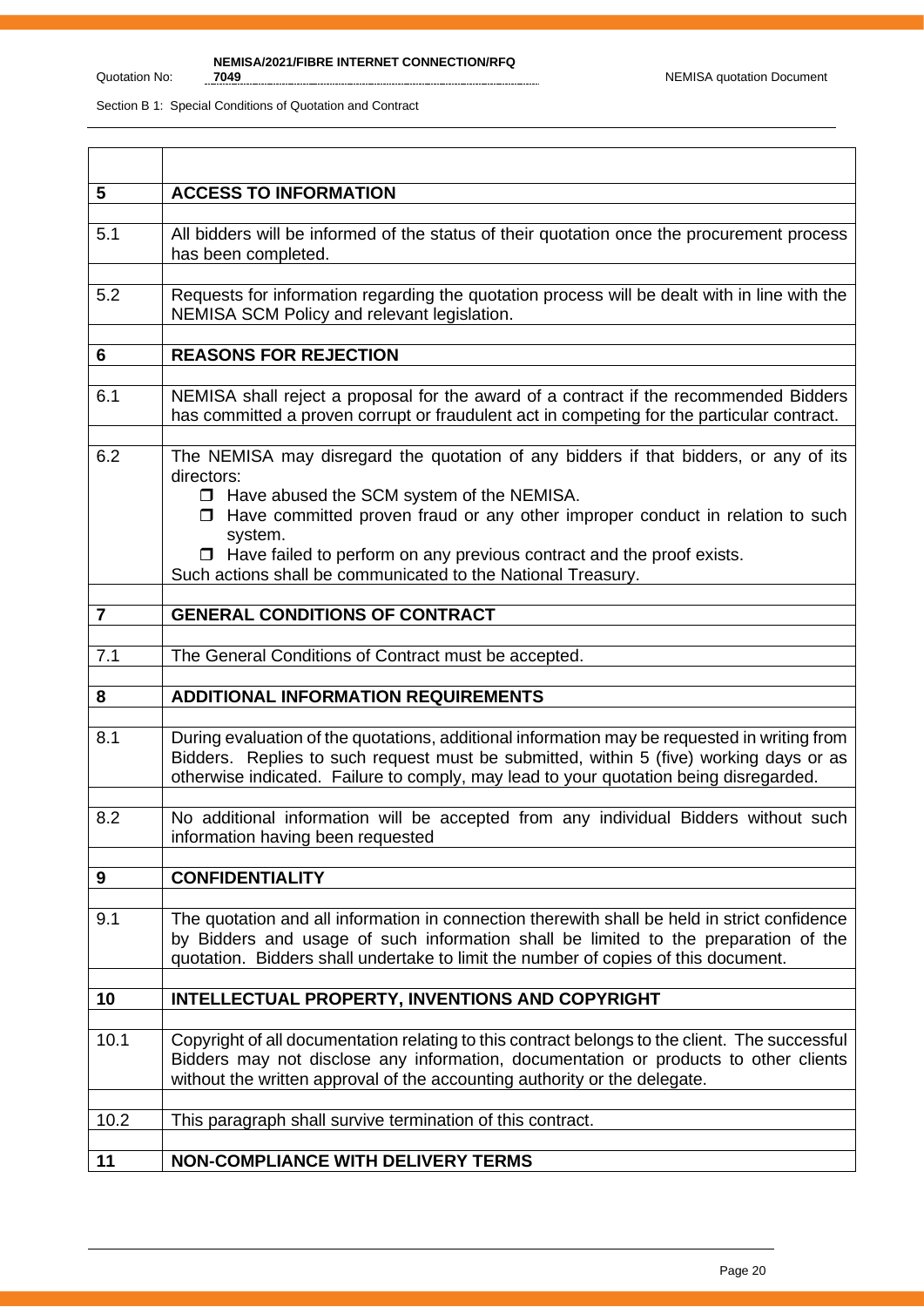**1049** NEMISA quotation Document

| 11.1 | As soon as it becomes known to the contractor that he/she will not be able to deliver the<br>services within the delivery period and/or against the quoted price and/or as specified,<br>NEMISA must be given immediate written notice to this effect. NEMISA reserves the right<br>to implement remedies as provided for in the GCC.                                                    |
|------|------------------------------------------------------------------------------------------------------------------------------------------------------------------------------------------------------------------------------------------------------------------------------------------------------------------------------------------------------------------------------------------|
| 12   | <b>WARRANTS</b>                                                                                                                                                                                                                                                                                                                                                                          |
|      |                                                                                                                                                                                                                                                                                                                                                                                          |
| 12.1 | The Contractor warrants that it is able to conclude this Agreement to the satisfaction of<br>NEMISA.                                                                                                                                                                                                                                                                                     |
| 13   | PARTIES NOT AFFECTED BY WAIVER OR BREACHES                                                                                                                                                                                                                                                                                                                                               |
|      |                                                                                                                                                                                                                                                                                                                                                                                          |
| 13.1 | The waiver (whether express or implied) by any Party of any breach of the terms or<br>conditions of this contract by the other Party shall not prejudice any remedy of the waiving<br>party in respect of any continuing or other breach of the terms and conditions hereof.                                                                                                             |
| 13.2 | No favour, delay, relaxation or indulgence on the part of any Party in exercising any power<br>or right conferred on such Party in terms of this contract shall operate as a waiver of such<br>power or right nor shall any single or partial exercise of any such power or right under this<br>agreement.                                                                               |
|      |                                                                                                                                                                                                                                                                                                                                                                                          |
| 14   | <b>RETENTION</b>                                                                                                                                                                                                                                                                                                                                                                         |
| 14.1 | On termination of this agreement, the contractor shall, on demand hand over all<br>documentation provided as part of the project and all deliverables, etc., without the right of<br>retention, to NEMISA.                                                                                                                                                                               |
| 14.2 | No agreement to amend or vary a contract or order or the conditions, stipulations or<br>provisions thereof shall be valid and of any force and effect unless such agreement to<br>amend or vary is entered into in writing and signed by the contracting parties. Any waiver<br>of the requirement that the agreement to amend or vary shall be in writing, shall also be in<br>writing. |
|      |                                                                                                                                                                                                                                                                                                                                                                                          |
| 15   | <b>CENTRAL SUPPLIER DATABASE</b>                                                                                                                                                                                                                                                                                                                                                         |
| 15.1 | It is a requirement that all suppliers/ services providers to NEMISA shall be registered on<br>the National Treasury Central Supplier Database (CSD).                                                                                                                                                                                                                                    |
| 15.2 | Bidders are therefore required to register as a supplier on the CSD before submitting a<br>quotation.<br>The CSD website can be accessed on the following link:<br>http://ocpo.treasury.gov.za/Pages/default.aspx                                                                                                                                                                        |
|      |                                                                                                                                                                                                                                                                                                                                                                                          |
| 15.3 | Bidders are therefore required to submit proof of their registration on the CSD, or if not yet<br>registered, provide proof of their application to be registered, with their quotation.                                                                                                                                                                                                 |
| 15.4 | No quotation will be awarded and a contract concluded with a bidders who is not registered<br>on the CSD.                                                                                                                                                                                                                                                                                |
|      |                                                                                                                                                                                                                                                                                                                                                                                          |
| 16   | <b>FORMAT OF QUOTATIONS</b>                                                                                                                                                                                                                                                                                                                                                              |
|      |                                                                                                                                                                                                                                                                                                                                                                                          |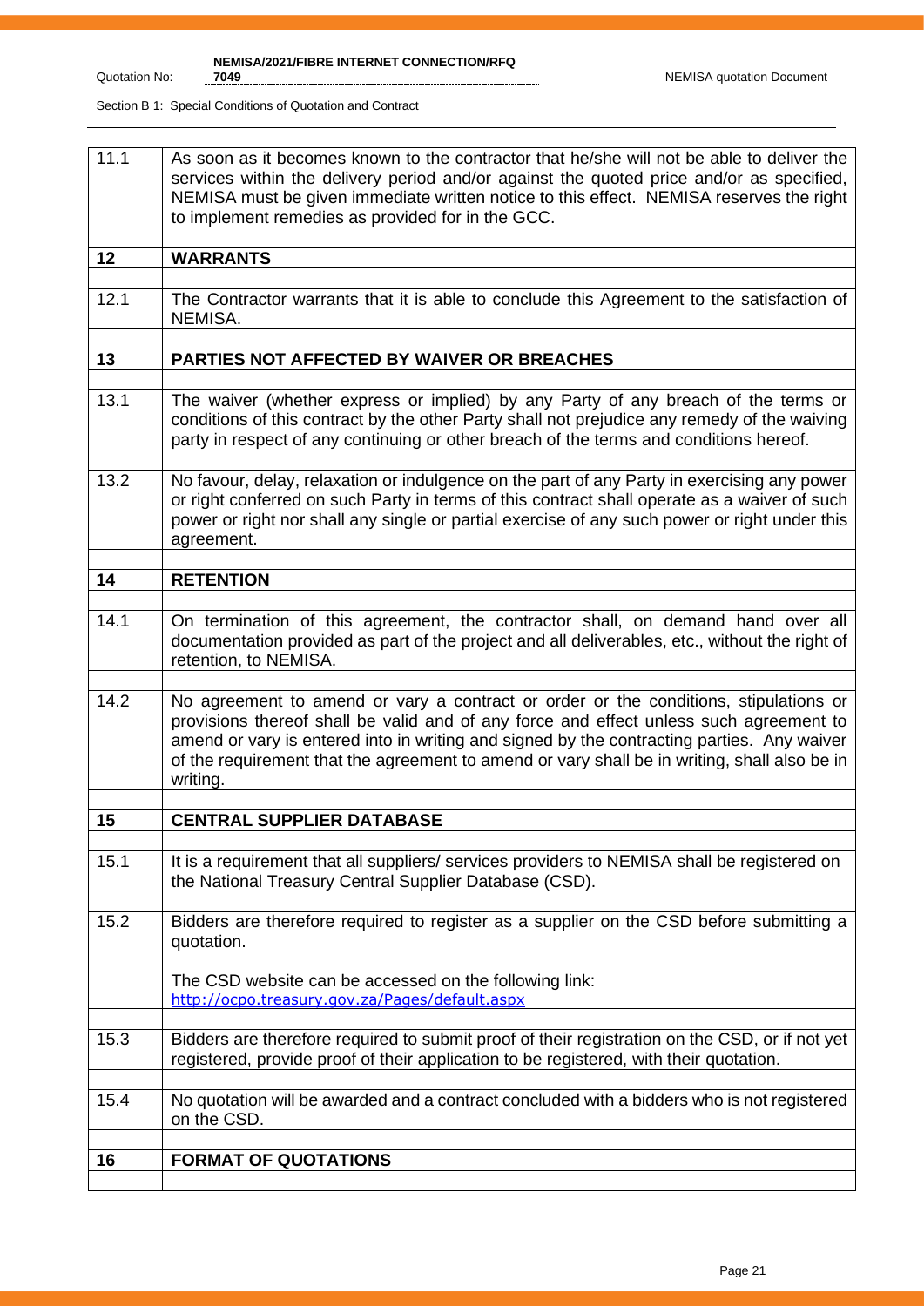| 16.1   | Bidders must complete all the necessary quotation documents and undertakings required<br>in this quotation document. Bidders are advised that their proposal should be concise,<br>written in plain English and simply presented.                        |
|--------|----------------------------------------------------------------------------------------------------------------------------------------------------------------------------------------------------------------------------------------------------------|
|        |                                                                                                                                                                                                                                                          |
| 16.2   | Bidders are to set out their proposal in the format prescribed hereunder. This means<br>that the proposal must be structured in the parts noted below. Information not submitted<br>in the relevant part, may not be considered for evaluation purposes. |
|        |                                                                                                                                                                                                                                                          |
| 16.3   | Part 1: Special Conditions of Quotation and Contract                                                                                                                                                                                                     |
| 16.3.1 | Bidders must initial each page and sign the last page and return the Special Conditions of<br>quotation and Contract (Section B-1).                                                                                                                      |
|        | Quotations submitted without a completed Special Conditions of Quotation form will be<br>deemed to be non-responsive.                                                                                                                                    |
|        |                                                                                                                                                                                                                                                          |
| 16.4   | Part 2: SARS Tax Clearance Certificate(s)                                                                                                                                                                                                                |
|        |                                                                                                                                                                                                                                                          |
| 16.4.1 | Bidders must ensure compliance with their tax obligations.                                                                                                                                                                                               |
|        | Bidders are required to submit their unique personal identification number (PIN) issued by<br>SARS to enable the organ of state to view the taxpayer's profile and tax status.                                                                           |
|        | Application for tax compliance status (TCS) or PIN may also be made via e-filing. In order<br>to use this provision, taxpayers will need to register with SARS as e-filers through the<br>website www.sars.gov.za.                                       |
|        | Bidders may also submit a printed TCS together with the quotation.                                                                                                                                                                                       |
|        | In quotations where consortia/joint ventures/sub-contractors are involved, each party must<br>submit a separate proof of TCS/ PIN/ CSD number.                                                                                                           |
|        | Where no TCS is available, but the bidders is registered on the Central Supplier Database<br>(CSD), a CSD number must be provided.                                                                                                                       |
|        | Quotations submitted without any one of the above particulars, will be deemed to be non-<br>responsive.                                                                                                                                                  |
|        |                                                                                                                                                                                                                                                          |
| 16.5   | Part 3: Declaration of Interest                                                                                                                                                                                                                          |
| 16.5.1 | Each party to the quotation must complete and return the "Declaration of Interest" (Section<br>$B-2$ ).                                                                                                                                                  |
|        | Quotations submitted without a complete and signed Declaration of Interest will be<br>deemed to be non-responsive.                                                                                                                                       |
|        |                                                                                                                                                                                                                                                          |
| 16.6   | Part 4: Declaration of Bidders past Supply Chain Management practices                                                                                                                                                                                    |
|        |                                                                                                                                                                                                                                                          |
| 16.6.1 | <b>Each party</b> to the quotation must complete and return the "Declaration of bidders past<br>Supply Chain Management practices" (Section B-3).                                                                                                        |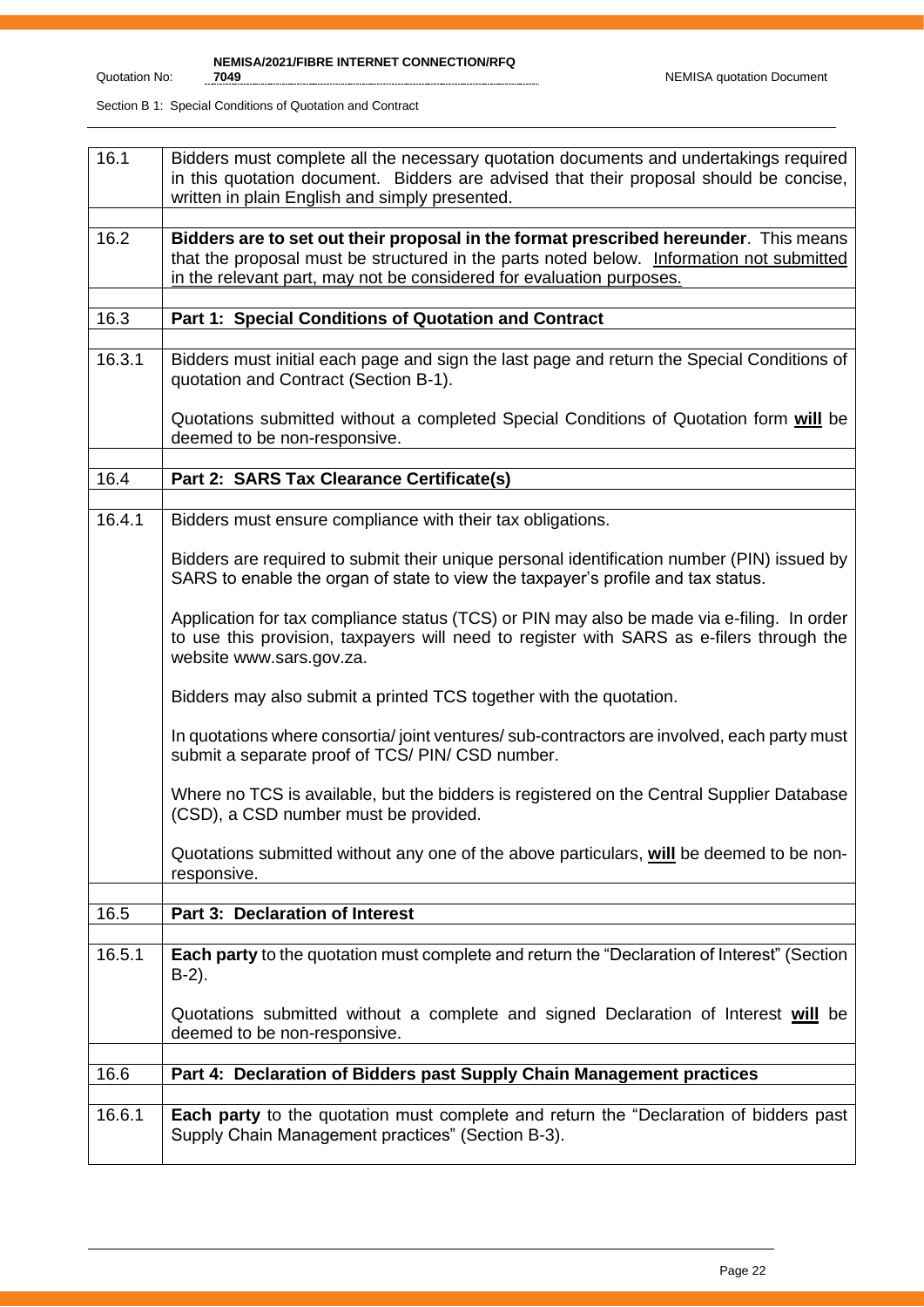|         | Quotations submitted without a completed and signed Declaration of bidders past Supply<br>Chain Management practices will be deemed non-responsive.                                                                                                                  |
|---------|----------------------------------------------------------------------------------------------------------------------------------------------------------------------------------------------------------------------------------------------------------------------|
| 16.7    | Part 5: Certificate of Independent Quotation Determination                                                                                                                                                                                                           |
|         |                                                                                                                                                                                                                                                                      |
| 16.7.1  | Each party to the quotation must complete and sign the Certificate (Section B-4).                                                                                                                                                                                    |
|         | Quotations submitted without a completed and signed Certificate of Independent Quotation<br>Determination will be deemed non-responsive.                                                                                                                             |
| 16.8    | Part 6: Preference Points Claim Form in terms of the Preferential Procurement<br><b>Regulations 2017</b>                                                                                                                                                             |
|         |                                                                                                                                                                                                                                                                      |
| 16.8.1  | Bidders must complete, sign and return the full "Preference Points Claim Form" (Section<br>B-5) document.                                                                                                                                                            |
|         | In addition, a valid BEE certificate must be submitted.                                                                                                                                                                                                              |
|         | Quotes submitted without a completed and signed Preference Points Claim Form and a<br>valid BEE certificate will be awarded zero points for preference.                                                                                                              |
|         |                                                                                                                                                                                                                                                                      |
| 16.9    | <b>Part 7: Invitation to Quotation</b>                                                                                                                                                                                                                               |
| 16.9.1  | Bidders must complete, sign and return the full "Invitation to Quotation" (Section B-6)<br>document.                                                                                                                                                                 |
|         | Quotations submitted without a completed and signed Invitation to Quotation will be<br>deemed to be non-responsive.                                                                                                                                                  |
|         |                                                                                                                                                                                                                                                                      |
| 16.10   | Part 8: Pricing Schedule                                                                                                                                                                                                                                             |
| 16.10.1 | Any budget amount that may be indicated in this document shall be deemed to be a guide<br>only and Bidders are expected to submit a costing that is fair and reasonable.                                                                                             |
| 16.10.2 | All costs related to this assignment are to be allowed for in the pricing schedule and in the<br>formats prescribed and must be returned as part of the submission (Section B-7).                                                                                    |
|         | Quotations submitted without a price or with an incomplete price, will be deemed to be<br>non-responsive.                                                                                                                                                            |
| 16.10.3 | Rates for the first year of the contract must be firm and must be indicated in the formats<br>prescribed. All normal operating costs and out of pocket expenses such as photocopies,<br>telephone calls, printing, travel, etc. must be covered in the rates quoted. |
| 16.10.4 | A pricing schedule with one of the specified elements (fees and reimbursable costs)<br>omitted from the costing, may be considered non-responsive.                                                                                                                   |
| 16.10.5 | Fees:                                                                                                                                                                                                                                                                |
|         |                                                                                                                                                                                                                                                                      |
|         | The budgeted days/ hours and applicable rates of all team members as per the pricing<br>□<br>schedule.                                                                                                                                                               |
|         |                                                                                                                                                                                                                                                                      |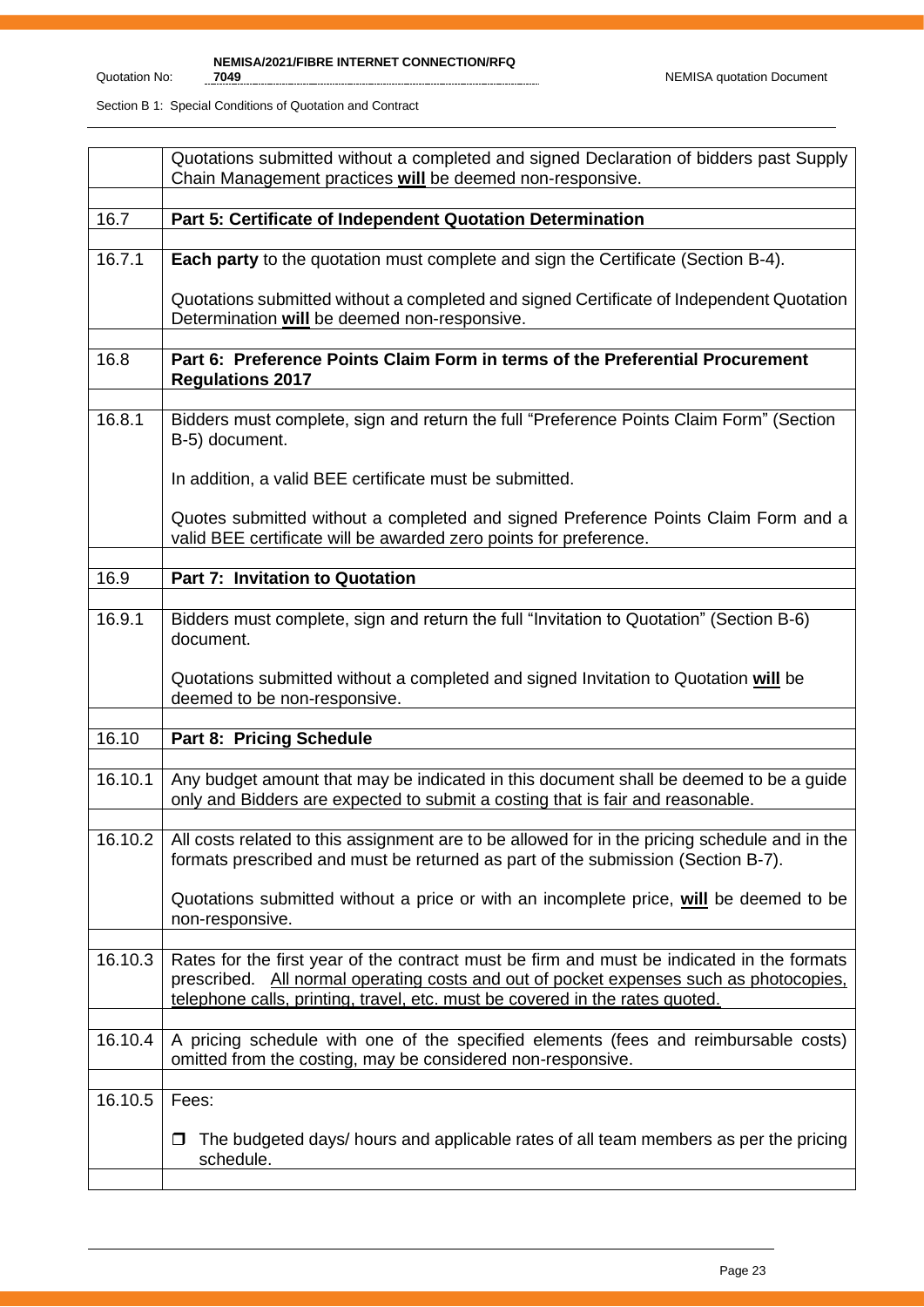**NEMISA/2021/FIBRE INTERNET CONNECTION/RFQ** 

| 16.10.6 | Reimbursable costs                                                                                                                                                                                                                                                                                                                                                                                                                     |  |  |  |  |
|---------|----------------------------------------------------------------------------------------------------------------------------------------------------------------------------------------------------------------------------------------------------------------------------------------------------------------------------------------------------------------------------------------------------------------------------------------|--|--|--|--|
|         | $\Box$ Travel                                                                                                                                                                                                                                                                                                                                                                                                                          |  |  |  |  |
|         | Only economy class flights are to be used.<br>Preferably Group A hire cars are to be used. In circumstances where good<br>$\blacksquare$<br>motivation exist, Group B hire cars may be used. The difference in cost between<br>Group B and more expensive options, will be borne by the service provider.<br>A rate per kilometre for the use of a personal vehicles must be quoted.                                                   |  |  |  |  |
|         | VAT: Value Added Tax must be included and shown separately.<br>□                                                                                                                                                                                                                                                                                                                                                                       |  |  |  |  |
| 16.11   | Part 9: Technical approach                                                                                                                                                                                                                                                                                                                                                                                                             |  |  |  |  |
| 16.11.1 | Bidders must submit a description of the methodology and approach that will be used to<br>perform the work as set out in the Terms of Reference. This methodology and approach<br>must demonstrate the Bidders understanding of the requirement and also of the<br>environment.                                                                                                                                                        |  |  |  |  |
| 16.11.2 | Bidders must, at least cover the under-mentioned in their technical approach and return<br>as part of their submission:                                                                                                                                                                                                                                                                                                                |  |  |  |  |
|         | $\Box$ Describe, in detail, exactly how they propose to carry out the activities to achieve the<br>outcomes identified in the terms of reference. They should identify any possible<br>problems that might hinder delivery and indicate how they will avoid, or overcome<br>such problems.                                                                                                                                             |  |  |  |  |
|         | Describe how the work will be managed. Provide an organisation chart clearly<br>0<br>indicating:                                                                                                                                                                                                                                                                                                                                       |  |  |  |  |
|         | The lines of reporting and supervision within the Bidders team.                                                                                                                                                                                                                                                                                                                                                                        |  |  |  |  |
|         | The lines of reporting between the Bidders and the NEMISA and other<br>п<br>stakeholders, if applicable.                                                                                                                                                                                                                                                                                                                               |  |  |  |  |
|         | Identify the position(s) involved in the direct delivery of the service to be provided and<br>□<br>in the overall management of the work and name the people who will fill these<br>positions.                                                                                                                                                                                                                                         |  |  |  |  |
| 16.11.3 | Provide a project plan of activities. In addition to providing details of the estimated number<br>of work days for each activity, Bidders are to supply a detailed timetable that identifies<br>when certain activities will be undertaken and over what period they will be spread. The<br>timing of activities, the time needed to complete them, and the order in which they will be<br>undertaken must be explained and justified. |  |  |  |  |
| 16.11.4 | Please note that Part 9 should be no longer than 20 single-sided A4 pages in Arial 11 (font<br>size).                                                                                                                                                                                                                                                                                                                                  |  |  |  |  |
| 16.12   | Part 10: Team details                                                                                                                                                                                                                                                                                                                                                                                                                  |  |  |  |  |
|         |                                                                                                                                                                                                                                                                                                                                                                                                                                        |  |  |  |  |
| 16.12.1 | In this part that must be returned as part of the submission, Bidders must provide details<br>of the team named in the previous part.                                                                                                                                                                                                                                                                                                  |  |  |  |  |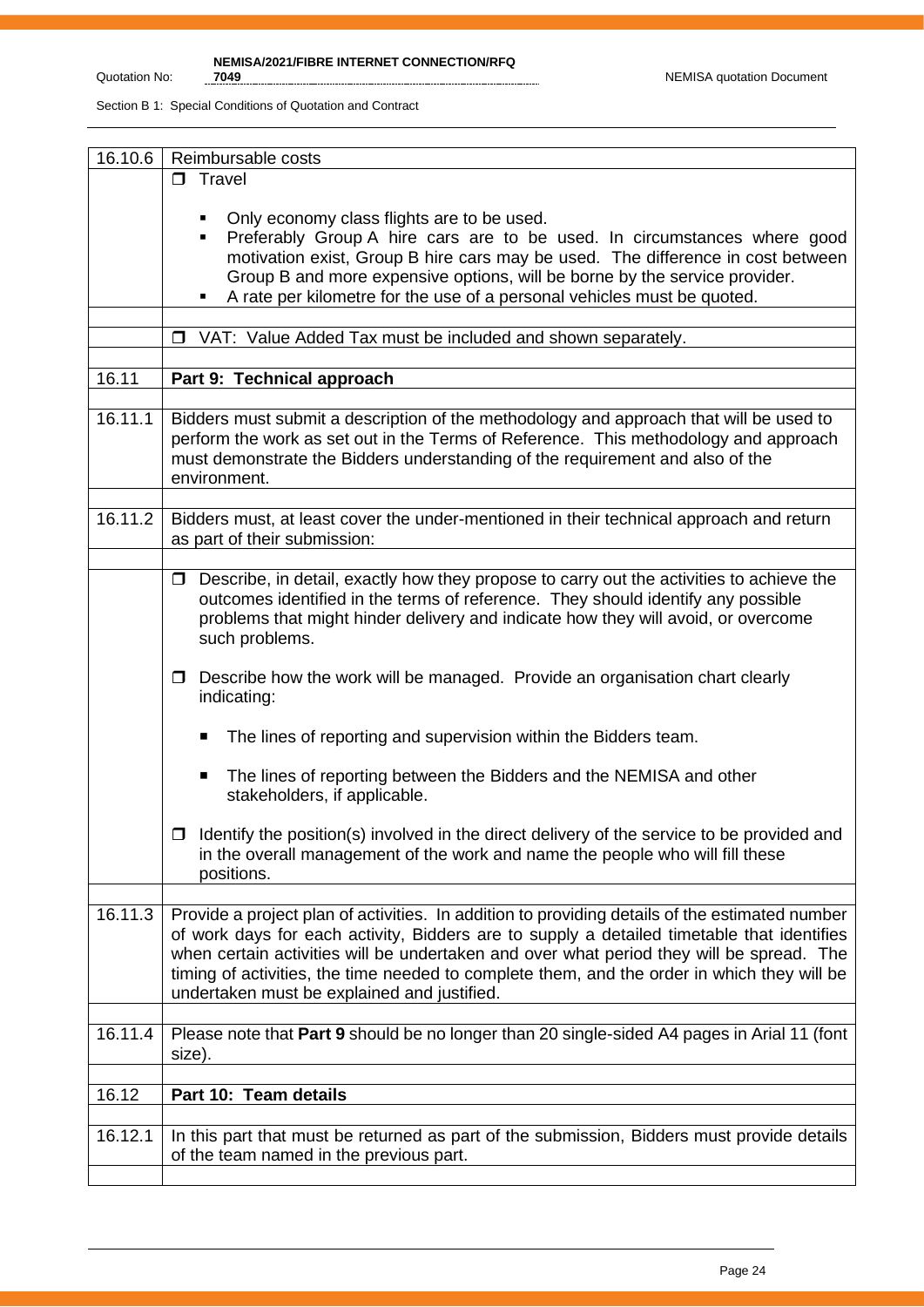Section B 1: Special Conditions of Quotation and Contract

| 16.12.2 | For each team member there must be:                                                                                                                        |
|---------|------------------------------------------------------------------------------------------------------------------------------------------------------------|
|         |                                                                                                                                                            |
|         | A complete curriculum vitae confirming suitability for the position. A format is provided<br>$\Box$<br>as a guideline only for the compilation of the CVs. |
|         |                                                                                                                                                            |
| 16.13   | Part 11: Experience in this field                                                                                                                          |
|         |                                                                                                                                                            |
| 16.13.1 | Bidders should provide in this part, and return as part the submission, at least the following<br>information.                                             |
|         | Details of contracts for similar work within the last 5 years.                                                                                             |
|         | Contact details of a maximum of 3 organisations for which work was done.                                                                                   |
|         |                                                                                                                                                            |
| 16.14   | Part 12: Registration on the CSD                                                                                                                           |
|         |                                                                                                                                                            |
| 16.14.1 | In this part, bidders must submit proof of their registration, or proof that they have applied<br>for registration on the Central Supplier Database.       |
|         | Quotations submitted without the required proof, will be deemed to be non-responsive.                                                                      |
|         |                                                                                                                                                            |
| 16.15   | <b>Part 13: Registration Certificates</b>                                                                                                                  |
|         |                                                                                                                                                            |
| 16.15.1 | Insert any requirements for registration with professional bodies here                                                                                     |
|         | Quotations submitted without a completed and signed Invitation to Quotation will be<br>deemed to be non-responsive.                                        |

I/we herewith accept all the above-mentioned special conditions of the quotation. If I/we do consider a deviation therefrom, I have noted those as per the instruction in paragraph 1 (General) above.

Name of Bidders:

Signature of Bidders:

Date: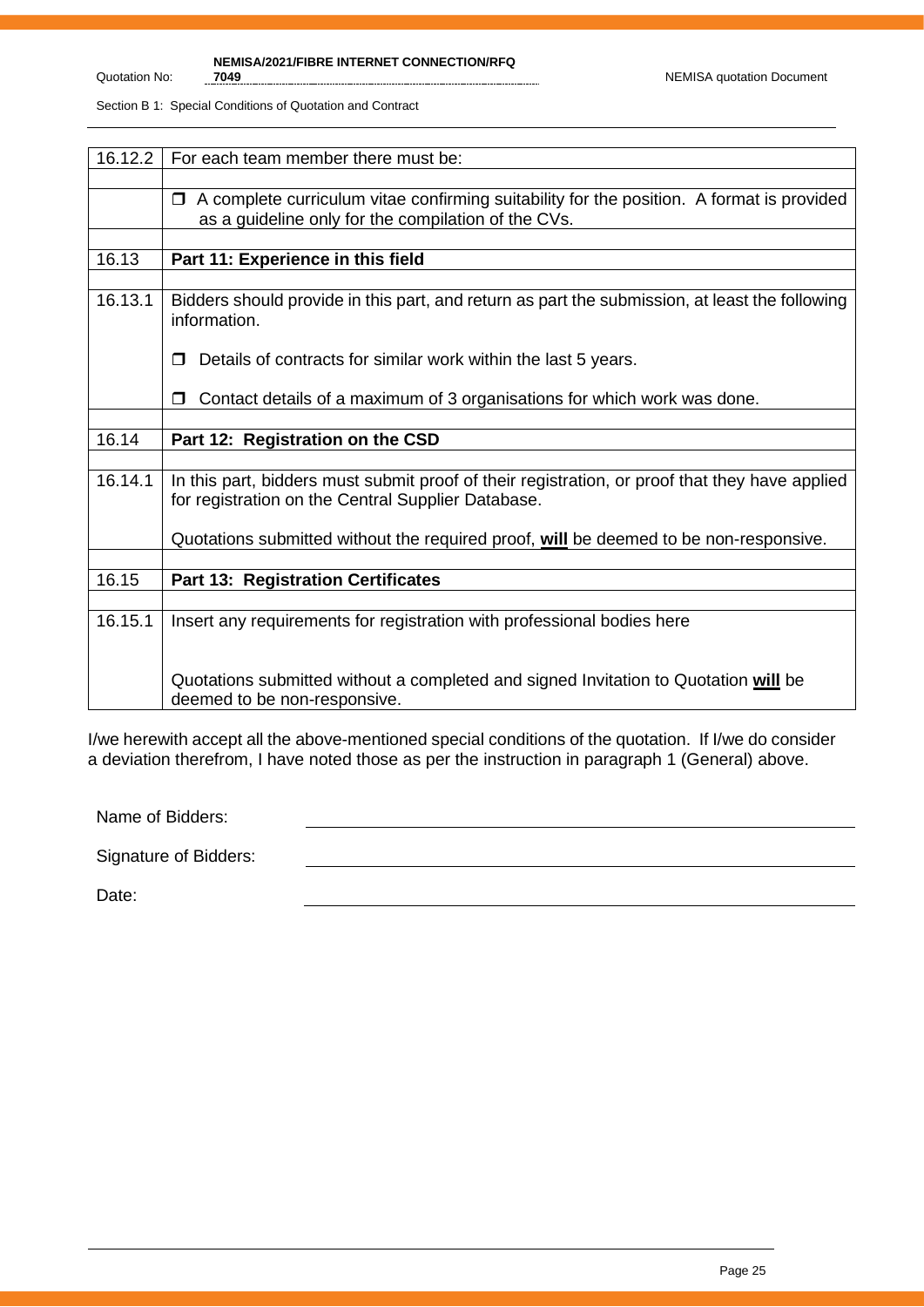**NEMISA/2021/FIBRE INTERNET** 

Quotation No:

Section B 2: Declaration of Interest

# **DECLARATION OF INTEREST Return as Part 3**

- 1. Any legal person, including persons employed by the State<sup>2</sup>, or persons having a kinship with persons employed by the State, including a blood relationship, may make an offer or offers in terms of this invitation to quotation (includes a price quotation, advertised competitive quotation, limited quotation or proposal). In view of possible allegations of favouritism, should the resulting quotation, or part thereof, be awarded to persons employed by the State, or to persons connected with or related to them, it is required that the bidders or his/her authorised representative declare his/her position in relation to the evaluating/ adjudicating authority where –
- 1.1. The bidders is employed by the State; and/or
- 1.2. The bidders is a Management Board member of NEMISA and/or
- 1.3. The legal person on whose behalf the quotation document is signed, has a relationship with persons/a person who are/is involved in the evaluation and or adjudication of the quotation(s), or where it is known that such a relationship exists between the person or persons for or on whose behalf the declarant acts and persons who are involved with the evaluation and or adjudication of the quotation.
- 2. In order to give effect to the above, the following questionnaire must be completed and submitted with the quotation.

| 2.1.   | Full Name of bidders or his or her<br>representative:                                                                                                                                                           |  |  |  |  |
|--------|-----------------------------------------------------------------------------------------------------------------------------------------------------------------------------------------------------------------|--|--|--|--|
| 2.2.   | <b>Identity Number:</b>                                                                                                                                                                                         |  |  |  |  |
| 2.3.   | Position occupied in the Company<br>(director, trustee, shareholder,<br>$etc3$ :                                                                                                                                |  |  |  |  |
| 2.4.   | <b>Company Registration Number:</b>                                                                                                                                                                             |  |  |  |  |
| 2.5.   | Tax Reference Number:                                                                                                                                                                                           |  |  |  |  |
| 2.6.   | <b>VAT Registration Number:</b>                                                                                                                                                                                 |  |  |  |  |
| 2.6.1. | The names of all directors/ trustees/ shareholders/ members, their individual identity numbers,<br>tax reference numbers and, if applicable, employee/ persal numbers must be indicated in<br>paragraph 3 below |  |  |  |  |
| 2.7.   | Are you or any person connected with the bidders presently employed by the<br>YES / NO<br>State?                                                                                                                |  |  |  |  |
| 2.7.1. | If so, furnish the following particulars                                                                                                                                                                        |  |  |  |  |
|        | Name of person/ director/<br>$\Box$<br>trustee/shareholder/member:                                                                                                                                              |  |  |  |  |
|        | Name of State institution at<br>$\Box$<br>which you or the person<br>connected to the bidders is<br>employed:                                                                                                   |  |  |  |  |
|        | Position occupied in the State<br>$\Box$<br>institution:                                                                                                                                                        |  |  |  |  |

- (c) Provincial legislature;
- (d) National Assembly or the National Council of Provinces;

<sup>2</sup> "State" means

<sup>(</sup>a) Any national or provincial department, national or provincial public entity or constitutional institution within the meaning of the Public Finance Management Act, 1999 (Act No 1 of 1999);

<sup>(</sup>b) Any municipality or municipal entity;

<sup>(</sup>e) Parliament.

<sup>3</sup> "Shareholder" means a person who owns shares in the company and is actively involved in the management of the enterprise or business and exercises control over the enterprise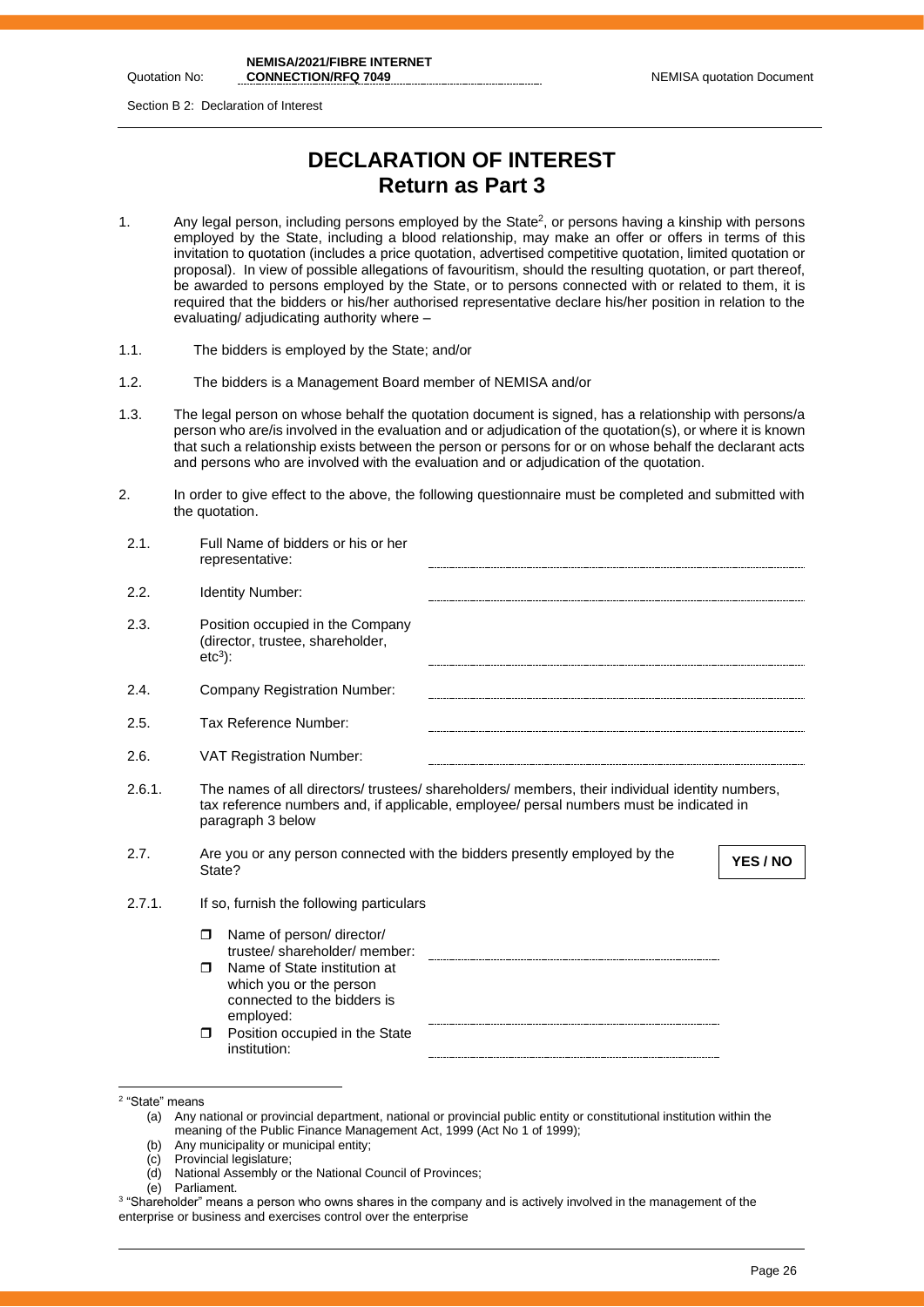| <b>NEMISA/2021/FIBRE INTERNET</b> |
|-----------------------------------|
| CONNECTION/DEO 7049               |

**CONNECTION/RFQ 7049** NEMISA quotation Document

Section B 2: Declaration of Interest

Quotation No:

|          | Any other particulars:                                                                                                                                                                                                       |          |
|----------|------------------------------------------------------------------------------------------------------------------------------------------------------------------------------------------------------------------------------|----------|
|          |                                                                                                                                                                                                                              |          |
| 2.7.2.   | If you are presently employed by the state, did you obtain the appropriate authority<br>to undertake remunerative work outside employment in the public sector?                                                              | YES / NO |
| 2.7.2.1. | If yes, did you attach proof of such authority to the quotation document?                                                                                                                                                    | YES / NO |
|          | (Note: Failure to submit proof of such authority, where applicable, may result in<br>the disqualification of the quotation.)                                                                                                 |          |
| 2.7.3.   | If no, furnish reasons for non-submission of such proof:                                                                                                                                                                     |          |
| 2.8.     | Did you or your spouse, or any of the company's directors/shareholders/members<br>or their spouses conduct business with the State in the previous twelve (12)                                                               | YES / NO |
|          | months?                                                                                                                                                                                                                      |          |
|          |                                                                                                                                                                                                                              |          |
| 2.9.     | Do you, or any person connected with the bidders, have any relationship (family,<br>friend, other) with a person employed by the State and who may be involved with<br>the evaluation and or adjudication of this quotation? | YES / NO |
| 2.9.1.   | If so, furnish the following particulars.                                                                                                                                                                                    |          |
| 2.10.    | Are you, or any person connected with the bidders, aware of any relationship<br>(family, friend, other) between the bidders and any person employed by the State                                                             | YES / NO |
| 2.10.1.  | who may be involved with the evaluation and or adjudication of this quotation?<br>If so, furnish the following particulars.                                                                                                  |          |
|          |                                                                                                                                                                                                                              |          |
| 2.11.    | Do you or any of the directors/shareholders/members of the company have any<br>interest in any other related companies whether or not they are quotation for this<br>contract?                                               | YES / NO |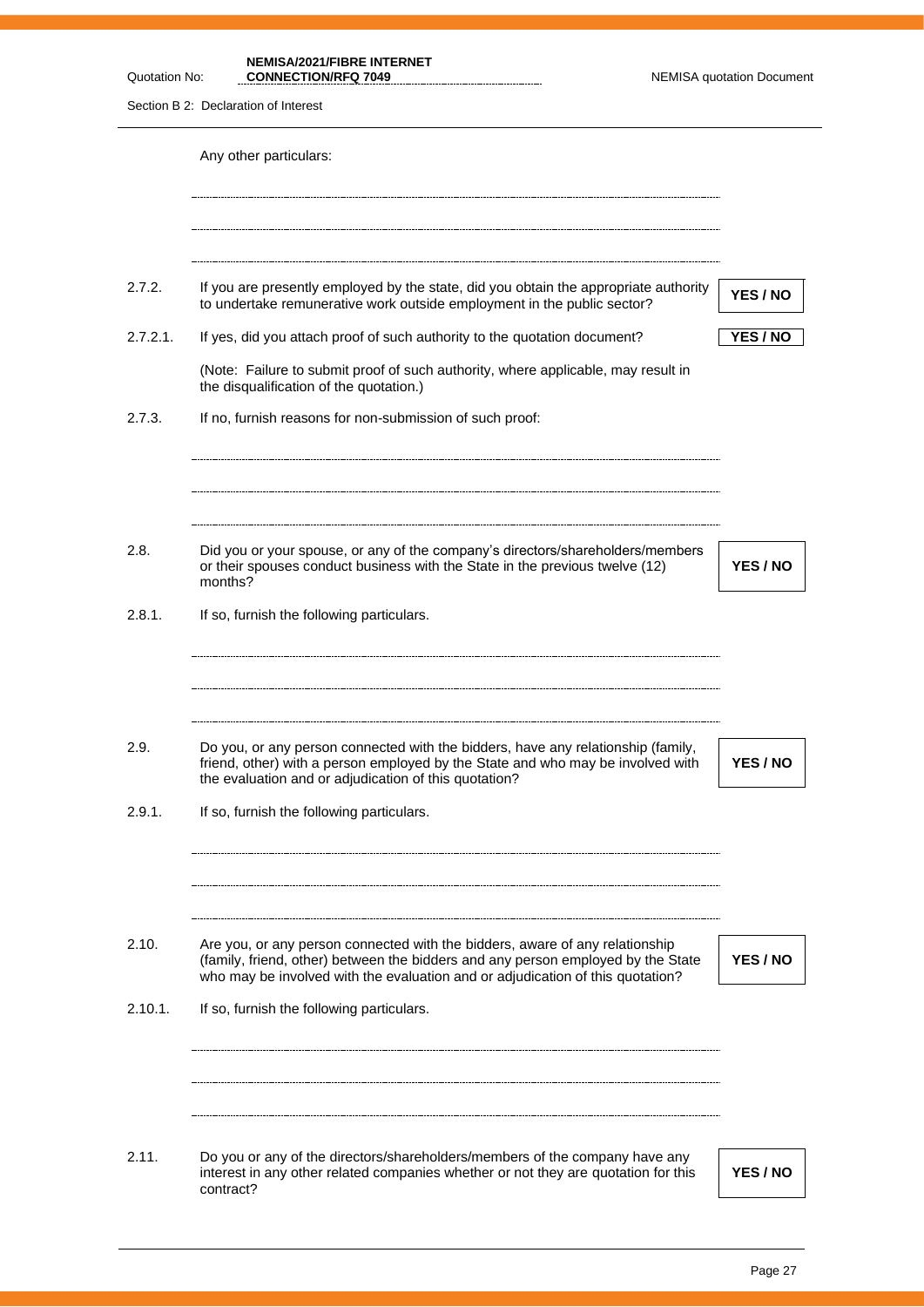| <b>NEMISA/2021/FIBRE INTERNET</b> |  |
|-----------------------------------|--|
| <b>CONNECTION/RFQ 7049</b>        |  |

Section B 2: Declaration of Interest

Quotation No:

2.11.1. If so, furnish the following particulars.

3. Full details of directors/ trustees/ members/ shareholders.

| Full Name | <b>Identity Number</b> | Personal Tax<br>Reference No | State Employee<br>Number/ Persal<br>Number |
|-----------|------------------------|------------------------------|--------------------------------------------|
|           |                        |                              |                                            |
|           |                        |                              |                                            |
|           |                        |                              |                                            |
|           |                        |                              |                                            |
|           |                        |                              |                                            |
|           |                        |                              |                                            |
|           |                        |                              |                                            |
|           |                        |                              |                                            |
|           |                        |                              |                                            |
|           |                        |                              |                                            |

#### **DECLARATION**

----------

I, THE UNDERSIGNED (NAME)

CERTIFY THAT THE INFORMATION FURNISHED IN PARAGRAPHS 2 AND 3 ABOVE IS CORRECT. I ACCEPT THAT THE STATE MAY REJECT THE QUOTATION OR ACT AGAINST ME IN TERMS OF PARAGRAPH 23 OF THE GENERAL CONDITIONS OF CONTRACT SHOULD THIS DECLARATION PROVE TO BE FALSE.

Signature Date

Position **Name of bidders**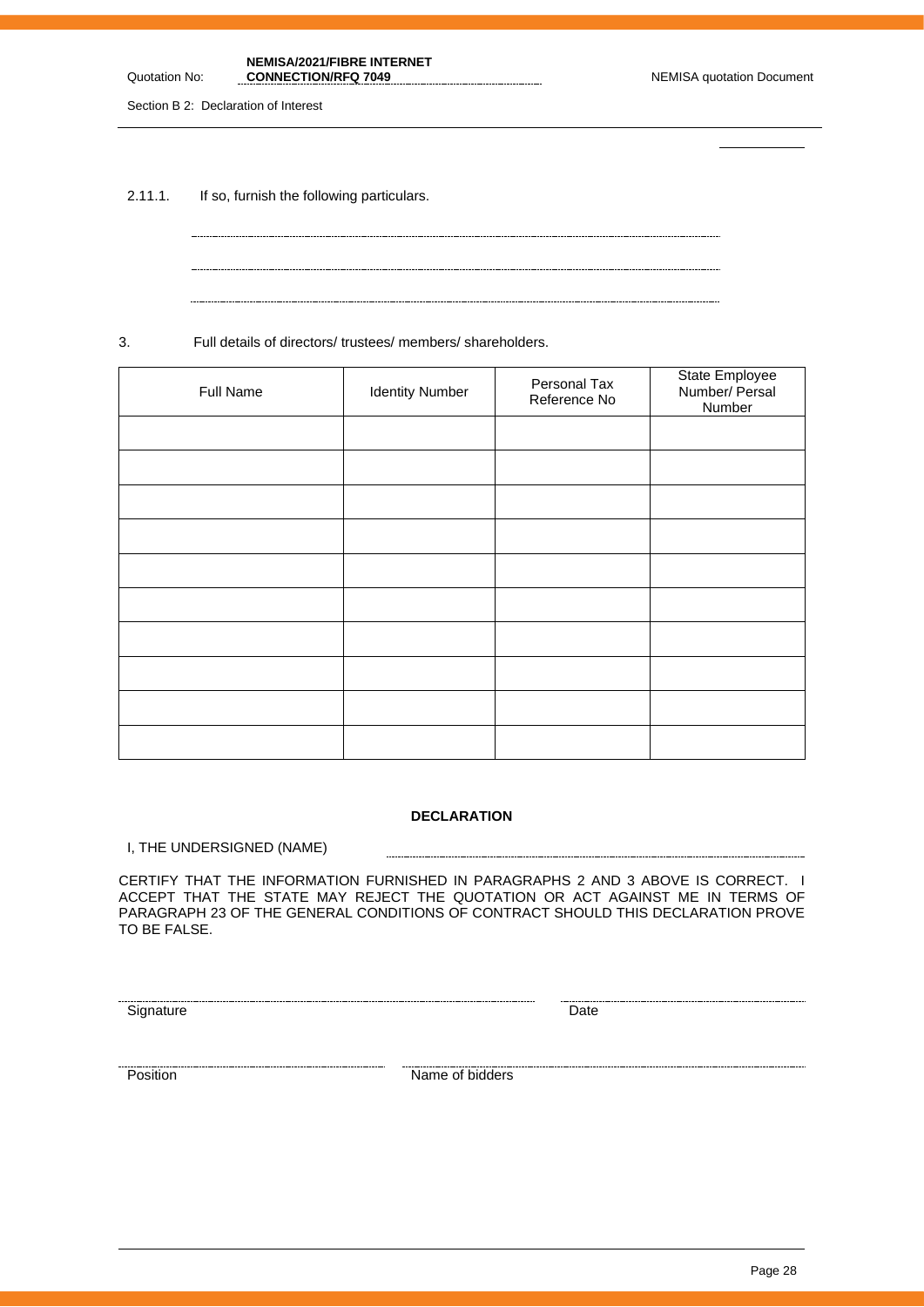Section B 3: Declaration of bidder's past SCM practices

Quotation No:

# **DECLARATION OF BIDDERS PAST SUPPLY CHAIN MANAGEMENT PRACTICES Return as Part 4**

- 1 This declaration will be used by institutions to ensure that when goods and services are being procured, all reasonable steps are taken to combat the abuse of the supply chain management system.
- 2 The quotation of any bidders may be disregarded if that bidders, or any of its directors have:
	- a. abused the NEMISA's supply chain management system;
	- b. committed fraud or any other improper conduct in relation to such system; or
	- c. failed to perform on any previous contract.
- 3 In order to give effect to the above, the following questionnaire must be completed and submitted with the quotation.

| <b>Item</b> | Question                                                                                                                                                                                                                                       |               |                     |
|-------------|------------------------------------------------------------------------------------------------------------------------------------------------------------------------------------------------------------------------------------------------|---------------|---------------------|
| 3.1         | Is the bidders or any of its directors listed on the National Treasury's database of<br>Restricted Suppliers as companies or persons prohibited from doing business with the<br>public sector?                                                 | Yes<br>$\Box$ | <b>No</b><br>п      |
|             | (Companies or persons who are listed on this database were informed in writing<br>of this restriction by the Accounting Officer/ authority of the institution that<br>imposed the restriction after the audi alteram partem rule was applied). |               |                     |
|             | The database of Restricted Suppliers now resides on the National Treasury's<br>website (www.reatury.gov.za) and can be accessed by clicking on its link at the<br>bottom of the homepage.                                                      |               |                     |
| 3.1.1       | If so, furnish particulars:                                                                                                                                                                                                                    |               |                     |
| 3.2         | Is the bidders or any of its directors listed on the Register for Tender Defaulters in terms<br>of section 29 of the Prevention and Combating of Corrupt Activities Act (No 12 of 2004)?                                                       | Yes<br>п      | No.<br>П            |
|             | The Register for Tender Defaulters can be accessed on the National Treasury's<br>website, (www.treasury.gov.za) by clicking on its link at the bottom of the<br>homepage.                                                                      |               |                     |
| 3.2.1       | If so, furnish particulars:                                                                                                                                                                                                                    |               |                     |
| 3.3         | Was the bidders or any of its directors convicted by a court of law (including a court<br>outside of the Republic of South Africa) for fraud or corruption during the past five years?                                                         | Yes<br>П      | <b>No</b><br>П      |
| 3.3.1       | If so, furnish particulars:                                                                                                                                                                                                                    |               |                     |
| 3.4         | Was any contract between the bidders and any organ of state terminated during the past<br>five years on account of failure to perform on or comply with the contract?                                                                          | Yes<br>$\Box$ | <b>No</b><br>$\Box$ |
| 3.4.1       | If so, furnish particulars:                                                                                                                                                                                                                    |               |                     |

#### **CERTIFICATION**

I, THE UNDERSIGNED (FULL NAME) …………………………………………………………………………………………. CERTIFY THAT THE INFORMATION FURNISHED ON THIS DECLARATION FORM IS TRUE AND CORRECT.

I ACCEPT THAT, IN ADDITION TO CANCELLATION OF A CONTRACT, ACTION MAY BE TAKEN AGAINST ME SHOULD THIS DECLARATION PROVE TO BE FALSE.

<u>Signature Date</u>

<u>The contract of Bidders</u><br>Position Name of Bidders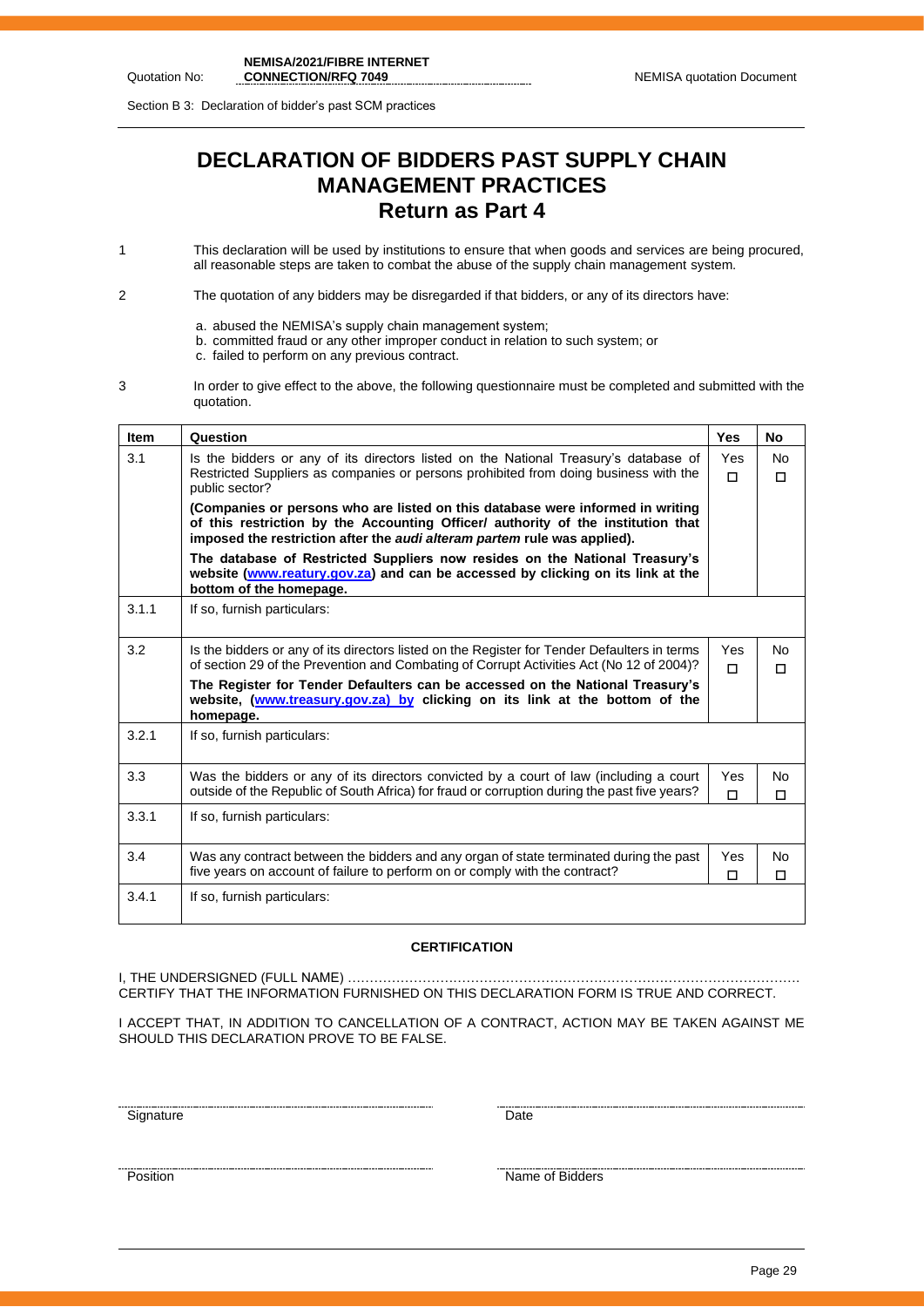Section B 4: Certificate of Independent Quotation Determination

# **CERTIFICATE OF INDEPENDENT QUOTATION DETERMINATION Return as Part 5**

I, the undersigned, in submitting the accompanying quotation:

NEMISA/2021/FIBRE INTERNET CONNECTION/RFQ 7049 - REQUEST FOR QUOTATION FOR THE APPOINTMENT OF AN INTERNET SERVICE PRVIDER FOR THE PROVISION OF INTERNET AND VIRTUAL PRIVATE NETWORK (VPN) SERVICES VIA THEIR MPLS NETWORKS.

(Quotation Number and Description)

in response to the invitation for the quotation made by:

**NEMISA** 

(Name of Institution)

do hereby make the following statements that I certify to be true and complete in every respect:

I certify, on behalf of: the state of the state of the state of the state of the state of the state of the stat

(Name of Bidders)

- 1. I have read and I understand the contents of this Certificate;
- 2. I understand that the accompanying quotation will be disqualified if this Certificate is found not to be true and complete in every respect;
- 3. I am authorized by the bidders to sign this Certificate, and to submit the accompanying quotation, on behalf of the bidders;
- 4. Each person whose signature appears on the accompanying quotation has been authorized by the bidders to determine the terms of, and to sign the quotation, on behalf of the bidders;
- 5. For the purposes of this Certificate and the accompanying quotation, I understand that the word "competitor" shall include any individual or organization, other than the bidders, whether or not affiliated with the bidders, who:
	- $\Box$  has been requested to submit a quotation in response to this quotation invitation;
	- $\Box$  could potentially submit a quotation in response to this quotation invitation, based on their qualifications, abilities or experience; and
	- $\Box$  provides the same goods and services as the bidders and/or is in the same line of business as the bidders
- 6. The bidders has arrived at the accompanying quotation independently from, and without consultation, communication, agreement or arrangement with any competitor. However communication between partners in a joint venture or consortium<sup>4</sup> will not be construed as collusive quotationding.

<sup>4</sup> Joint venture or Consortium means an association of persons for the purpose of combining their expertise, property, capital, efforts, skill and knowledge in an activity for the execution of a contract.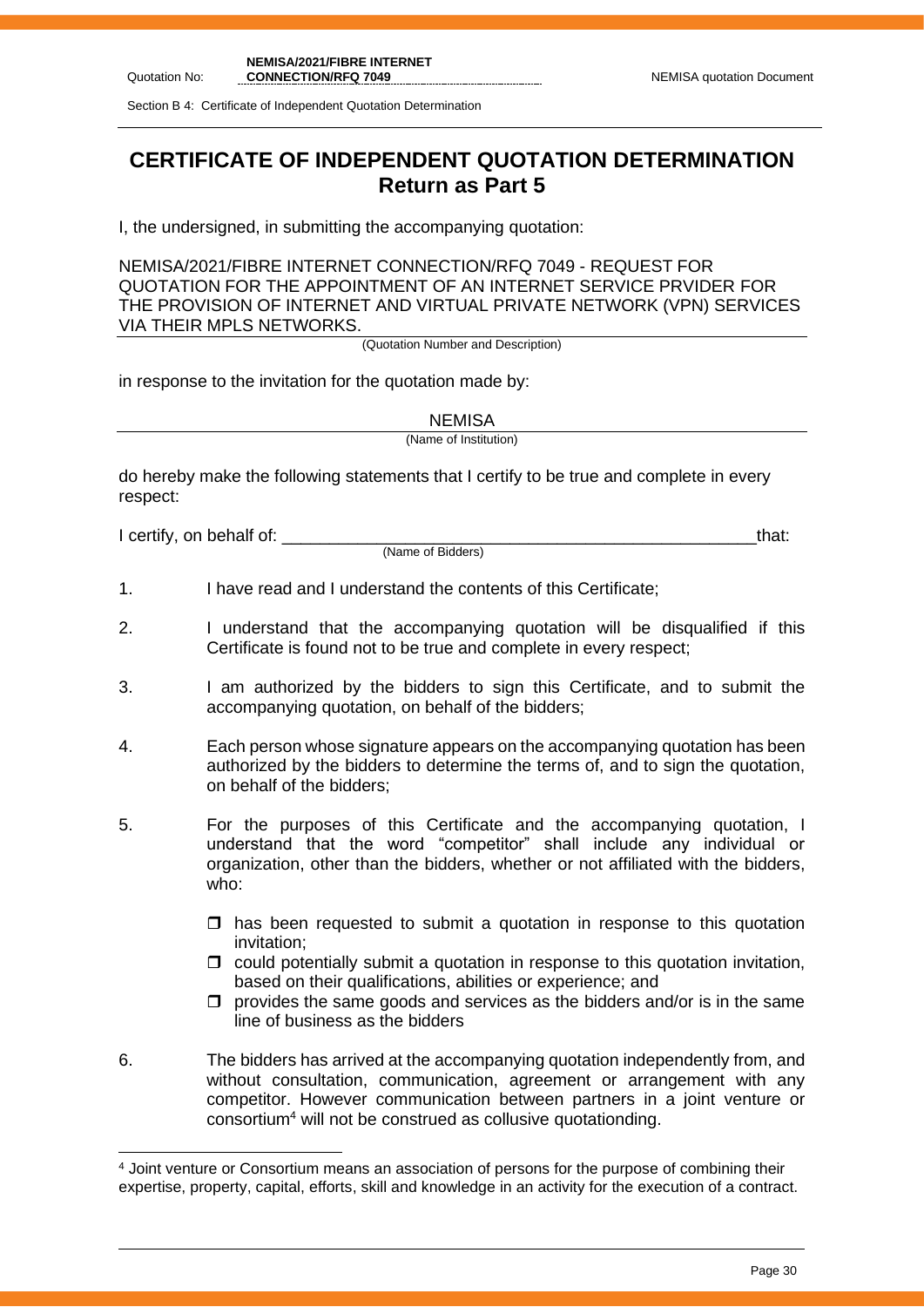Section B 4: Certificate of Independent Quotation Determination

- 7. In particular, without limiting the generality of paragraphs 6 above, there has been no consultation, communication, agreement or arrangement with any competitor regarding:
	- $\Box$  prices;
	- **I** geographical area where product or service will be rendered (market allocation)
	- $\Box$  methods, factors or formulas used to calculate prices;
	- $\Box$  the intention or decision to submit or not to submit, a quotation:
	- $\Box$  the submission of a quotation which does not meet the specifications and conditions of the quotation; or
	- $\Box$  quotationding with the intention not to win the quotation.
- 8. In addition, there have been no consultations, communications, agreements or arrangements with any competitor regarding the quality, quantity, specifications and conditions or delivery particulars of the products or services to which this quotation invitation relates.
- 9. The terms of the accompanying quotation have not been, and will not be, disclosed by the bidders, directly or indirectly, to any competitor, prior to the date and time of the official quotation opening or of the awarding of the contract.
- 10. I am aware that, in addition and without prejudice to any other remedy provided to combat any restrictive practices related to quotations and contracts, quotations that are suspicious will be reported to the Competition Commission for investigation and possible imposition of administrative penalties in terms of section 59 of the Competition Act No 89 of 1998 and or may be reported to the National Prosecuting Authority (NPA) for criminal investigation and or may be restricted from conducting business with the public sector for a period not exceeding ten (10) years in terms of the Prevention and Combating of Corrupt Activities Act No 12 of 2004 or any other applicable legislation.

|           | . |
|-----------|---|
| Signature |   |

………………………………………………… …………………………………

…………………………………………………. ………………………………… Position **Name of Bidders**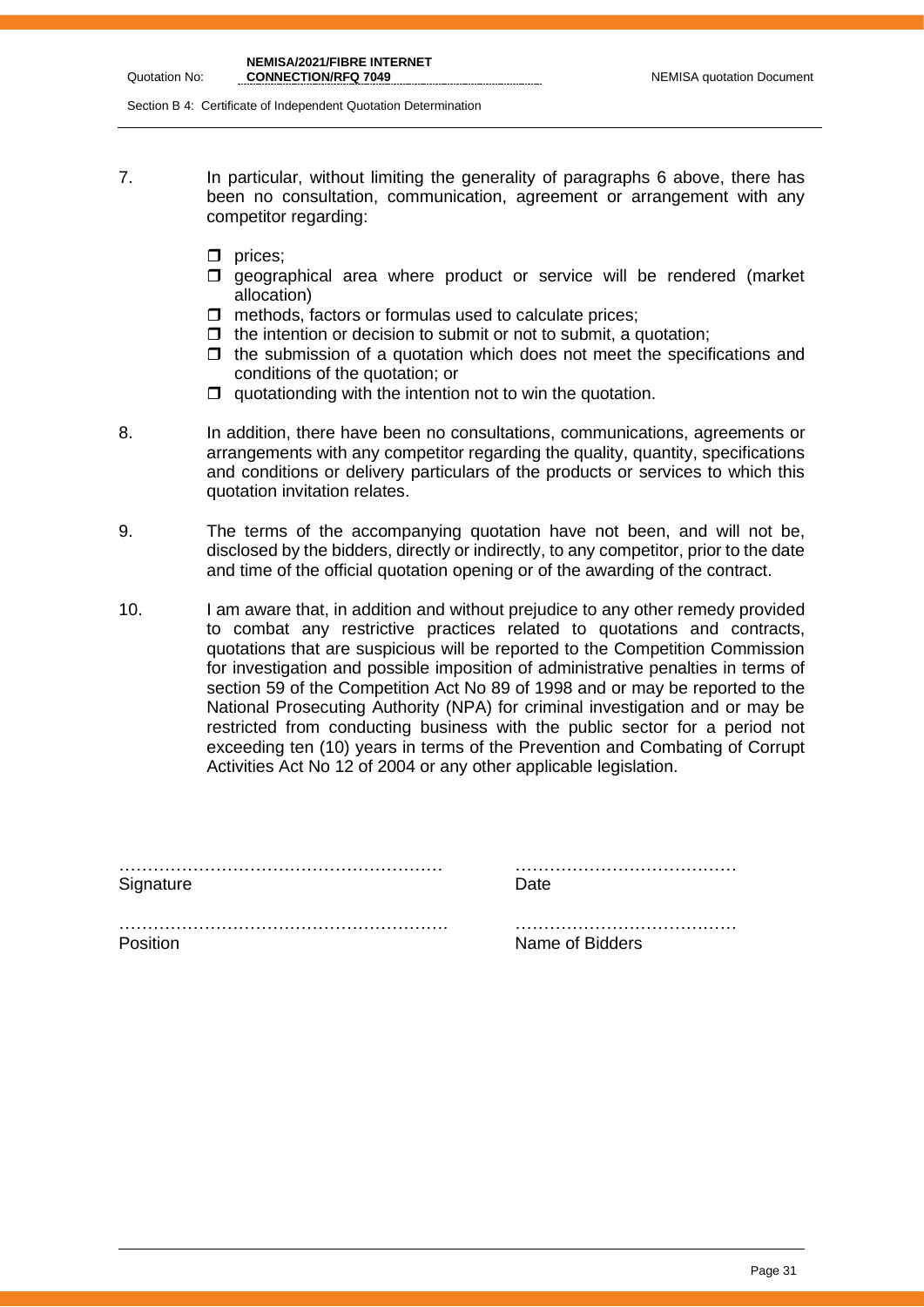Section B 5: Preference Points Claim Form ito the Preferential Procurement Regulations 2011

# **PREFERENCE POINTS CLAIM FORM IN TERMS OF THE PREFERENTIAL PROCUREMENT REGULATIONS 2017**

# **Return as Part 6**

#### **NB: BEFORE COMPLETING THIS FORM, BIDDERS MUST STUDY THE GENERAL CONDITIONS, DEFINITIONS AND DIRECTIVES APPLICABLE IN RESPECT OF B-BBEE, AS PRESCRIBED IN THE PREFERENTIAL PROCUREMENT REGULATIONS, 2017.**

#### **1. GENERAL CONDITIONS**

- 1.1 The following preference point systems are applicable to all quotations:
	- the 80/20 system for requirements with a Rand value of up to R50 000 000 (all applicable taxes included); and
	- the 90/10 system for requirements with a Rand value above R50 000 000 (all applicable taxes included).
- 1.2 The value of this quotation is estimated to not exceed R50 000 000 (all applicable taxes included) and therefore the 80/20 preference point system shall be applicable;
- 1.3 Points for this quotation shall be awarded for:
	- (a) Price; and
	- (b) B-BBEE Status Level of Contributor.
- 1.4 The maximum points for this quotation are allocated as follows:

|                                                   | <b>POINTS</b> |
|---------------------------------------------------|---------------|
| <b>PRICE</b>                                      | 80            |
| <b>B-BBEE Status Level of Contributor</b>         | 20            |
| Total points for Price and B-BBEE must not exceed | 100           |

- 1.5 Failure on the part of a bidders to submit proof of B-BBEE Status level of contributor together with the quotation, will be interpreted to mean that preference points for B-BBEE status level of contribution are not claimed.
- 1.6 The purchaser reserves the right to require of a bidders, either before a quotation is adjudicated or at any time subsequently, to substantiate any claim in regard to preferences, in any manner required by the purchaser.

#### **2. DEFINITIONS**

- (a) **"B-BBEE"** means broad-based black economic empowerment as defined in section 1 of the Broad-Based Black Economic Empowerment Act;
- (b) "**B-BBEE status level of contributor"** means the B-BBEE status of an entity in terms of a code of good practice on black economic empowerment, issued in terms of section 9(1) of the Broad-Based Black Economic Empowerment Act;
- (c) **"quotation"** means a written offer in a prescribed or stipulated form in response to an invitation by an organ of state for the provision of goods or services, through price quotations, advertised competitive quotation processes or proposals;
- (d) **"Broad-Based Black Economic Empowerment Act"** means the Broad-Based Black Economic Empowerment Act, 2003 (Act No. 53 of 2003);
- (e) **"EME"** means an Exempted Micro Enterprise in terms of a code of good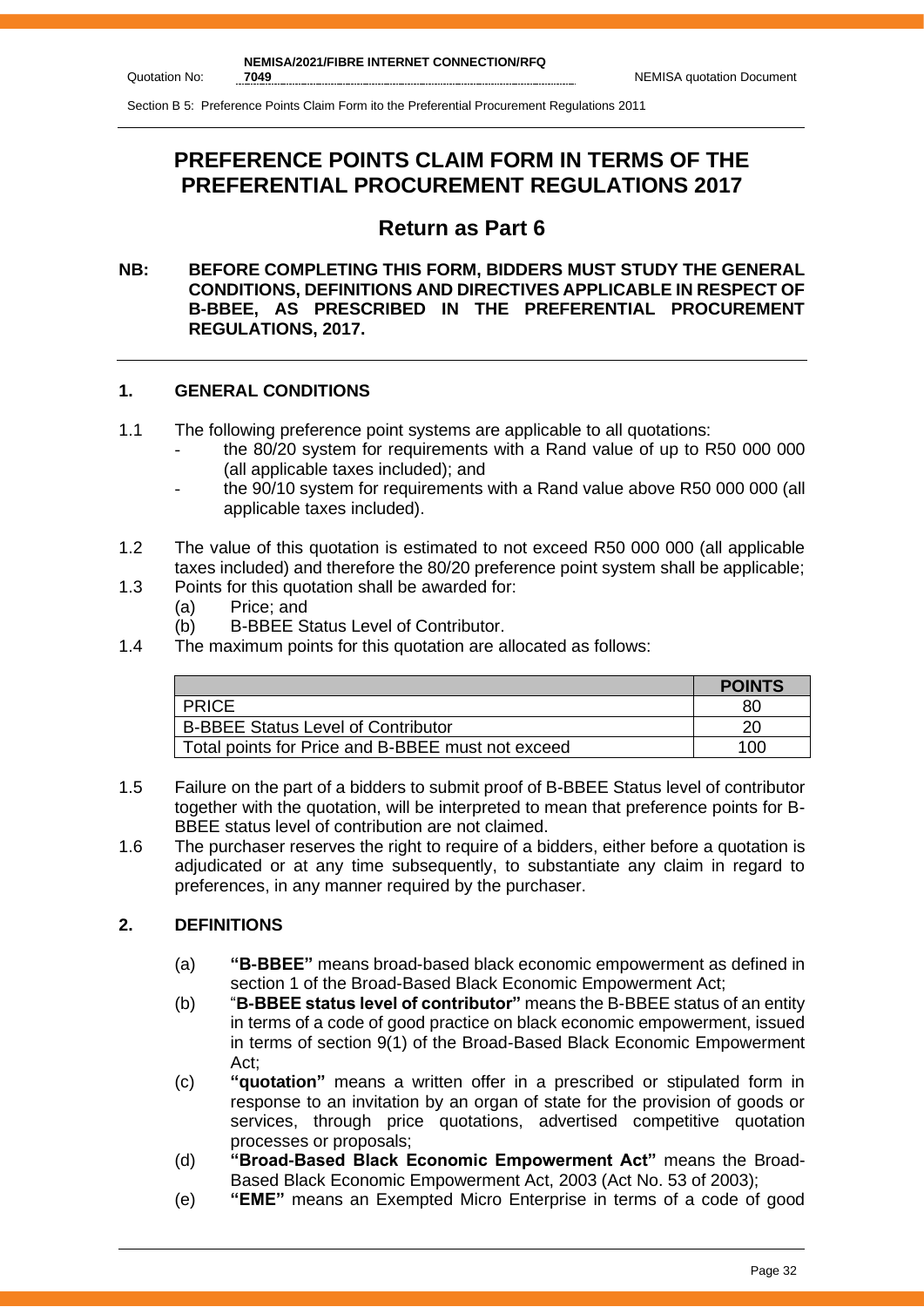$\overline{\phantom{a}}$  $\big)$ 

Section B 5: Preference Points Claim Form ito the Preferential Procurement Regulations 2011

practice on black economic empowerment issued in terms of section 9 (1) of the Broad-Based Black Economic Empowerment Act;

- (f) **"functionality"** means the ability of a tenderer to provide goods or services in accordance with specifications as set out in the tender documents.
- (g) **"prices"** includes all applicable taxes less all unconditional discounts;
- (h) **"proof of B-BBEE status level of contributor"** means:
	- 1) B-BBEE Status level certificate issued by an authorized body or person;
	- 2) A sworn affidavit as prescribed by the B-BBEE Codes of Good Practice;
	- 3) Any other requirement prescribed in terms of the B-BBEE Act;
- (i) **"QSE"** means a qualifying small business enterprise in terms of a code of good practice on black economic empowerment issued in terms of section 9 (1) of the Broad-Based Black Economic Empowerment Act;
- *(j)* **"rand value"** means the total estimated value of a contract in Rand, calculated at the time of quotation invitation, and includes all applicable taxes;

#### **3. POINTS AWARDED FOR PRICE**

#### **3.1 THE 80/20 OR 90/10 PREFERENCE POINT SYSTEMS**

A maximum of 80 or 90 points is allocated for price on the following basis:

**80/20 or 90/10**  $\overline{\phantom{a}}$ J  $\left(1-\frac{Pt-P\min}{R}\right)$  $\setminus$  $=80\left(1-\frac{Pt-}{\right)$ min  $80\left(1-\frac{Pt-P\min}{\sum_{i=1}^{n}H_i}\right)$ *P*  $P_s = 80 \left( 1 - \frac{Pt - P}{r} \right)$ or  $\left(1-\frac{Pt-P\min}{R}\right)$  $\setminus$  $= 90 \left( 1 - \frac{Pt - F}{T}\right)$ min  $90\left(1-\frac{Pt-P\min}{\sum_{i=1}^{n}H_i}\right)$ *P*  $P_s = 90 \left( 1 - \frac{Pt - P}{r} \right)$ **Where** 

Ps = Points scored for price of quotation under consideration  $Pt =$  Price of quotation under consideration

Pmin = Price of lowest acceptable quotation

## **4. POINTS AWARDED FOR B-BBEE STATUS LEVEL OF CONTRIBUTOR**

4.1 In terms of Regulation 6 (2) and 7 (2) of the Preferential Procurement Regulations, preference points must be awarded to a bidders for attaining the B-BBEE status level of contribution in accordance with the table below:

| <b>B-BBEE Status Level of</b><br><b>Contributor</b> | <b>Number of points</b><br>(90/10 system) | <b>Number of points</b><br>(80/20 system) |
|-----------------------------------------------------|-------------------------------------------|-------------------------------------------|
|                                                     | 10                                        | 20                                        |
| 2                                                   | 9                                         | 18                                        |
|                                                     | 6                                         | 14                                        |
|                                                     | 5                                         | 12                                        |
| 5                                                   |                                           |                                           |
| հ                                                   | 3                                         | հ                                         |
|                                                     |                                           |                                           |
|                                                     |                                           |                                           |
| Non-compliant contributor                           |                                           |                                           |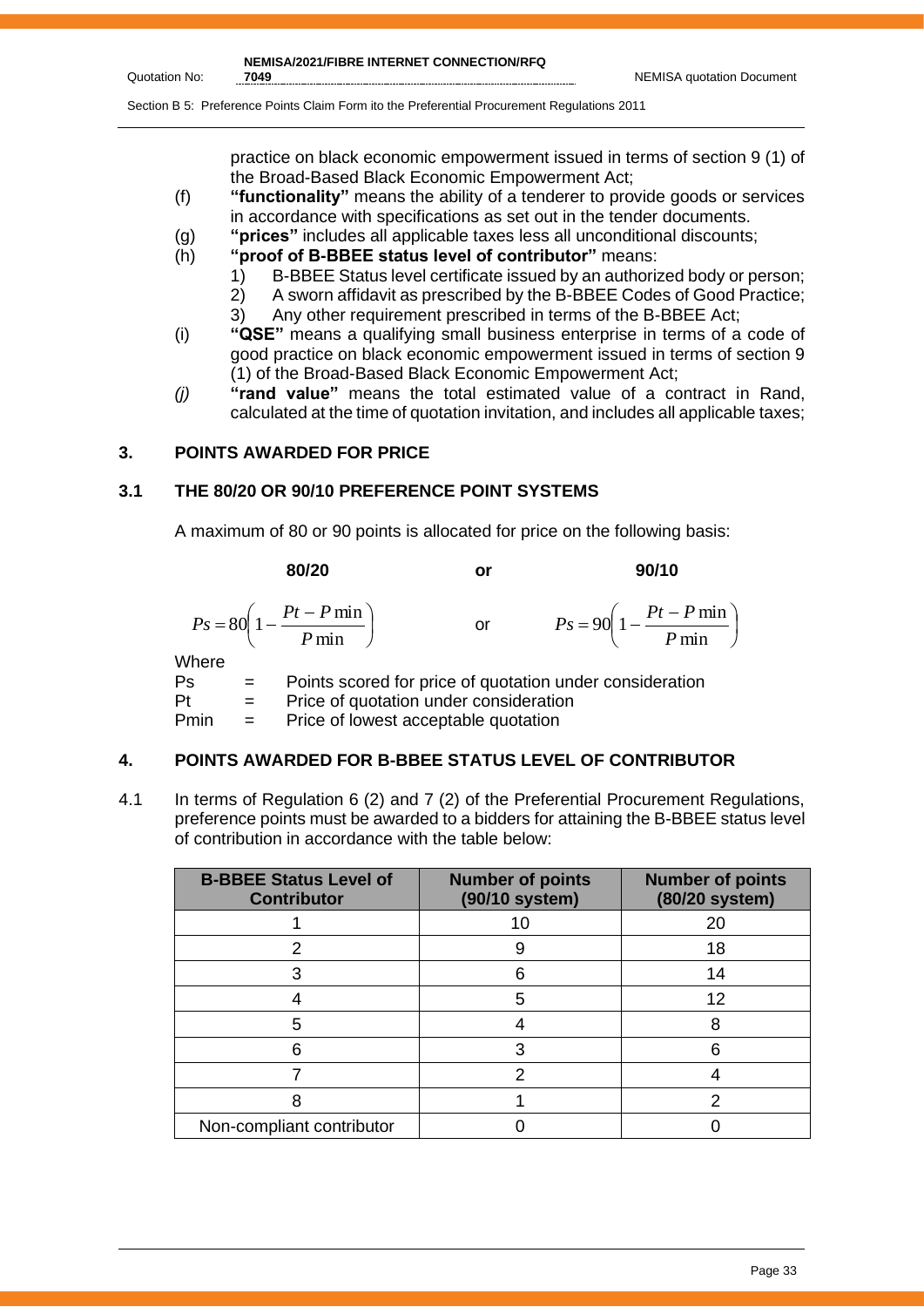Section B 5: Preference Points Claim Form ito the Preferential Procurement Regulations 2011

### **5. QUOTATION DECLARATION**

Quotation No:

5.1 Bidders who claim points in respect of B-BBEE Status Level of Contribution must complete the following:

#### **6. B-BBEE STATUS LEVEL OF CONTRIBUTOR CLAIMED IN TERMS OF PARAGRAPHS 1.4 AND 4.1**

6.1 B-BBEE Status Level of Contributor:= ………….…… (maximum of 10 or 20 points) (Points claimed in respect of paragraph 6.1 must be in accordance with the table reflected in paragraph 4.1 and must be substantiated by relevant proof of B-BBEE status level of contributor.

## **7. SUB-CONTRACTING**

7.1 Will any portion of the contract be sub-contracted?

| (Tick applicable box) |       |  |     |  |
|-----------------------|-------|--|-----|--|
|                       | YES I |  | NO) |  |

- 7.1.1 If yes, indicate:
	- i) What percentage of the contract will be subcontracted? ............….…………%
	- ii) The name of the sub-contractor …………………..………….…………………….
	- iii) The B-BBEE status level of the sub-contractor .................................…………..
	- iv) Whether the sub-contractor is an EME or QSE

## *(Tick applicable box***)**

|  | - 51 |  | NC. |  |
|--|------|--|-----|--|
|--|------|--|-----|--|

v) Specify, by ticking the appropriate box, if subcontracting with an enterprise in terms of the Preferential Procurement Regulations,2017:

| Designated Group: An EME or QSE which is at last 51%    |  | <b>QSE</b> |
|---------------------------------------------------------|--|------------|
| owned by:                                               |  |            |
| <b>Black people</b>                                     |  |            |
| Black people who are youth                              |  |            |
| Black people who are women                              |  |            |
| Black people with disabilities                          |  |            |
| Black people living in rural or underdeveloped areas or |  |            |
| townships                                               |  |            |
| Cooperative owned by black people                       |  |            |
| Black people who are military veterans                  |  |            |
| OR                                                      |  |            |
| Any EME                                                 |  |            |
| Any QSE                                                 |  |            |

## 8. **DECLARATION WITH REGARD TO COMPANY/ FIRM**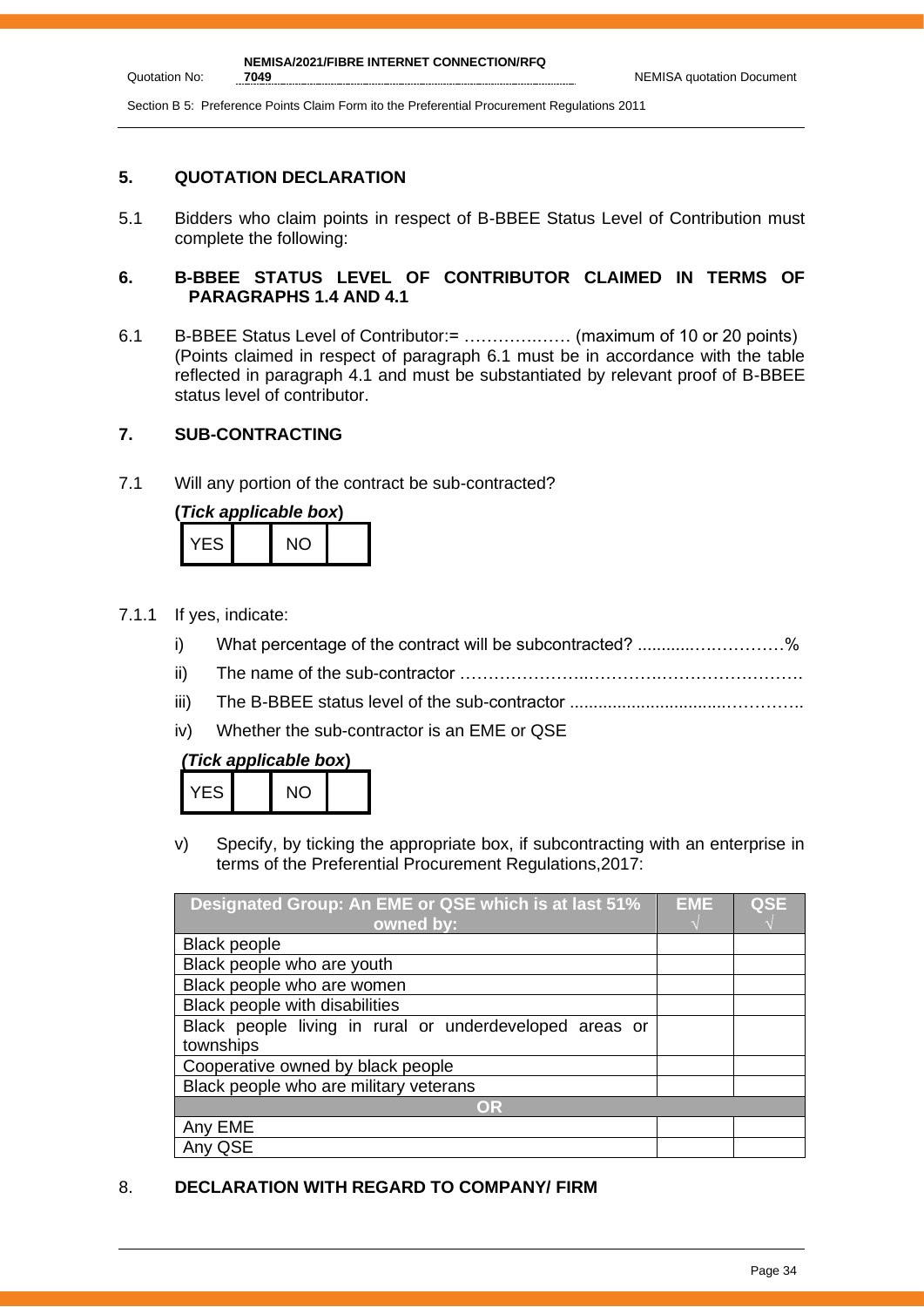| 7049 |  | <b>NEMISA quotation Document</b> |
|------|--|----------------------------------|

Section B 5: Preference Points Claim Form ito the Preferential Procurement Regulations 2011

**NEMISA/2021/FIBRE INTERNET CONNECTION/RFQ** 

- 8.1 Name of company/firm: ….……………………………………………………………….
- 8.2 VAT registration number: …..……………………………….……………………………
- 8.3 Company registration number: ……….……..…………….…………………………….
- 8.4 TYPE OF COMPANY/ FIRM

Quotation No:

## **(***Tick applicable box***)**

- **Partnership/ Joint Venture/ Consortium**
- $\Box$  One person business/ sole propriety
- Close corporation
- $\Box$  Company
- $\Box$  (Pty) Limited

## 8.5 DESCRIBE PRINCIPAL BUSINESS ACTIVITIES

……………………………………………………………………………………………… ………………………………………………………………………………………………

## 8.6 COMPANY CLASSIFICATION

## **(***Tick applicable box***)**

- **Manufacturer**
- **Supplier**
- Professional service provider
- $\Box$  Other service providers, e.g. transporter, etc.
- 8.7 Total number of years the company/firm has been in business: ………………………
- 8.8 I/ we, the undersigned, who is/ are duly authorised to do so on behalf of the company/firm, certify that the points claimed, based on the B-BBE status level of contributor indicated in paragraphs 1.4 and 6.1 of the foregoing certificate, qualifies the company/ firm for the preference(s) shown and I/ we acknowledge that:
	- i) The information furnished is true and correct;
	- ii) The preference points claimed are in accordance with the General Conditions as indicated in paragraph 1 of this form;
	- iii) In the event of a contract being awarded as a result of points claimed as shown in paragraphs 1.4 and 6.1, the contractor may be required to furnish documentary proof to the satisfaction of the purchaser that the claims are correct;
	- iv) If the B-BBEE status level of contributor has been claimed or obtained on a fraudulent basis or any of the conditions of contract have not been fulfilled, the purchaser may, in addition to any other remedy it may have –
		- (a) disqualify the person from the quotation process;
		- (b) recover costs, losses or damages it has incurred or suffered as a result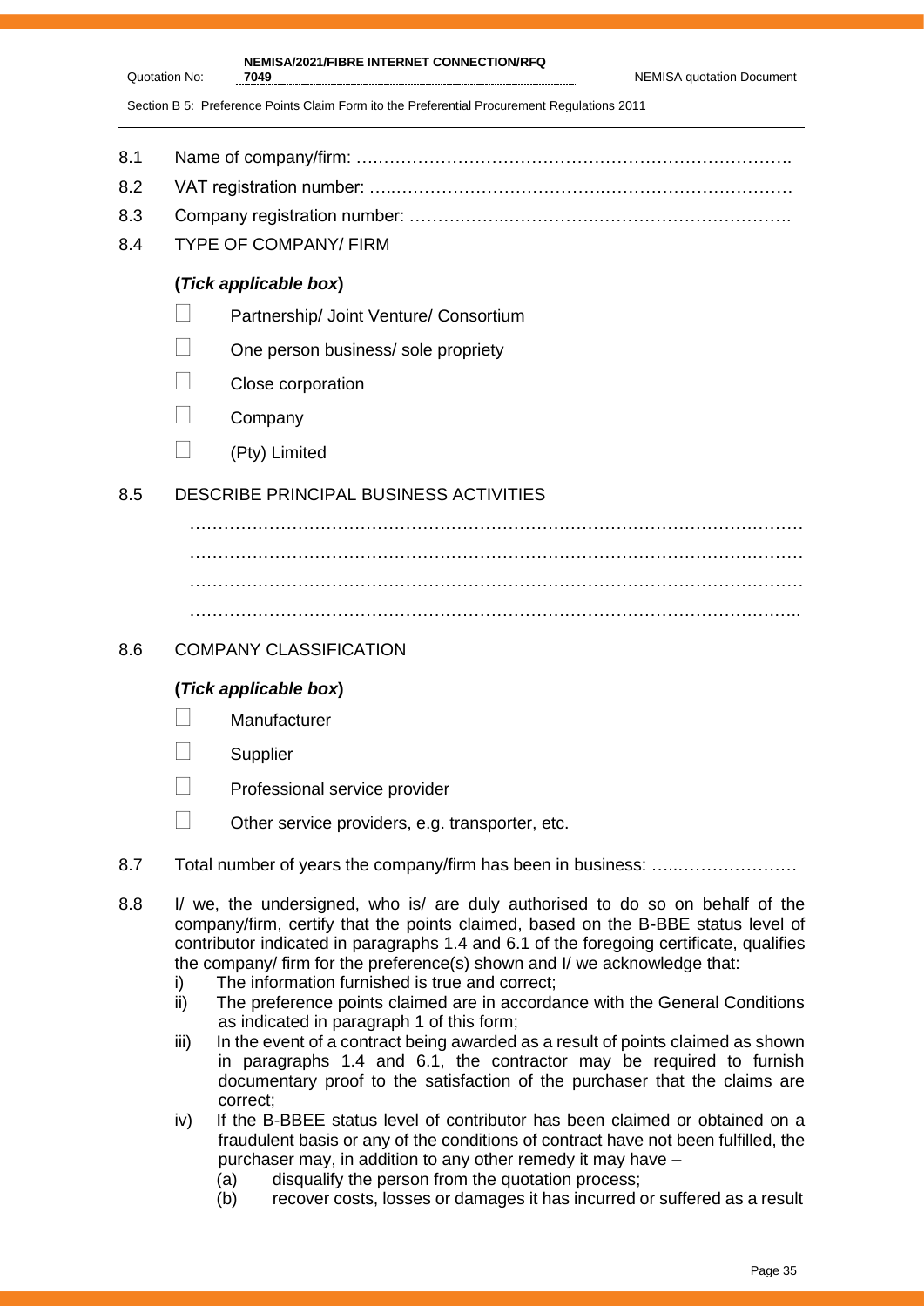**NEMISA/2021/FIBRE INTERNET CONNECTION/RFQ** 

Quotation No:

Section B 5: Preference Points Claim Form ito the Preferential Procurement Regulations 2011

of that person's conduct;

- (c) cancel the contract and claim any damages which it has suffered as a result of having to make less favourable arrangements due to such cancellation;
- (d) recommend that the bidders or contractor, its shareholders and directors, or only the shareholders and directors who acted on a fraudulent basis, be restricted by the National Treasury from obtaining business from any organ of state for a period not exceeding 10 years, after the *audi alteram partem* (hear the other side) rule has been applied; and
- (e) forward the matter for criminal prosecution.

| <b>WITNESSES</b> | SIGNATURE(S) OF BIDDERS(S)<br>DATE: |
|------------------|-------------------------------------|
|                  | ADDRESS:                            |
| ົ                |                                     |
|                  | .                                   |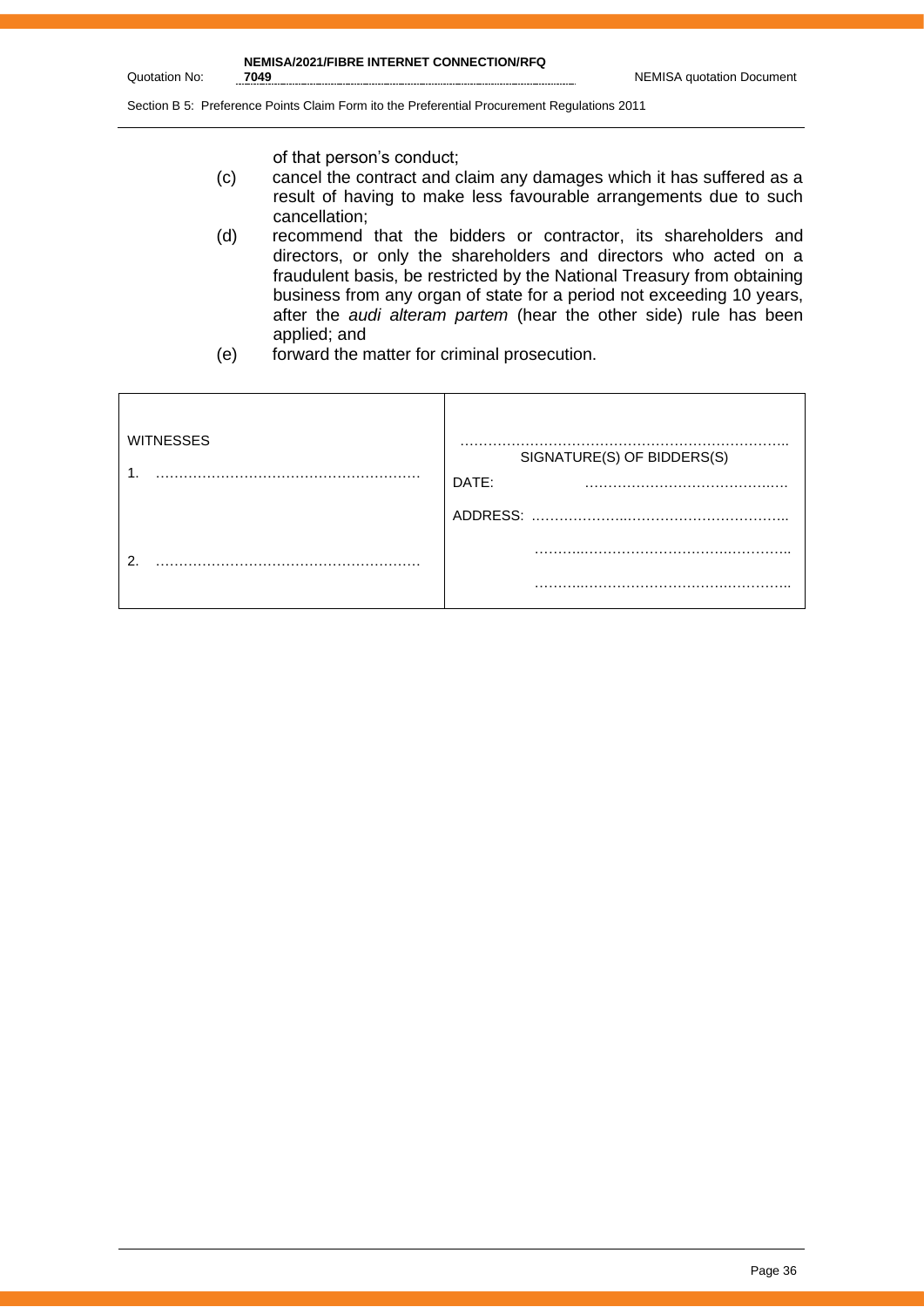**NEMISA/2021/FIBRE INTERNET CONNECTION/RFQ** 

Quotation No:

Section B 6: Invitation to Quotation

# **INVITATION TO QUOTATION Return as Part 7**

## **YOU ARE HEREBY INVITED TO QUOTATION FOR REQUIREMENT OF NEMISA**

| QUOTATION<br><b>NO</b> | NEMISA/2021/FIBRE INTERNET<br>CONNECTION/RFQ 7049                                                                                                                                    | <b>CLOSING</b><br><b>DATE</b> | Friday, 20 August 2021 | <b>CLOSING</b><br><b>TIME</b> | 11:00 |
|------------------------|--------------------------------------------------------------------------------------------------------------------------------------------------------------------------------------|-------------------------------|------------------------|-------------------------------|-------|
|                        | REQUEST FOR QUOTATION FOR THE APPOINTMENT OF AN INTERNET SERVICE PRVIDER FOR THE<br><b>PROVISION OF INTERNET AND VIRTUAL PRIVATE NETWORK (VPN) SERVICES VIA THEIR MPLS NETWORKS.</b> |                               |                        |                               |       |

|                                                     |      | All Bidders must furnish the following particulars and include it in their submission<br>(Failure to do so may result in your quotation being disqualified) |                                            |           |  |
|-----------------------------------------------------|------|-------------------------------------------------------------------------------------------------------------------------------------------------------------|--------------------------------------------|-----------|--|
| Name of Bidders:                                    |      |                                                                                                                                                             |                                            |           |  |
| Postal address:                                     |      |                                                                                                                                                             |                                            |           |  |
| Street address:                                     |      |                                                                                                                                                             |                                            |           |  |
|                                                     |      |                                                                                                                                                             |                                            |           |  |
| Telephone number:                                   | Code |                                                                                                                                                             |                                            |           |  |
| Cellular number:                                    |      |                                                                                                                                                             |                                            |           |  |
| Facsimile number:                                   |      |                                                                                                                                                             |                                            |           |  |
| e-Mail address:                                     |      |                                                                                                                                                             |                                            |           |  |
| VAT Registration No:                                |      |                                                                                                                                                             |                                            |           |  |
| TAX COMPLIANCE REQUIREMENTS (Tick applicable box)   |      |                                                                                                                                                             |                                            |           |  |
| <b>Printed TCS</b>                                  |      | <b>SARS PIN</b>                                                                                                                                             |                                            | CSD No    |  |
| <b>PROOF OF B-BBEE STATUS LEVEL SUBMITTED?</b>      |      |                                                                                                                                                             | <b>YES</b>                                 | <b>NO</b> |  |
| (Tick applicable box)                               |      |                                                                                                                                                             |                                            |           |  |
| <b>B-BBEE Status Level Verification Certificate</b> |      |                                                                                                                                                             | <b>B-BBEE Status Level Sworn Affidavit</b> |           |  |
|                                                     |      | WHO WAS THE CERTIFICATE ISSUED BY? (Tick applicable box)                                                                                                    |                                            |           |  |
|                                                     |      | An Accounting Officer as contemplated in the Close Corporation Act (CCA)?                                                                                   |                                            |           |  |
|                                                     |      | A verification Agency accredited by the South African National Accreditation System (SANAS)?                                                                |                                            |           |  |
| A registered Auditor?                               |      |                                                                                                                                                             |                                            |           |  |
| qualify for preference points for B-BBEE            |      | NOTE: A B-BBEE Status Level Certificate/ Sworn Affidavit (For EMEs or QSEs) must be submitted in order to                                                   |                                            |           |  |
| <b>Contact details of Bidders representative:</b>   |      |                                                                                                                                                             |                                            |           |  |
| Name and Surname                                    |      |                                                                                                                                                             |                                            |           |  |

| Telephone number: | Code | Number |              |
|-------------------|------|--------|--------------|
| Cellular number:  |      |        |              |
| Facsimile number: | Code | Number | ------------ |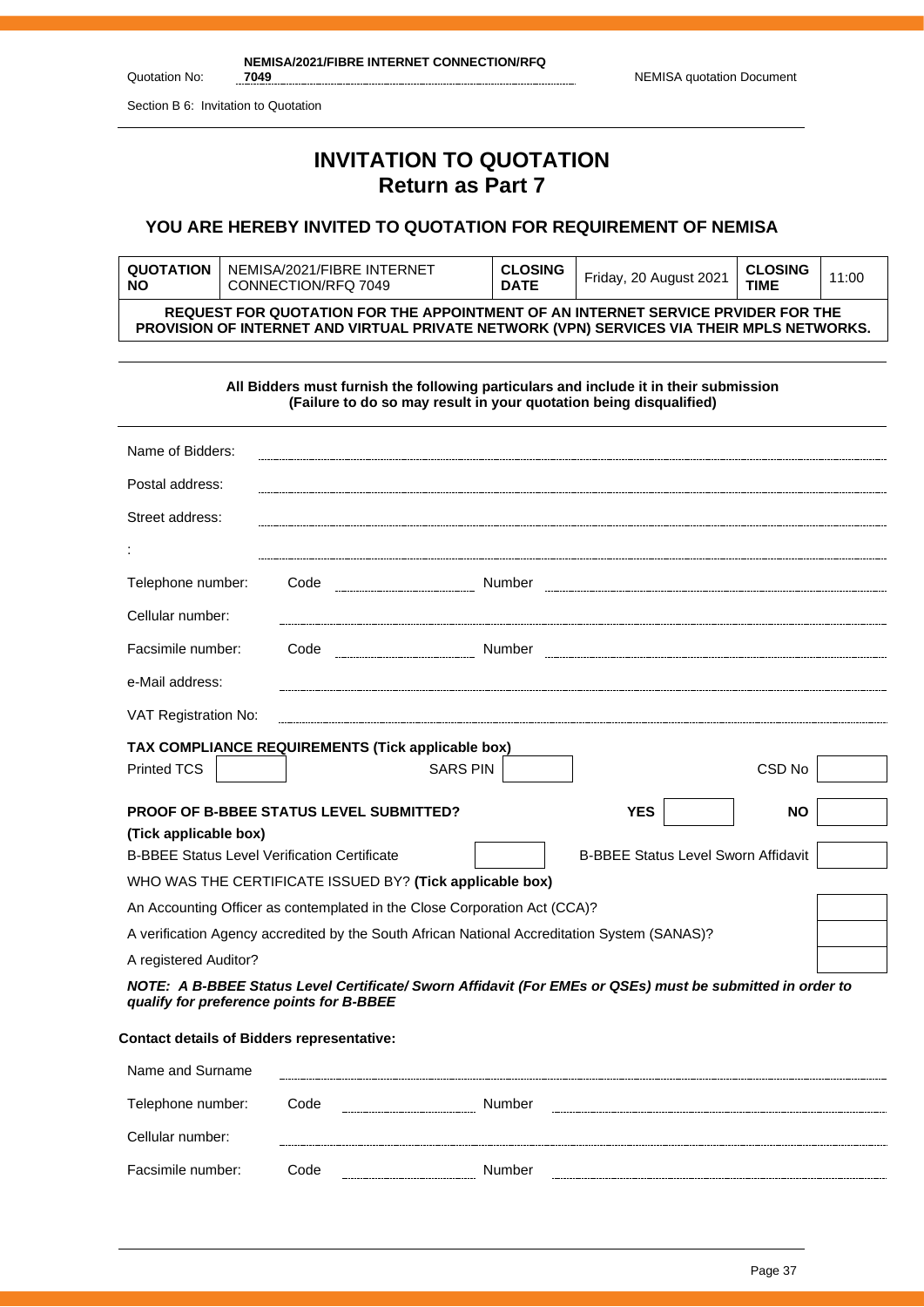| Quotation No:                | NEMISA/2021/FIBRE INTERNET CONNECTION/RFQ<br>7049                                                                                                                                                                                                                                                                                                                                                                                                        | <b>NEMISA quotation Document</b> |
|------------------------------|----------------------------------------------------------------------------------------------------------------------------------------------------------------------------------------------------------------------------------------------------------------------------------------------------------------------------------------------------------------------------------------------------------------------------------------------------------|----------------------------------|
|                              | Section B 6: Invitation to Quotation                                                                                                                                                                                                                                                                                                                                                                                                                     |                                  |
| e-Mail address:              |                                                                                                                                                                                                                                                                                                                                                                                                                                                          |                                  |
|                              | <b>Confirmation</b>                                                                                                                                                                                                                                                                                                                                                                                                                                      |                                  |
|                              | Are you the accredited representative in South Africa for the services offered by you?                                                                                                                                                                                                                                                                                                                                                                   | YES / NO                         |
| <b>Declaration</b>           |                                                                                                                                                                                                                                                                                                                                                                                                                                                          |                                  |
| the expiry date.             | I/ We have examined the information provided in your quotation documents and offer to undertake the work<br>prescribed in accordance with the requirements as set out in the quotation document. The prices quoted in<br>this quotation are valid for the stipulated period. I/ We confirm the availability of the proposed team members.<br>I/ We confirm that this quotation will remain binding upon us and may be accepted by you at any time before |                                  |
| <b>Signature of Bidders:</b> |                                                                                                                                                                                                                                                                                                                                                                                                                                                          |                                  |
| Date:                        |                                                                                                                                                                                                                                                                                                                                                                                                                                                          |                                  |
|                              | Are you duly authorised to commit the Bidders?                                                                                                                                                                                                                                                                                                                                                                                                           | <b>YES / NO</b>                  |
|                              | Capacity under which this quotation is                                                                                                                                                                                                                                                                                                                                                                                                                   |                                  |

TOTAL QUOTATION PRICE (INCLUSIVE OF VAT) RESERVED TO A RESERVED TO A RESERVED TO A RESERVED TO A RESERVED TO A RESERVED TO A RESERVED TO A RESERVED TO A RESERVED TO A RESERVED TO A RESERVED TO A RESERVED TO A RESERVED TO A RESERVED TO A RESERVED TO A RESE

 $\overline{\phantom{a}}$ 

signed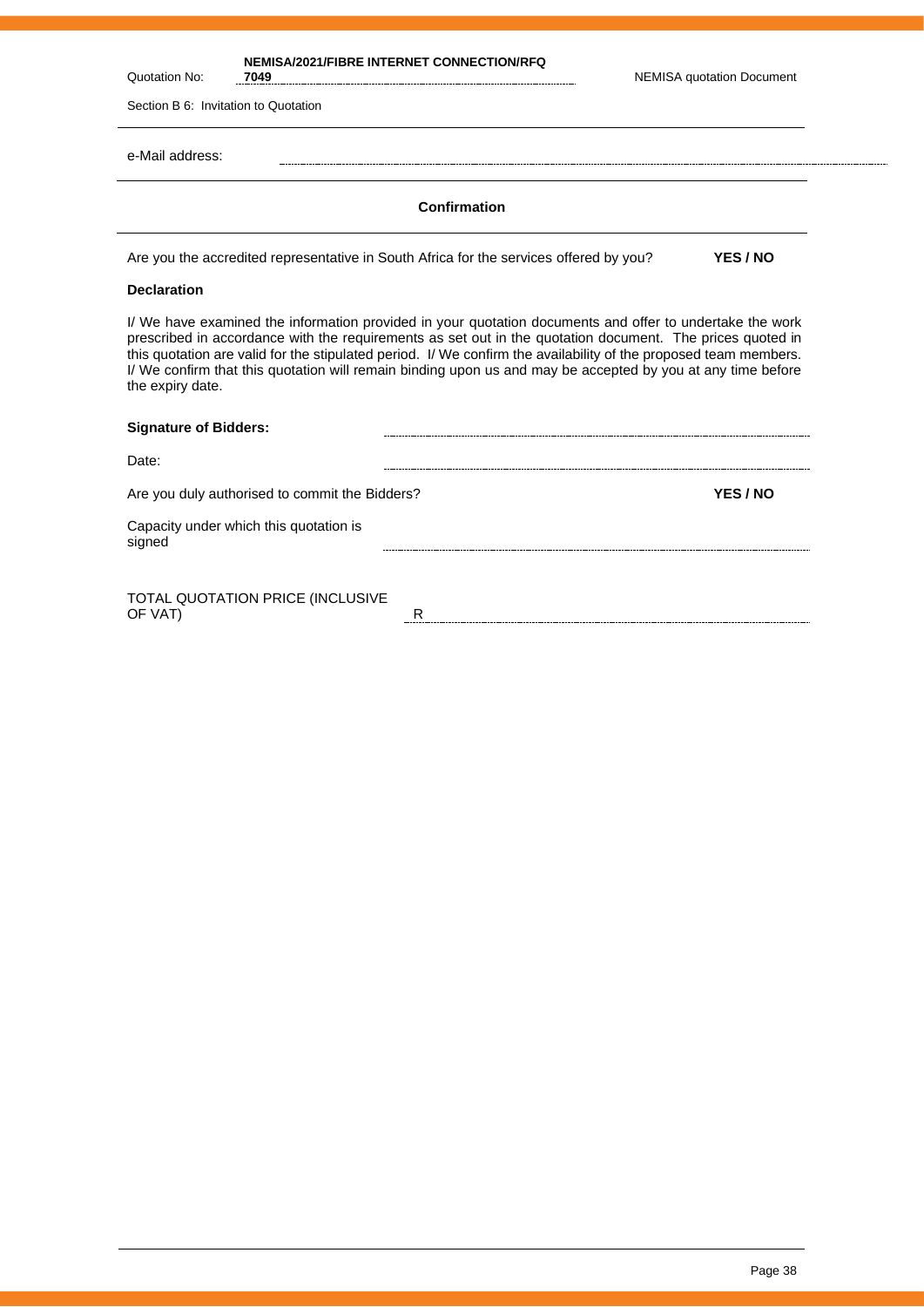Section B 7: Pricing Schedule

# **PRICING SCHEDULE** Services **Return as Part 8**

| NAME OF<br>RESPONDENT:                                           |                                                                                                                                                                      |                                 |              |  |  |
|------------------------------------------------------------------|----------------------------------------------------------------------------------------------------------------------------------------------------------------------|---------------------------------|--------------|--|--|
| OFFER TO BE VALID FOR 60 DAYS FROM THE CLOSING DATE OF QUOTATION |                                                                                                                                                                      |                                 |              |  |  |
| <b>PAR NO</b>                                                    | <b>DESCRIPTION</b>                                                                                                                                                   | QUOTATION PRICE IN RSA CURRENCY |              |  |  |
|                                                                  | The accompanying information must be used for the formulation of proposals.                                                                                          |                                 |              |  |  |
| $\overline{2}$                                                   | Respondents are required to indicate a ceiling price based on the total estimated time/fees for completion of all phases and including all expenses for the project. |                                 |              |  |  |
|                                                                  |                                                                                                                                                                      |                                 |              |  |  |
|                                                                  |                                                                                                                                                                      | Amount excluding VAT            | R            |  |  |
|                                                                  |                                                                                                                                                                      | VAT @ 15%                       | R            |  |  |
|                                                                  |                                                                                                                                                                      | Total including VAT             | $\mathsf{R}$ |  |  |
| 3                                                                | Period required for commencement with project after acceptance of quotation.                                                                                         |                                 |              |  |  |
| 4                                                                | Estimated person-days for completion of the project.                                                                                                                 |                                 |              |  |  |
| 5                                                                | Are the rates quoted firm for the full period of the contract?                                                                                                       |                                 |              |  |  |
| 6                                                                | If not firm for the full period, provide details of the basis on which adjustments will be applied for, for example consumer price index.                            |                                 |              |  |  |